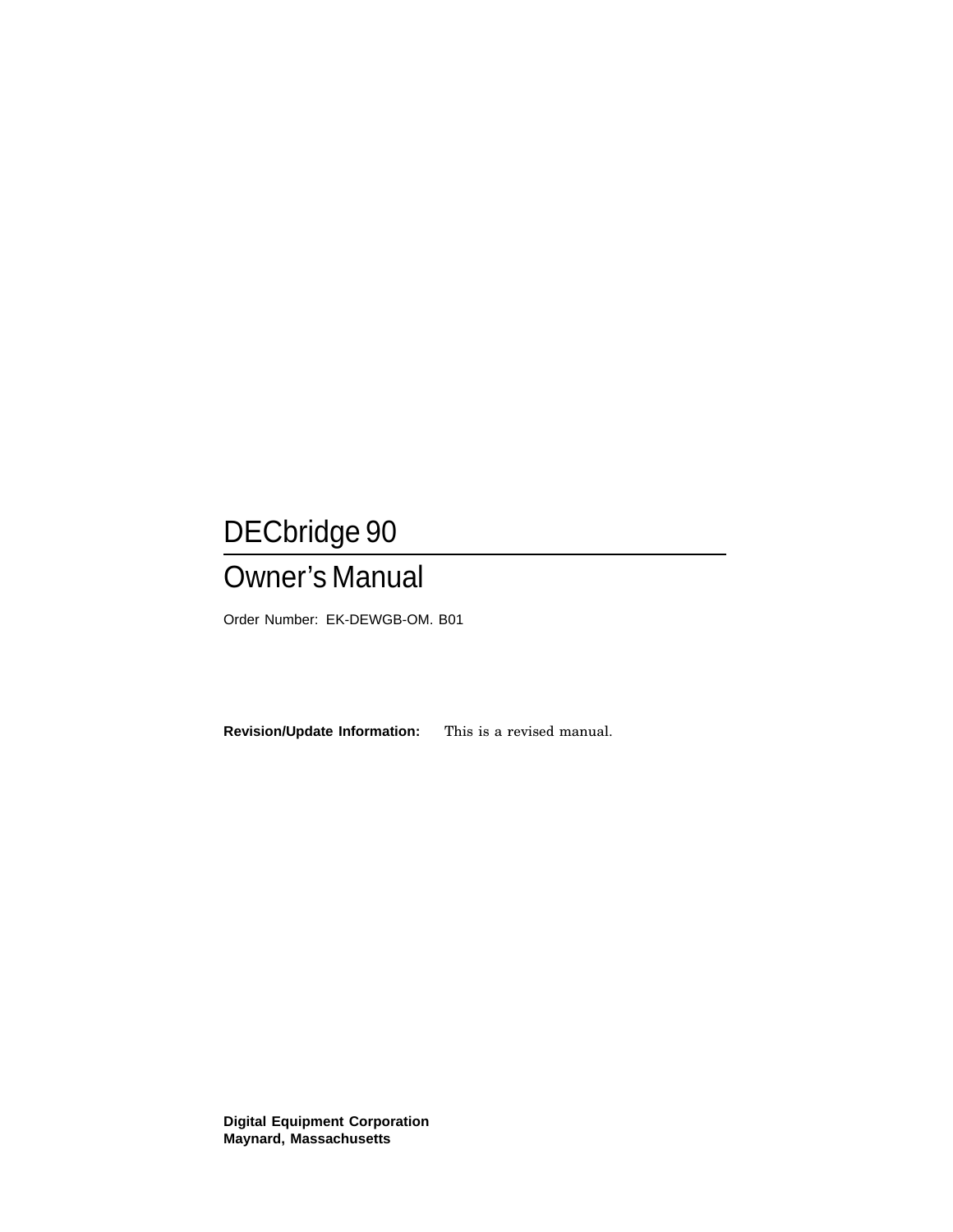#### **First Edition, April 1991 Second Edition, September 1992**

The information in this document is subject to change without notice and should not be construed as a commitment by Digital Equipment Corporation. Digital Equipment Corporation assumes no responsibility for any errors that may appear in this document.

The software described in this document is furnished under a license and may be used or copied only in accordance with the terms of such license.

No responsibility is assumed for the use or reliability of software on equipment that is not supplied by Digital Equipment Corporation or its affiliated companies.

Restricted Rights: Use, duplication, or disclosure by the U.S. Government is subject to restrictions as set forth in subparagraph (c) (1) (ii) of the Rights in Technical Data and Computer Software clause at DFARS 252.227-7013.

© Digital Equipment Corporation 1991, 1992.

All Rights Reserved. Printed in U.S.A.

**FCC NOTICE:** The equipment described in this manual generates, uses, and may emit radio frequency energy. The equipment has been type tested and found to comply with the limits for a Class A computing device pursuant to Subpart J of Part 15 of FCC Rules, which are designed to provide reasonable protection against such radio frequency interference when operated in a commercial environment. Operation of this equipment in a residential area may cause interference, in which case the user at his own expense may be required to take measures to correct the interference.

The following are trademarks of Digital Equipment Corporation: BI, DEC, DECbridge, DECconnect, DECmcc, DECnet, DECserver, Digital, LAT, MicroVAX, ThinWire, ULTRIX, UNIBUS, VAX, VAX–11/780, VAX–11/785, VAX 3600, VAX 3900, VAX 6000, VAX 6300, VAX 6400, VAX 9000, VAXcluster, VAX DOCUMENT, VAXELN, VAXstation, VMS, VT, and the DIGITAL logo.

This document was prepared using VAX DOCUMENT, Version 2.0.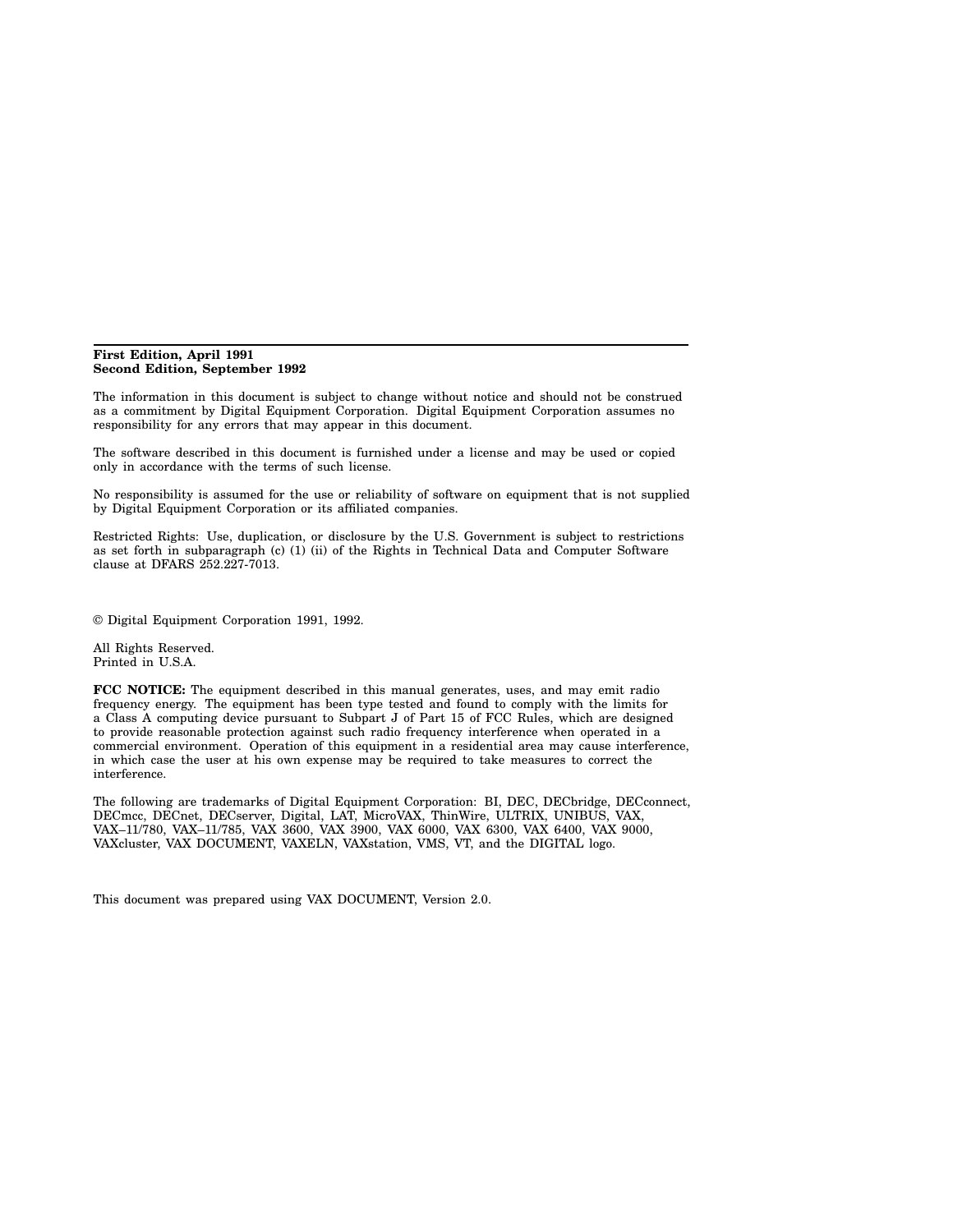## **Contents**

|              |                                                                                                            | vii                |
|--------------|------------------------------------------------------------------------------------------------------------|--------------------|
| 1            | <b>Overview</b>                                                                                            |                    |
|              | $Features \dots \dots \dots \dots \dots \dots \dots \dots \dots \dots \dots \dots \dots \dots \dots \dots$ | $1 - 1$            |
|              | DECbridge 90 Front Panel Lights and Switches                                                               | $1 - 2$<br>$1 - 3$ |
| $\mathbf{2}$ | <b>Configuring the DECbridge 90</b>                                                                        |                    |
|              | Supported Configurations                                                                                   | $2 - 4$            |
| 3            | <b>Installation</b>                                                                                        |                    |
|              |                                                                                                            | $3 - 1$            |
|              |                                                                                                            | $3 - 2$            |
|              | Standalone Installation                                                                                    | $3 - 2$            |
|              | Mount DECbridge 90 on a Wall                                                                               | $3 - 3$            |
|              | Make Connections for Standalone Installations                                                              | $3 - 5$            |
|              |                                                                                                            | $3 - 7$<br>$3 - 7$ |
|              | Power Supply Connection                                                                                    | $3 - 8$            |
|              | Install the DECbridge 90 in the DEChub 90 Backplane                                                        | $3 - 9$            |
|              | Make Connections for Backplane Installations                                                               | $3 - 9$            |
| 4            | <b>Managing the DECbridge 90</b>                                                                           |                    |
|              | DECbridge 90 Operation                                                                                     | $4 - 1$            |
|              | DECbridge 90 Functions                                                                                     | $4 - 2$            |
|              |                                                                                                            | $4 - 3$            |
|              | Spanning Tree Algorithm Properties                                                                         | $4 - 3$            |
|              |                                                                                                            | $4 - 3$            |
|              |                                                                                                            | $4 - 3$            |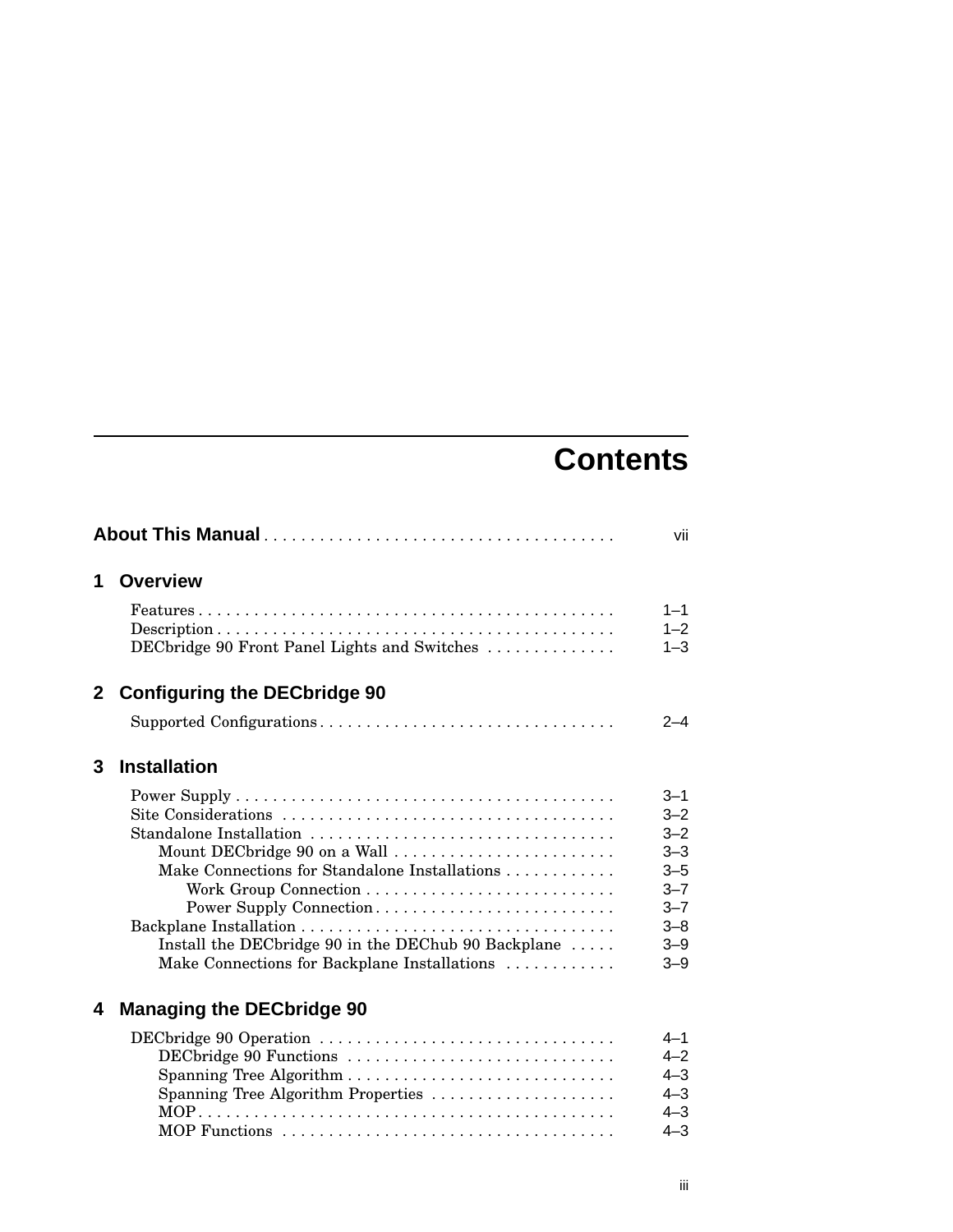| $4 - 4$  | Accessing MOP from VMS Systems            |
|----------|-------------------------------------------|
| $4 - 6$  | Accessing MOP from ULTRIX Systems         |
| $4 - 6$  | Console Carrier User Interface            |
| $4 - 7$  | Console Carrier Command Language          |
| $4 - 9$  |                                           |
| $4 - 10$ | Description of Commands                   |
| $4 - 17$ |                                           |
| $4 - 19$ | Remote Bridge Management Software (RBMS)  |
| $4 - 20$ |                                           |
|          |                                           |
|          | 5 Troubleshooting                         |
| 5-5      | Customer Services Option                  |
|          |                                           |
|          | <b>Specifications and Parts List</b><br>A |
| $A - 3$  |                                           |
|          |                                           |
|          | В<br><b>Related Documentation</b>         |
| $B-1$    |                                           |
| $B-1$    | Continental USA and Puerto Rico           |
| $B-2$    | New Hampshire, Alaska, and Hawaii         |
| $B-2$    |                                           |
| $B-2$    |                                           |
|          | Outside the USA and Puerto Rico           |

## **Index**

## **Figures**

| $1 - 1$ | Sample DECbridge 90 Connection               | $1 - 3$ |
|---------|----------------------------------------------|---------|
| $1 - 2$ | Indicators and Connectors                    | $1 - 4$ |
| $2 - 1$ | DECbridge 90 Configured to ThinWire Backbone | $2 - 2$ |
| $2 - 2$ | DECbridge 90 Configured to AUI Backbone      | $2 - 3$ |
| $2 - 3$ | Work Group With More Than 200 Stations       | $2 - 5$ |
| $2 - 4$ | Redundant Connections                        | $2 - 6$ |
| $2 - 5$ | Bridges in Work Group                        | $2 - 7$ |
| $2 - 6$ | Multiple Bridges in a Work Group             | $2 - 8$ |
| $-3-1$  | Standalone Installation                      | $3 - 3$ |
| $-3-2$  | Removing the Back Cover                      | $3 - 4$ |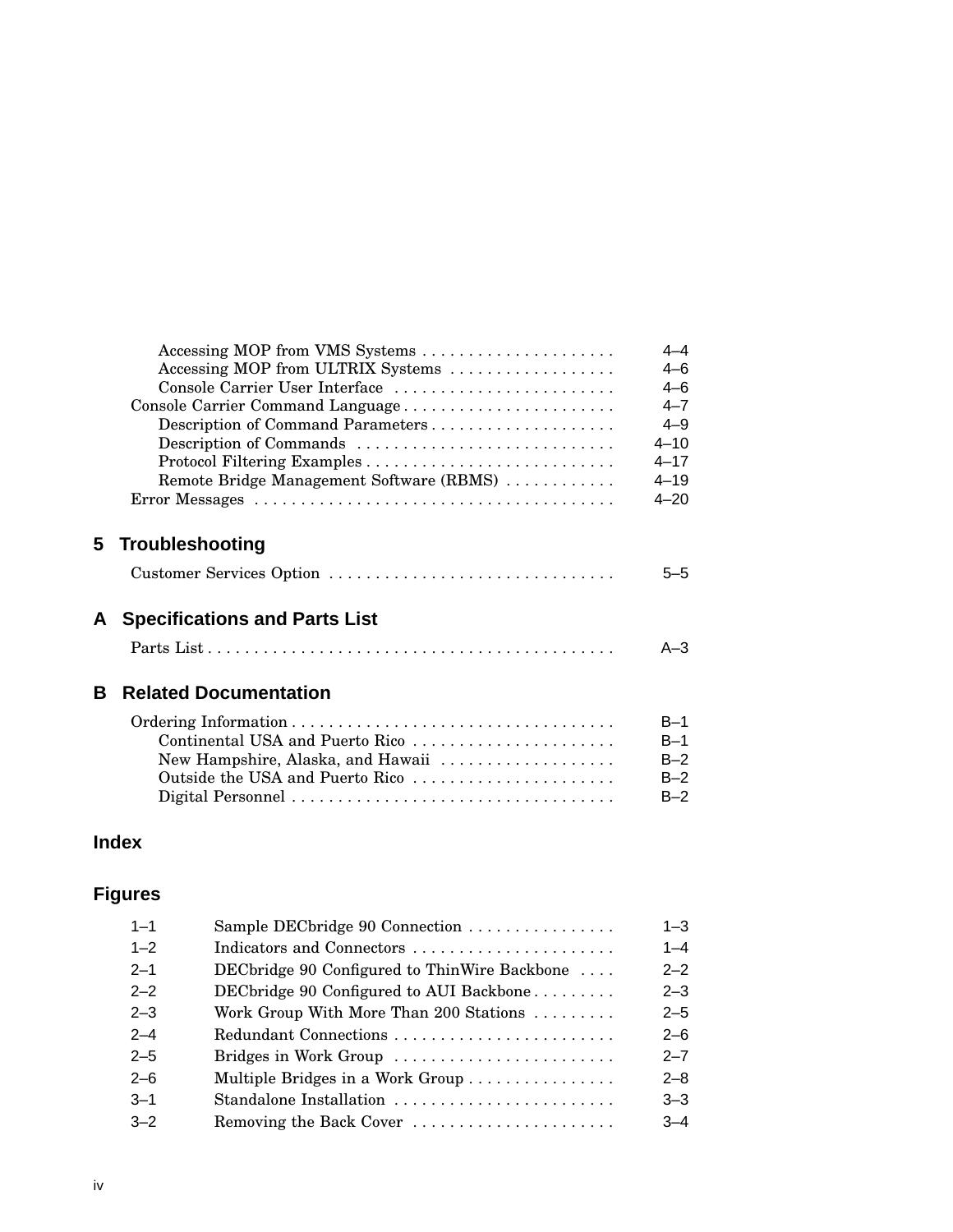| $3 - 3$ | Connecting Transceiver Cables                          | $3 - 6$ |
|---------|--------------------------------------------------------|---------|
| $-3-4$  | Connecting to the Middle of a ThinWire Segment $\dots$ | $3 - 7$ |
| $3 - 5$ | Connecting to the End of a ThinWire Segment            | $3 - 7$ |
| $3 - 6$ | Installing the DECbridge 90 into DEChub 90             | $-8$    |

## **Tables**

| $4 - 1$ | Ethernet Circuit Names for Systems            | $4 - 5$  |
|---------|-----------------------------------------------|----------|
| $4 - 2$ | Summary of DECbridge 90 Commands              | $4 - 7$  |
| $4 - 3$ | Protocol Type Codes and Names                 | $4 - 17$ |
| $4 - 4$ | DECbridge 90 Error Messages                   | $4 - 20$ |
| $5 - 1$ | Activity Indicators (LEDs)                    | $5 - 2$  |
| $5 - 2$ | Simple Troubleshooting                        | $5 - 4$  |
| $A-1$   | Physical Dimensions                           | $A-1$    |
| $A-2$   |                                               | $A-2$    |
| $A - 3$ |                                               | $A-2$    |
| $A - 4$ | Power Specifications                          | $A - 2$  |
| $A-5$   | Standalone Installation Kit Contents          | $A - 3$  |
| $A - 6$ | DEChub 90 Backplane Installation Kit Contents | $A - 3$  |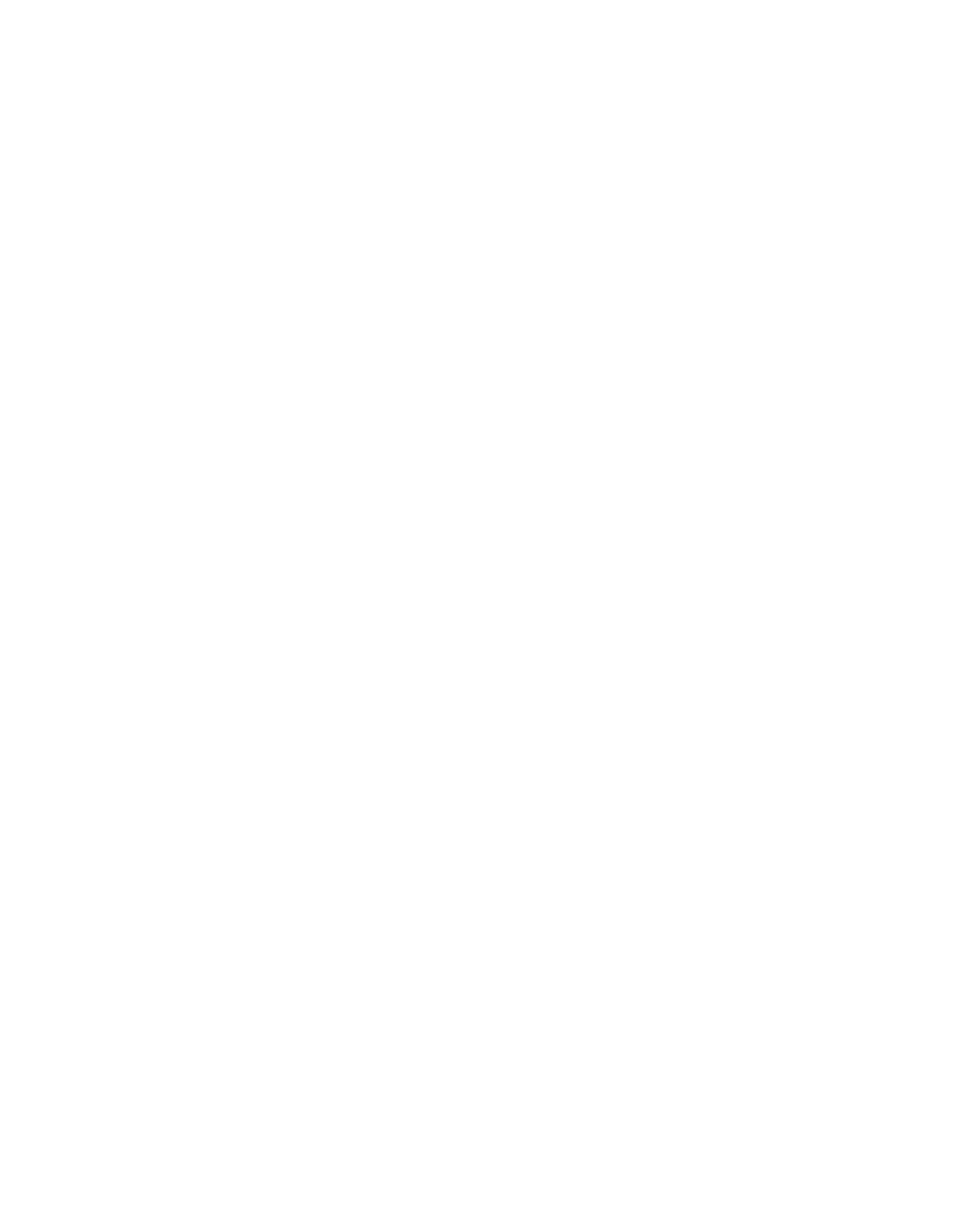## **About This Manual**

This manual provides an overview of the DECbridge 90 unit and describes how to configure, install, operate, manage, and troubleshoot the DECbridge 90. This manual also provides the specifications and lists the related documentation for the DECbridge 90.

In this manual, the DECbridge 90 unit may be referred to as the *DECbridge 90*, *work group bridge*, *bridge*, or *WGB*.

## **Organization**

This manual has five chapters and two appendices.

| <b>Chapter</b> | <b>Description</b>                                                                                                                  |
|----------------|-------------------------------------------------------------------------------------------------------------------------------------|
| 1              | Provides an overview of the DEC bridge 90, including features,<br>description of front panel indicators, and configurations.        |
| $\overline{2}$ | Provides configuration rules for the DEC bridge 90.                                                                                 |
| 3              | Describes how to install the DEC bridge 90.                                                                                         |
| 4              | Describes how to manage the DEC bridge 90 through the<br>Maintenance Operations Protocol (MOP) or Network Control<br>Program (NCP). |
| 5              | Describes how to troubleshoot the DEC bridge 90.                                                                                    |
| Appendix A     | Describes the physical dimensions; the environmental,<br>electrical, and power specifications; and provides a parts<br>list.        |
| Appendix B     | Provides a list of related documentation and ordering<br>information.                                                               |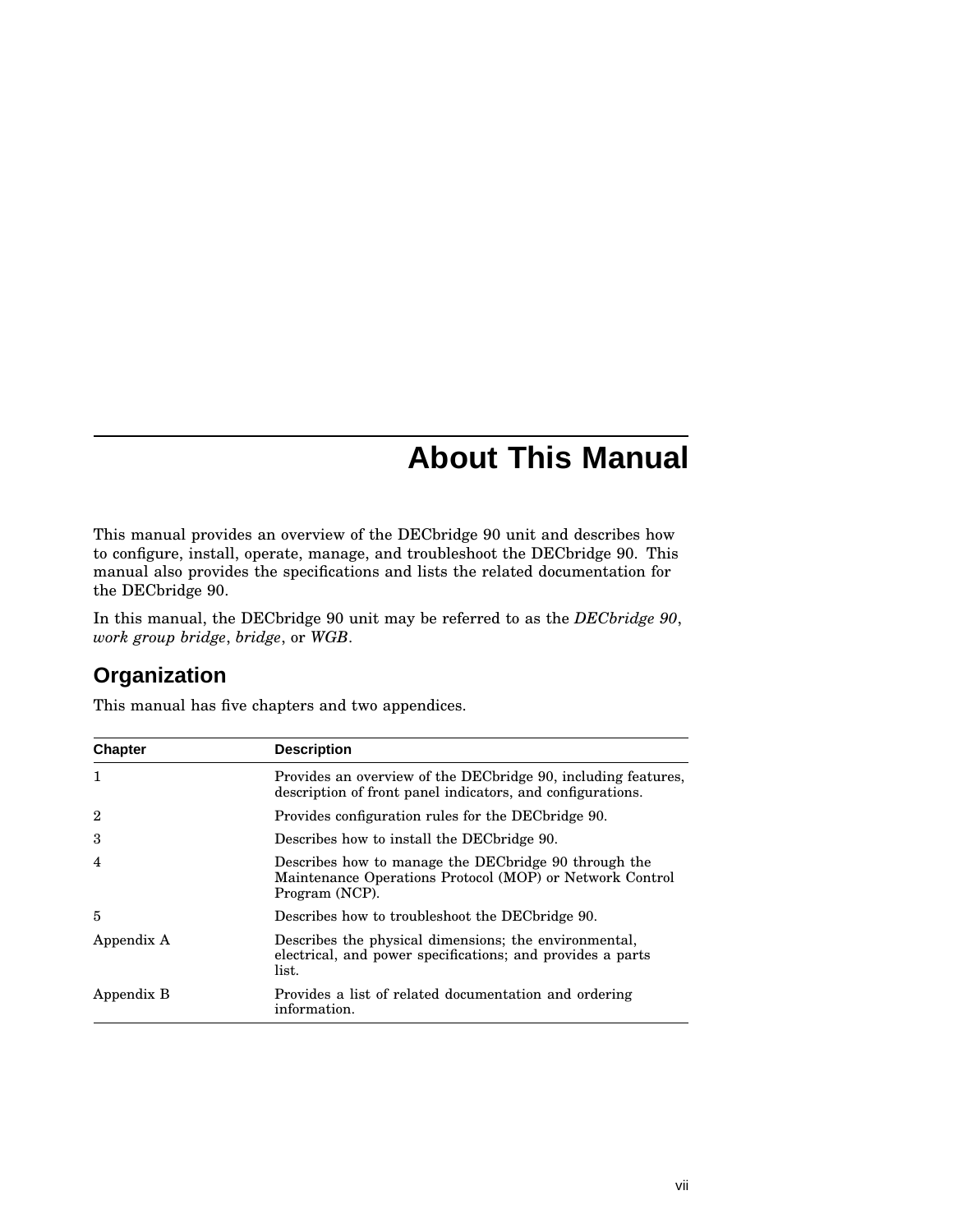## **Conventions**

The following conventions are used in this manual:

| <b>Convention</b> | <b>Meaning</b>                                                                          |
|-------------------|-----------------------------------------------------------------------------------------|
| <b>Note</b>       | Provides general information.                                                           |
| boldface type     | Boldface type in examples indicates user input. For example:<br>DECbridge> SET PROTOCOL |
| parameters        | Parameters are italicized. For example:<br><b>SHOW PORT</b> slot number                 |
| $\Box$            | Characters within brackets represent optional parameters. For<br>example:               |
|                   | <b>SHOW PORT</b> [hub number, slot number]                                              |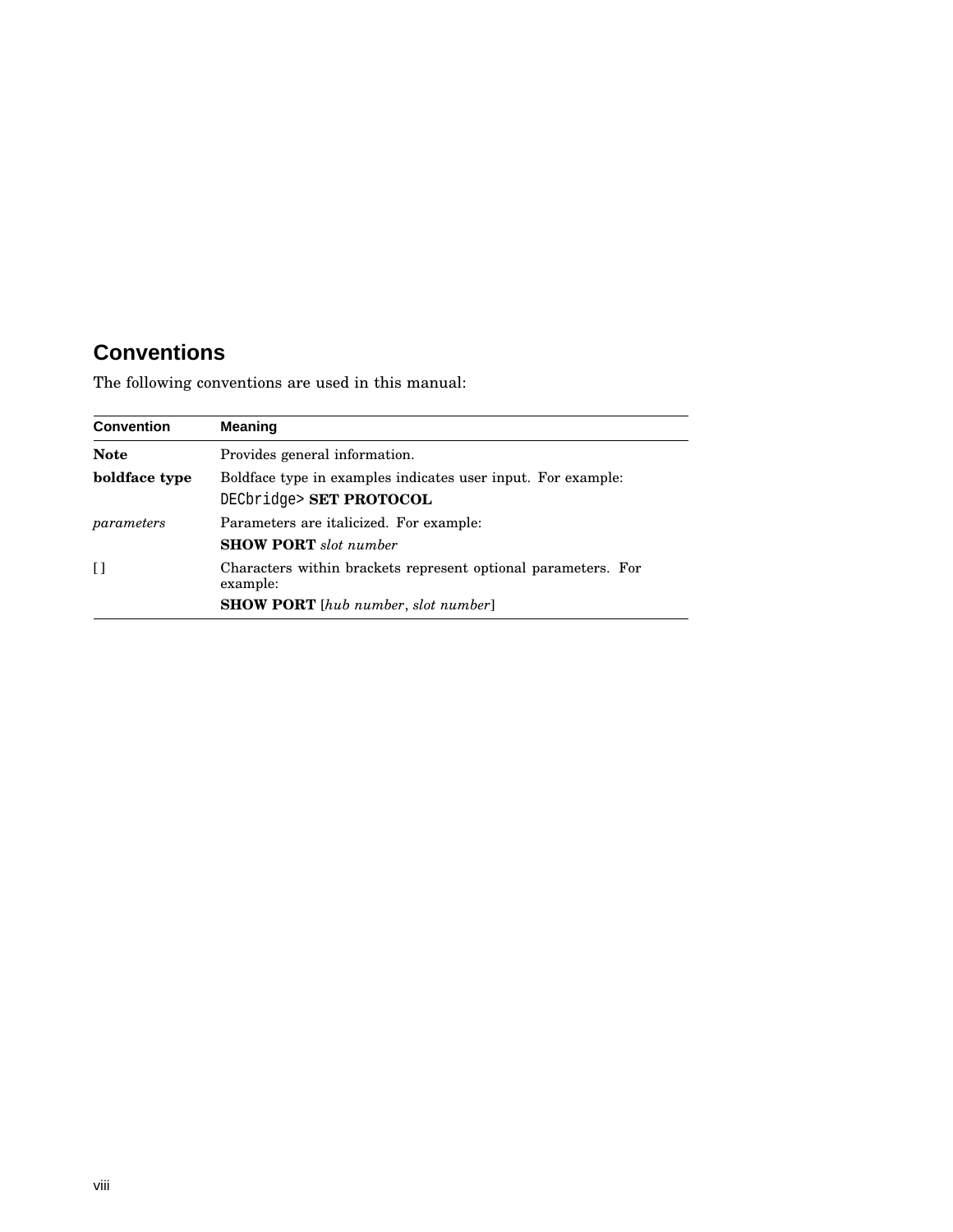# **1 Overview**

The DECbridge 90 unit offers a reliable, high-performance, easy-to-install means of connecting two local area networks (LANs). Configured as a standalone unit or in the DEChub 90 backplane, the DECbridge 90 provides greater network reliability and efficiency by allowing the local area network to be partitioned into a number of smaller LANs.

## **Features**

The following list summarizes the main features of the DECbridge 90:

- Easy-to-use
- Plug-and-go installation
- Activity LEDs for easy diagnosis
- Small size
- Rack-mountable in DEChub 90 backplane
- Frame filtering and frame forwarding at full network throughput
- Protocol filtering
- Support of spanning tree algorithm
- Management through Maintenance Operations Protocol (MOP) console carrier
- Support of Remote Bridge Management Software (RBMS)
- ThinWire and 15-pin AUI Ethernet interfaces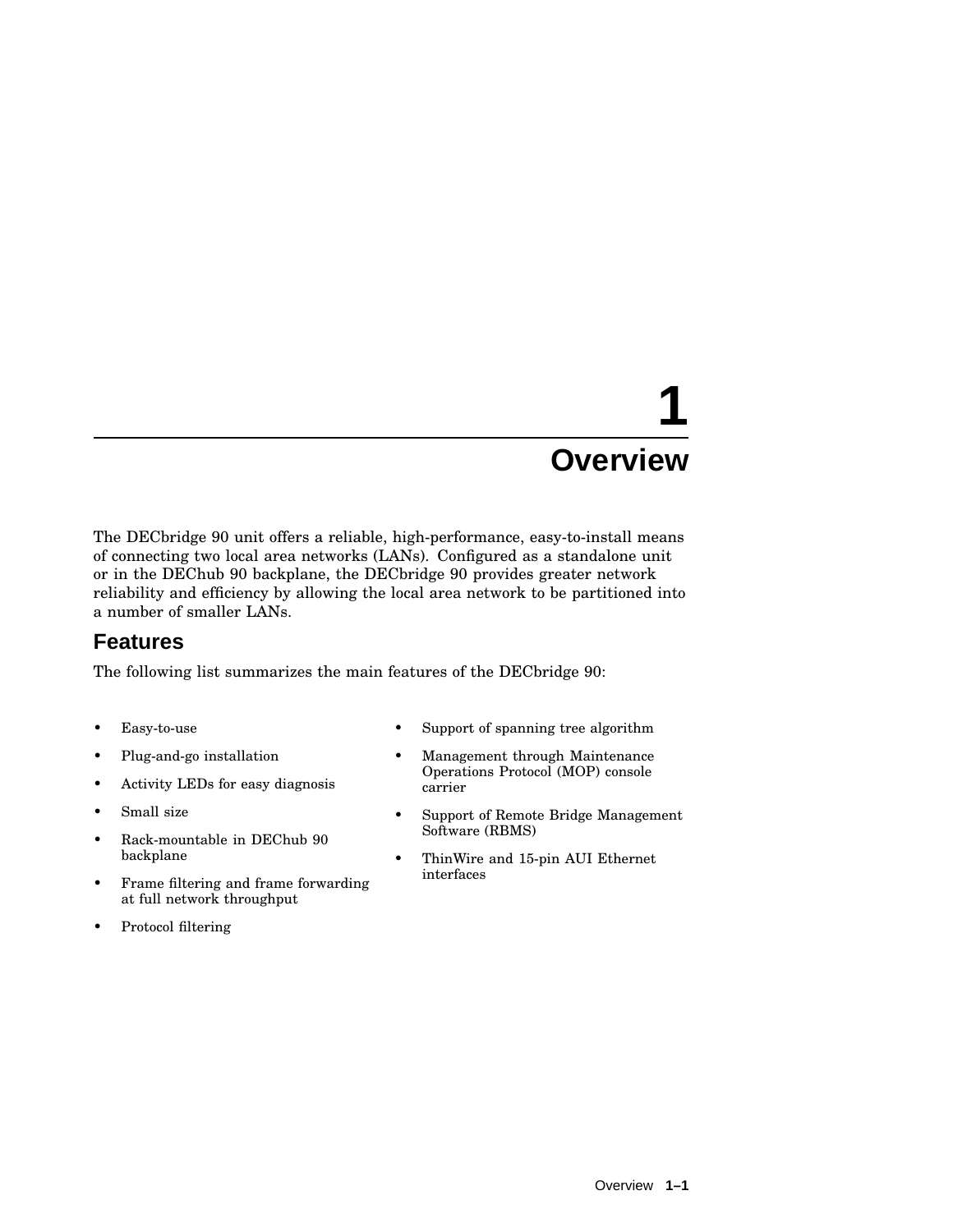## **Description**

The DECbridge 90 is a specialized LAN device that connects two Ethernet or IEEE 802.3 LANs to form a single extended local area network (Figure 1–1). One LAN, referred to as the **backbone**, can consist of an unrestricted number of stations. The other LAN, referred to as the **work group**, is usually the smaller of the two LANs and is optimized for LANs of fewer than 200 stations. When the work group consists of fewer than 200 stations, the DECbridge 90 automatically prevents unnecessary traffic from being transmitted from one LAN to the other.

When there are more than 200 stations in the work group, the DECbridge 90 enters **flood mode**, which reduces the effectiveness of the traffic isolation, but ensures full connectivity across the bridge. (Refer to Chapter 4 for more information about flood mode.)

The DECbridge 90 provides the network manager with additional control over traffic distribution through protocol filtering and repeater management features.

All stations connected within the extended LAN communicate with one another as if they were all on the same LAN. The connected LANs will work in networks using equipment designed to be compatible with the Ethernet or IEEE 802.3 standards. The DECbridge 90 connects to the work group using a ThinWire (10Base2) integral transceiver. The backbone connections are made through a 15-pin AUI Ethernet (10Base5) interface.

Figure 1–1 shows a sample DECbridge 90 connection.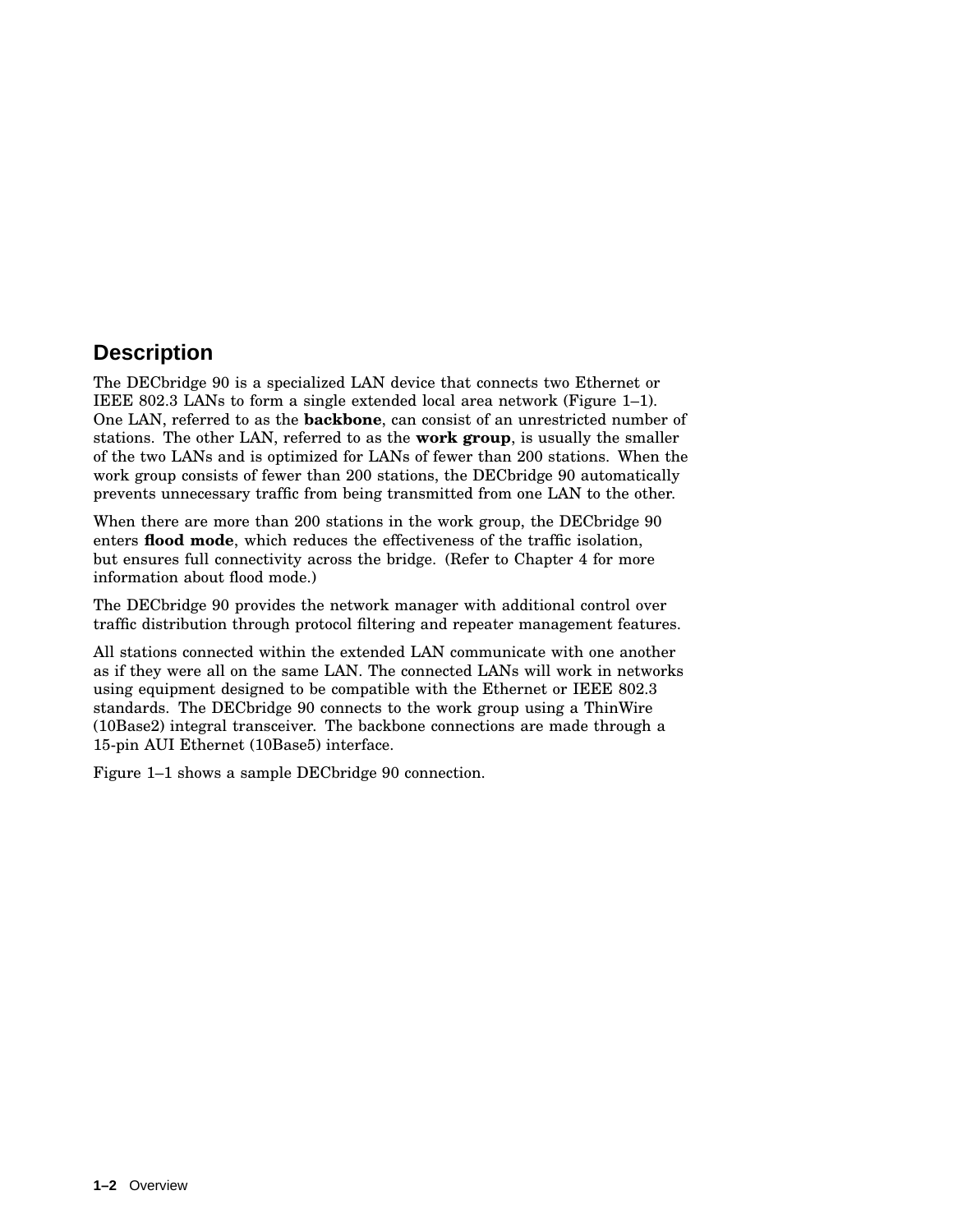

**Figure 1–1 Sample DECbridge 90 Connection**

## **DECbridge 90 Front Panel Lights and Switches**

The front panel of the DECbridge 90 contains several indicator lights and two switches (Figure 1–2). The lights (LEDs) indicate the status of the DECbridge 90. One of the switches is used to select ThinWire or AUI connection; the other switch is used to reset the DECbridge 90 password. When you push the reset button, any existing password is nullified and the DECbridge 90 is accessible without a password until you define a new password. For an explanation of the DEFINE BRIDGE PASSWORD command, refer to the Description of Commands section in Chapter 4.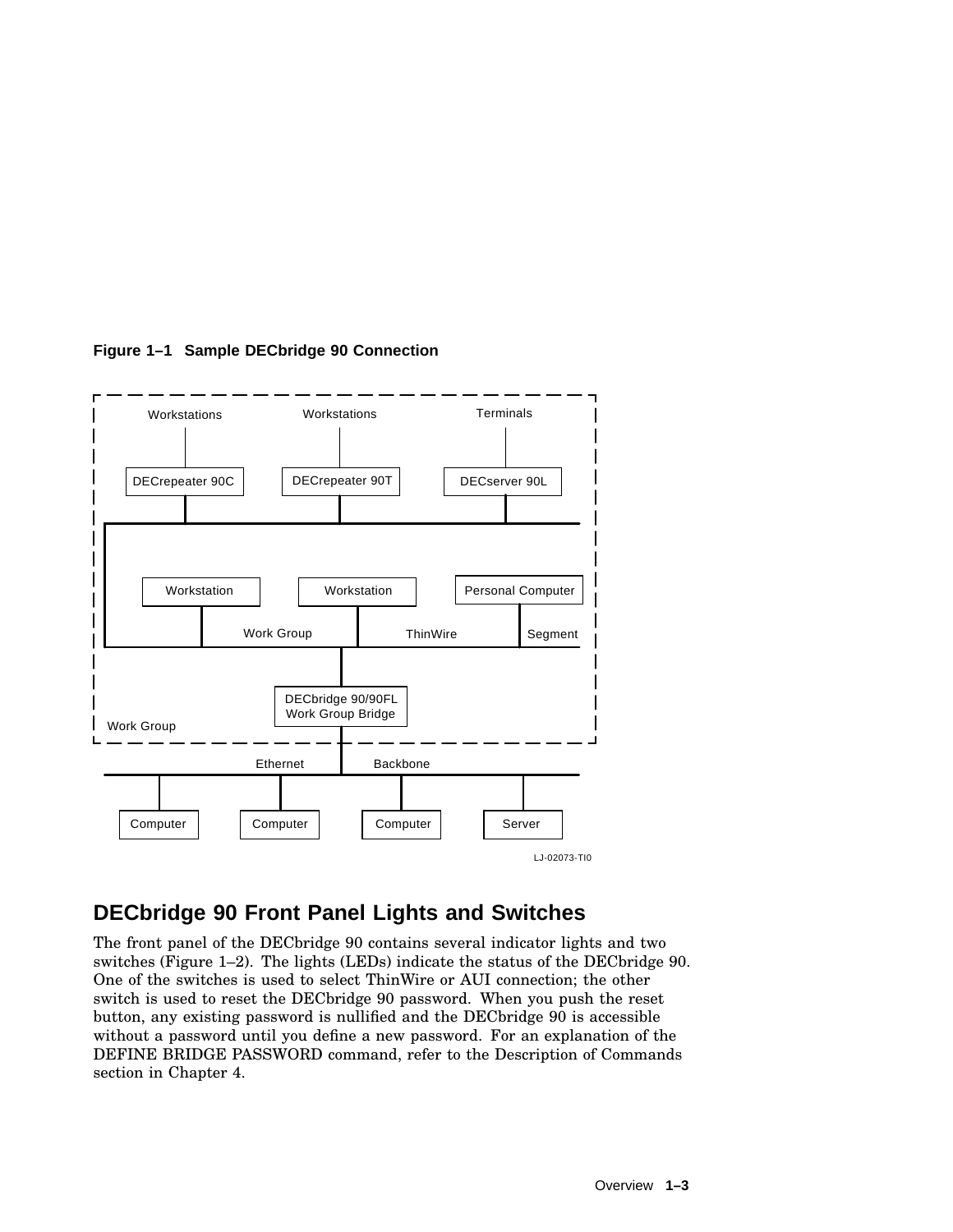Figure 1–2 shows the DECbridge 90 indicators and connectors.

**Figure 1–2 Indicators and Connectors**





**8** () System OK Indicator  $\cdot$  (Green) Turns on when bridge is powered up and  $\bigcirc$ reset and has successfully completed self-test.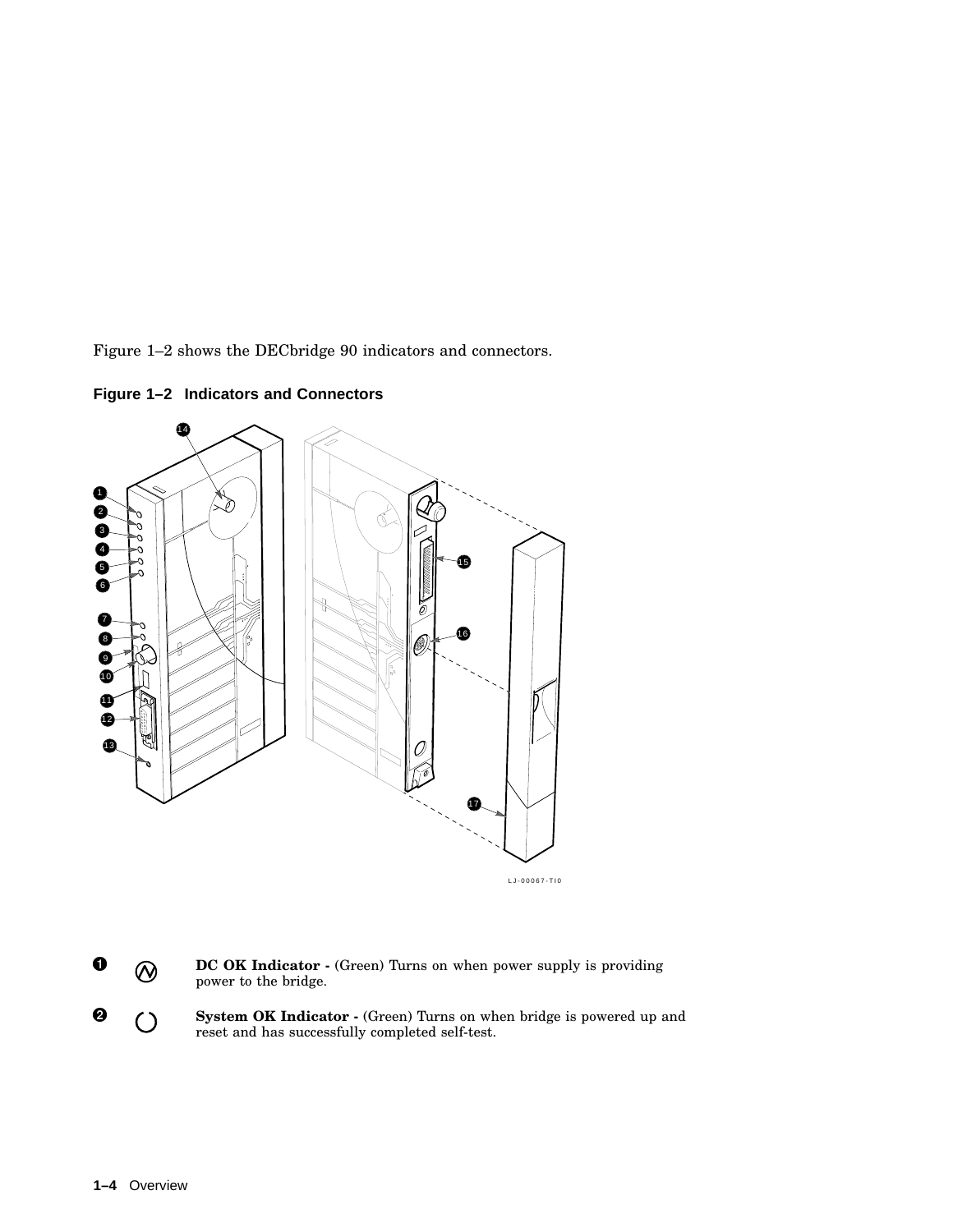| $\boldsymbol{\Theta}$ | <b>Work Group Port OK Indicator -</b> (Green) Turns on when bridge is<br>powered up and reset and has successfully completed work group port<br>self-test. Will turn off whenever a fault is detected on the port; turns on<br>when the fault has been cleared.  |
|-----------------------|------------------------------------------------------------------------------------------------------------------------------------------------------------------------------------------------------------------------------------------------------------------|
| Ø                     | Work Group Port Activity Indicator - (Green) Blinks when the LAN<br>connected to the work group port is receiving messages; does not blink<br>when transmitting messages.                                                                                        |
| 0<br>1 ،              | Bridge Forwarding State - (Yellow) Turns on when bridge is not<br>forwarding messages. Turns on for a short period of time during power<br>up. Remains off during normal operation.                                                                              |
| G<br>$\mathcal{P}$    | <b>Maximum Work Group Size Exceeded Indicator - (Yellow) Turns on</b><br>when the recommended maximum size (200) of the work group has been<br>exceeded.                                                                                                         |
| ❼                     | <b>Backbone Port OK Indicator -</b> (Green) Turns on when the bridge is<br>powered up and reset and has successfully completed backbone port self-<br>test. Will turn off whenever a fault is detected on the port; turns on when<br>the fault has been cleared. |
| ❸                     | <b>Backbone Port Activity Indicator - (Green) Blinks when there is</b><br>received activity on the LAN connected to the backbone port; does not blink<br>for transmitted messages.                                                                               |
| ø                     | Ethernet Address - Unique physical address of the bridge, comprised of<br>six 2-digit hexadecimal numbers.                                                                                                                                                       |
| ⊕                     | Backbone Port ThinWire Connector - Provides ThinWire connection to<br>backbone port of the DEC bridge 90.                                                                                                                                                        |
| O                     | ThinWire/AUI Selector - Selects ThinWire or AUI connection to the<br>backbone.                                                                                                                                                                                   |
| œ                     | Backbone Port AUI Connector - Provides AUI connection to the<br>backbone port of the DECbridge 90.                                                                                                                                                               |
| ®                     | Password Reset Switch - Nullifies the password for the DECbridge 90.<br>The bridge is accessible without a password until a new password is<br>defined.                                                                                                          |
| Ø                     | Work Group Port ThinWire Connector - Provides ThinWire connection<br>to the work group port of the DEC bridge 90.                                                                                                                                                |
| ®                     | Backplane Connector - Provides work group network connection to the<br>DEC bridge 90 when it is installed in the DEC hub backplane.                                                                                                                              |
| to                    | <b>Power Connector</b> - Provides +5.0 V and +12.0 V from the DEC bridge 90<br>power supply (standalone) or the DEChub 90 power supply (mounted).                                                                                                                |
| œ                     | <b>Cover</b> - Covers the backplane connector and mounting assembly.                                                                                                                                                                                             |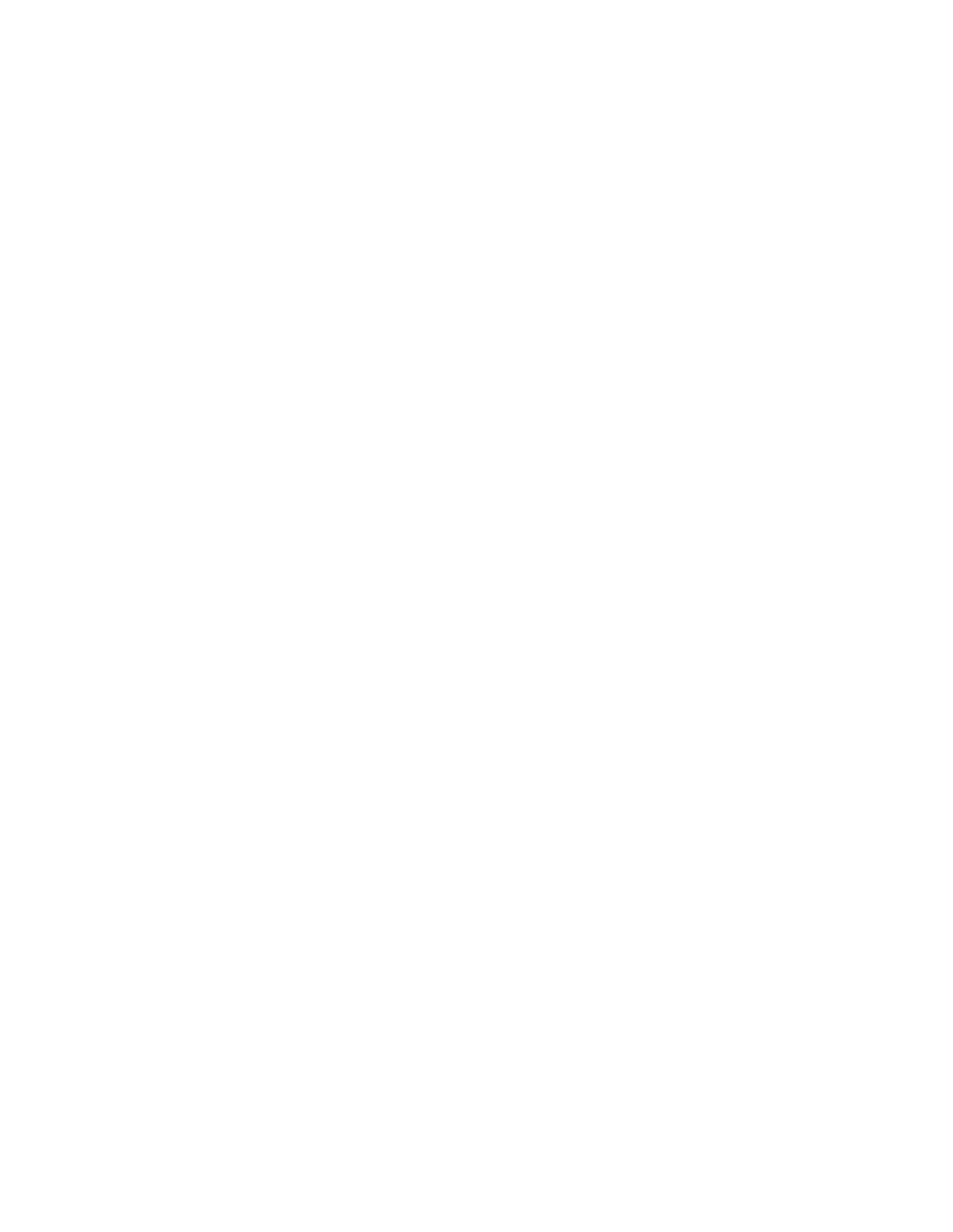# **2 Configuring the DECbridge 90**

The DECbridge 90 unit has several configuration rules and guidelines that must be followed during installation and use.

Each LAN connected by the DECbridge 90 is required to be an Ethernet or IEEE 802.3 compliant CSMA/CD LAN. The backbone port of the DECbridge 90 provides both ThinWire Ethernet (10Base2) and AUI (10Base5) connections, as shown in Figure 2–1 and Figure 2–2. The work group port provides only a ThinWire Ethernet (10Base2) connection.

Figure 2–1 shows the DECbridge 90 configured to a ThinWire backbone.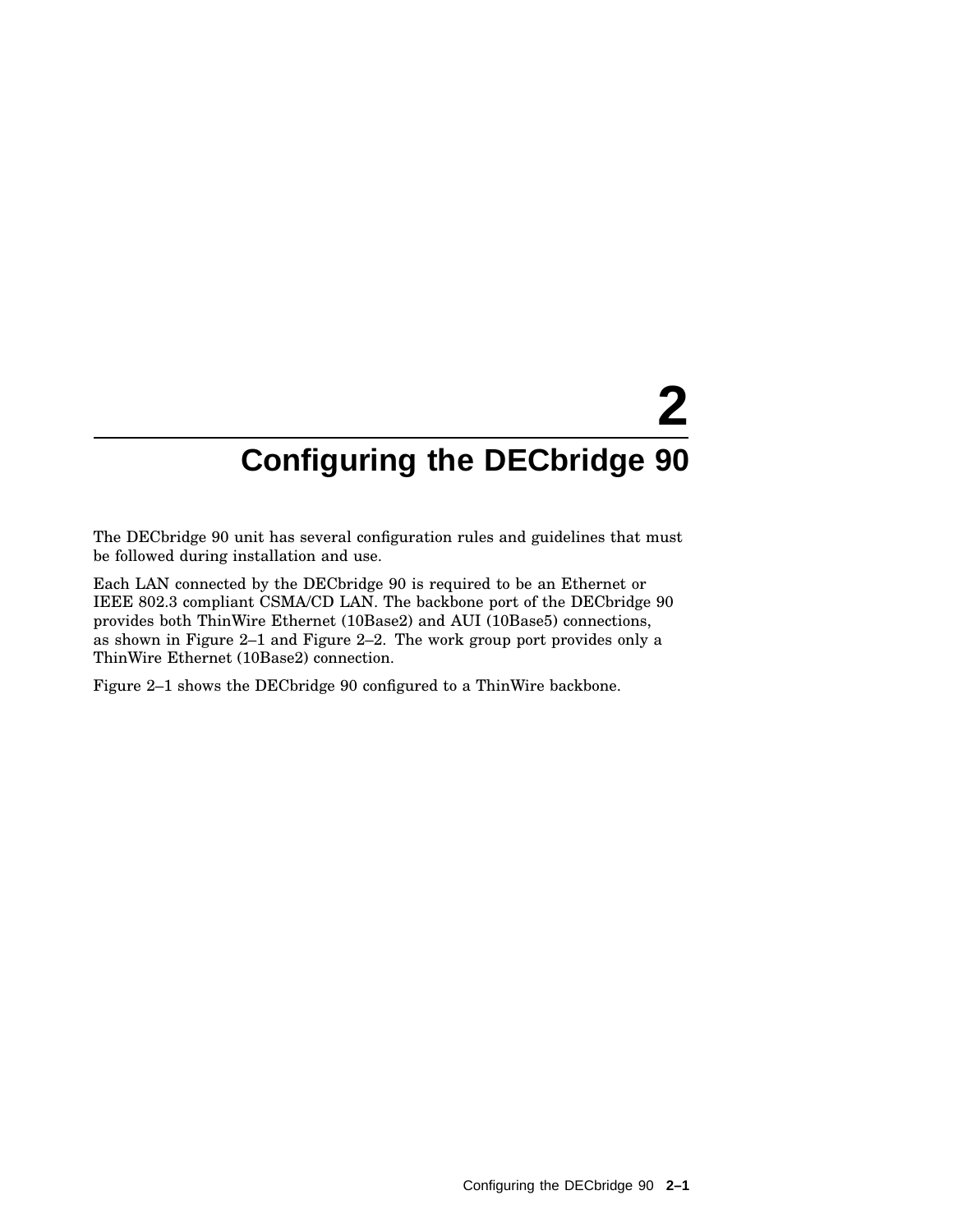

#### **Figure 2–1 DECbridge 90 Configured to ThinWire Backbone**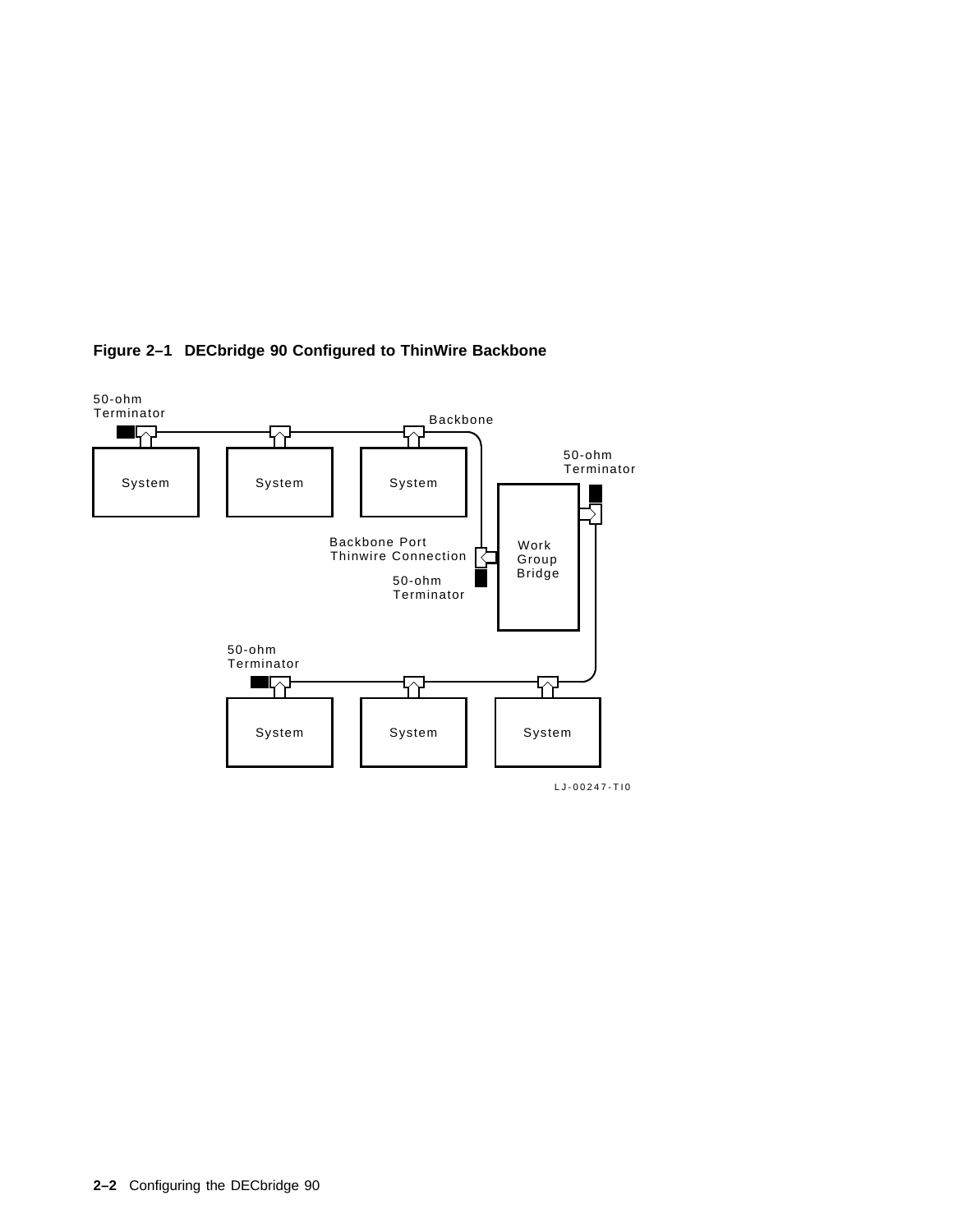Figure 2–2 shows the DECbridge 90 configured to an AUI backbone.



**Figure 2–2 DECbridge 90 Configured to AUI Backbone**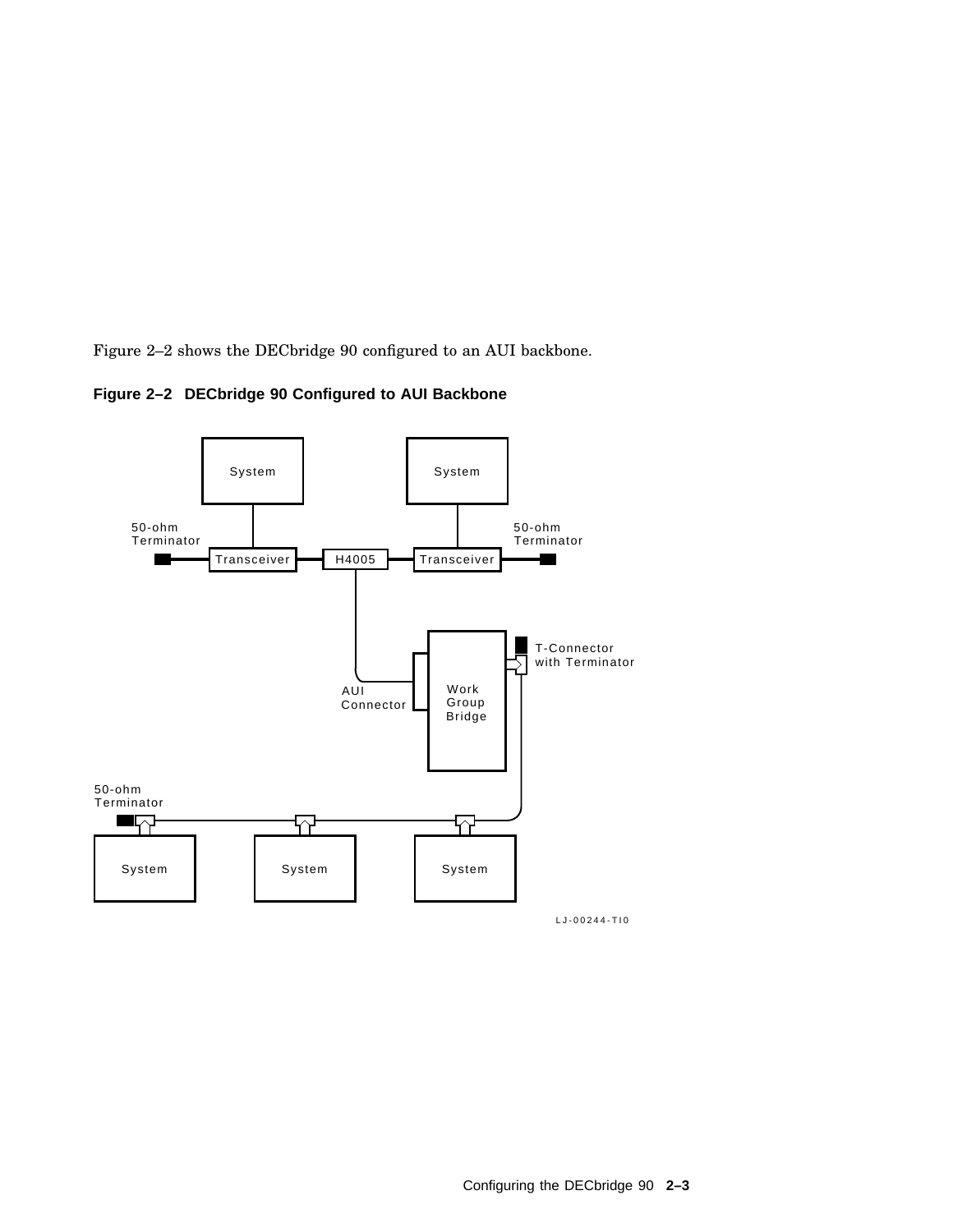## **Supported Configurations**

There are several reasons to configure bridges into an extended LAN:

- To connect different media types.
- To extend the range of the LAN. (For example, to attach a DEChub 90 to an AUI backbone.)

Cable length and repeater configuration rules are considered separately in each LAN.

- To control traffic by protocol type, by separating the LAN into networks for selected protocols. (For example, to keep VAXcluster traffic confined within a work group.)
- To automatically control traffic by keeping messages between stations on the same LAN from being retransmitted on the other LAN.

The following network configurations may require special consideration:

#### • **Work group size**

To automatically isolate traffic, the work group should consist of less than 200 stations. When the number of stations in a work group exceeds 200, the Work Group Size Exceeded light will come on indicating that flood mode is enabled (indicator light number 6 shown in Figure 1-2). Refer to Chapter 4 for further information about flood mode.

To avoid enabling flood mode when a work group consists of more than 200 stations, separate the work group into smaller groups of less than 200 stations each with its own DECbridge 90.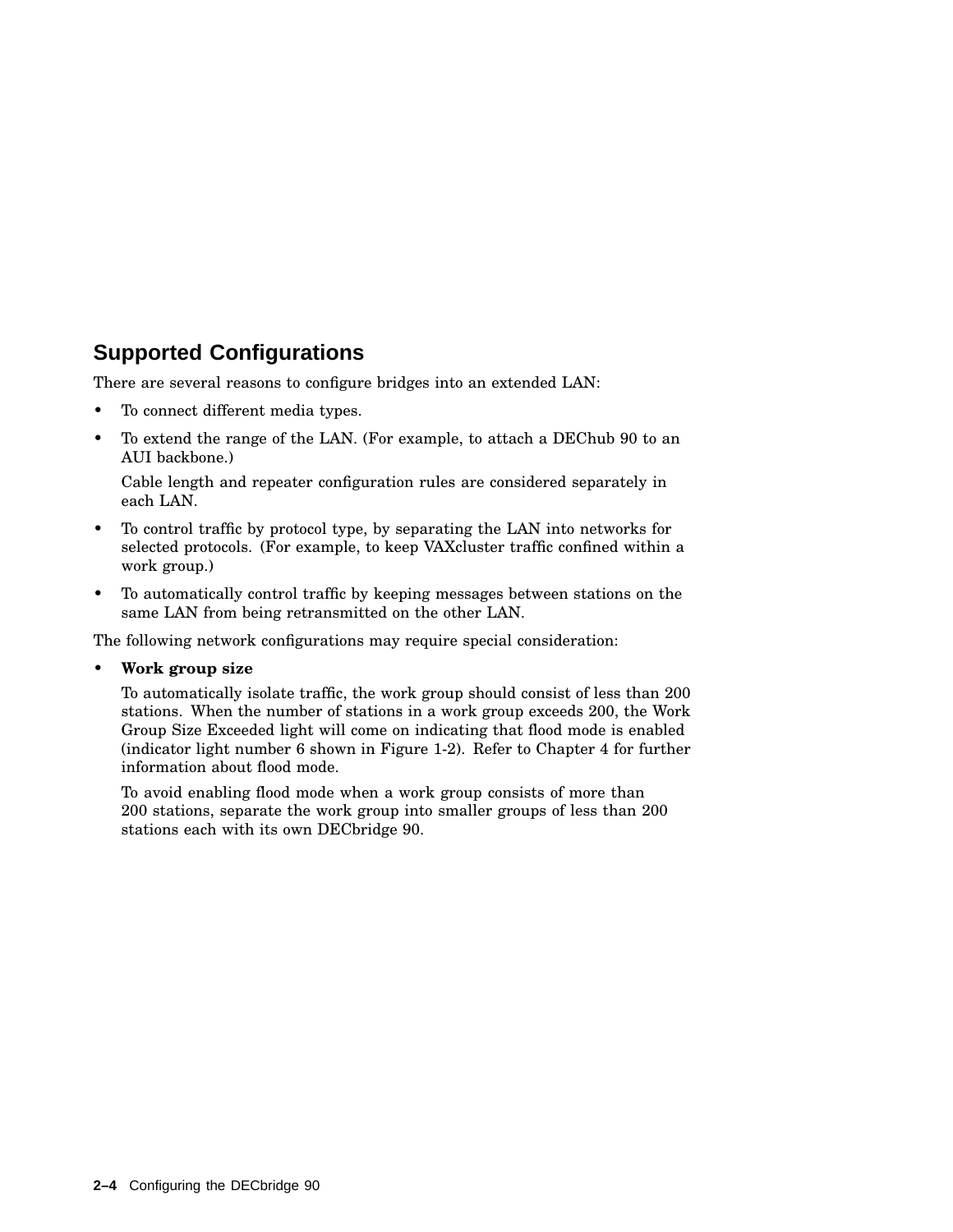Figure 2–3 shows a configuration for a work group with more than 200 stations.

#### **Figure 2–3 Work Group With More Than 200 Stations**



**If there are more than 200 stations in a work group, separate into two work groups.**

LJ-02229-TI0

#### • **Redundant connections to the backbone**

If two DECbridge 90 units are configured into a redundant connection to the backbone, the spanning tree algorithm will allow only one bridge to forward traffic at a time. However, if a failure occurs in the backbone that causes the connection to be separated into two LANs, the spanning tree may reconfigure to pass all backbone traffic through your work group. When this occurs, the work group side of the bridge may see more than 200 stations and enter flood mode.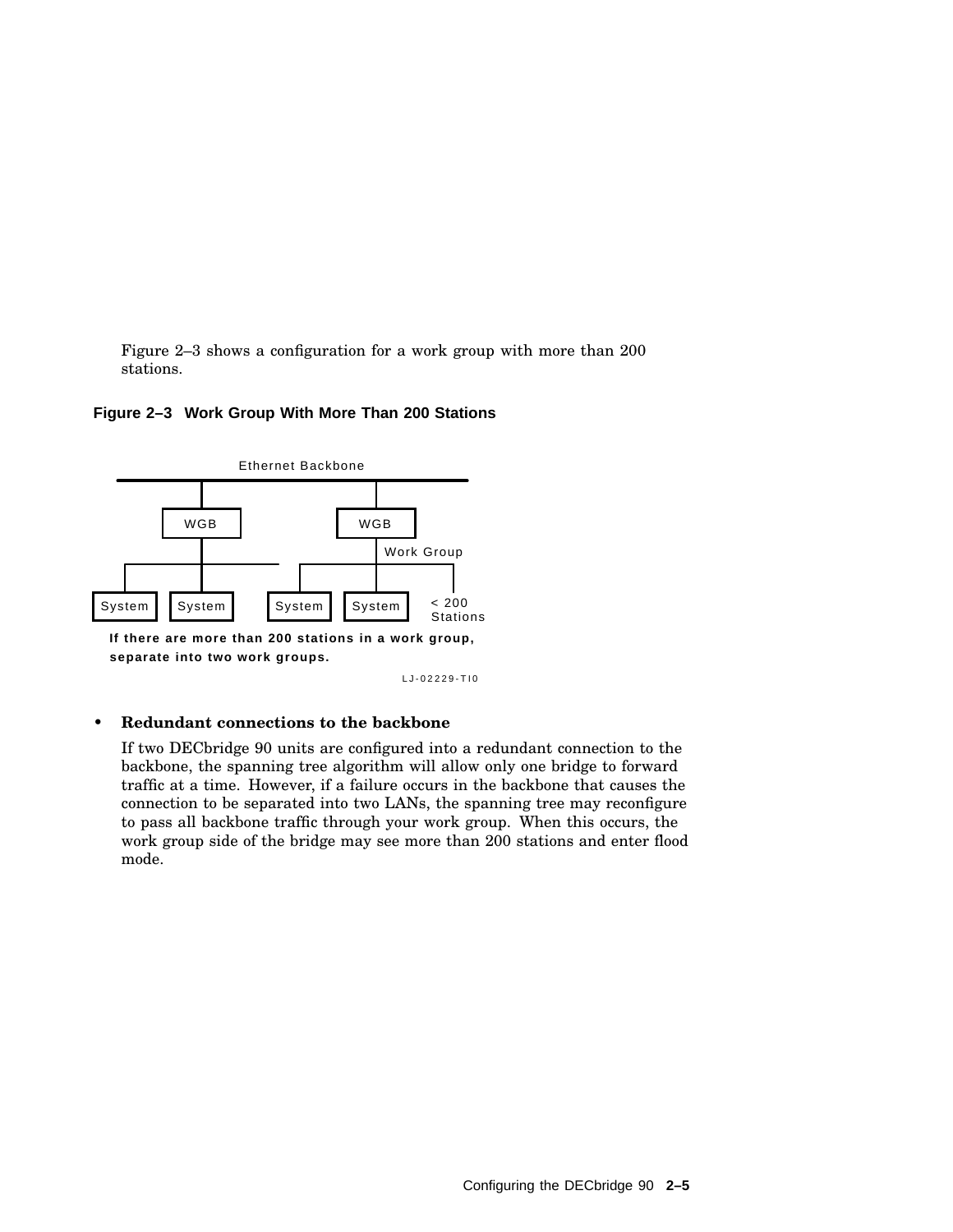Figure 2–4 shows redundant connections to the backbone.





LJ-02232-TI0

• **Bridges in the work group**

If there are additional bridges on the work group side of the DECbridge 90, be sure to count the stations on all LANs in the work group against the 200 station limit and count each bridge as two against the total. In addition, if any of these bridges lead back to the backbone, the redundant connection may lead to spanning trees that exceed 200 stations on the work group side of the DECbridge 90.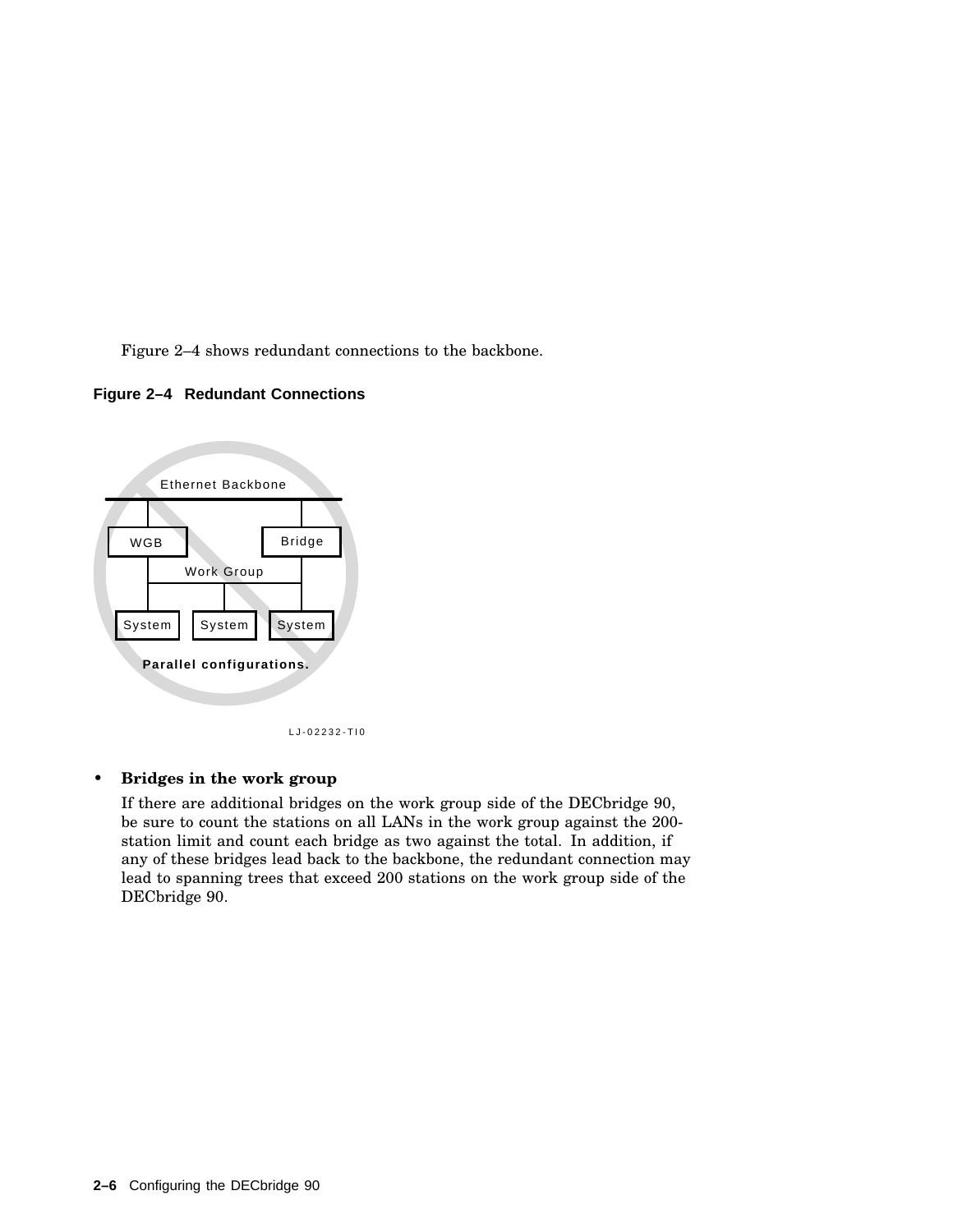Figure 2–5 shows bridges in the work group.

#### **Figure 2–5 Bridges in Work Group**



LJ-02233-TI0

#### • **Number of bridges**

The number of bridges between any two stations is limited to seven or less. This guideline for networks with typical packet traffic loading is a compromise of the many different protocols offered and used on Ethernet and IEEE 802.3 LANs.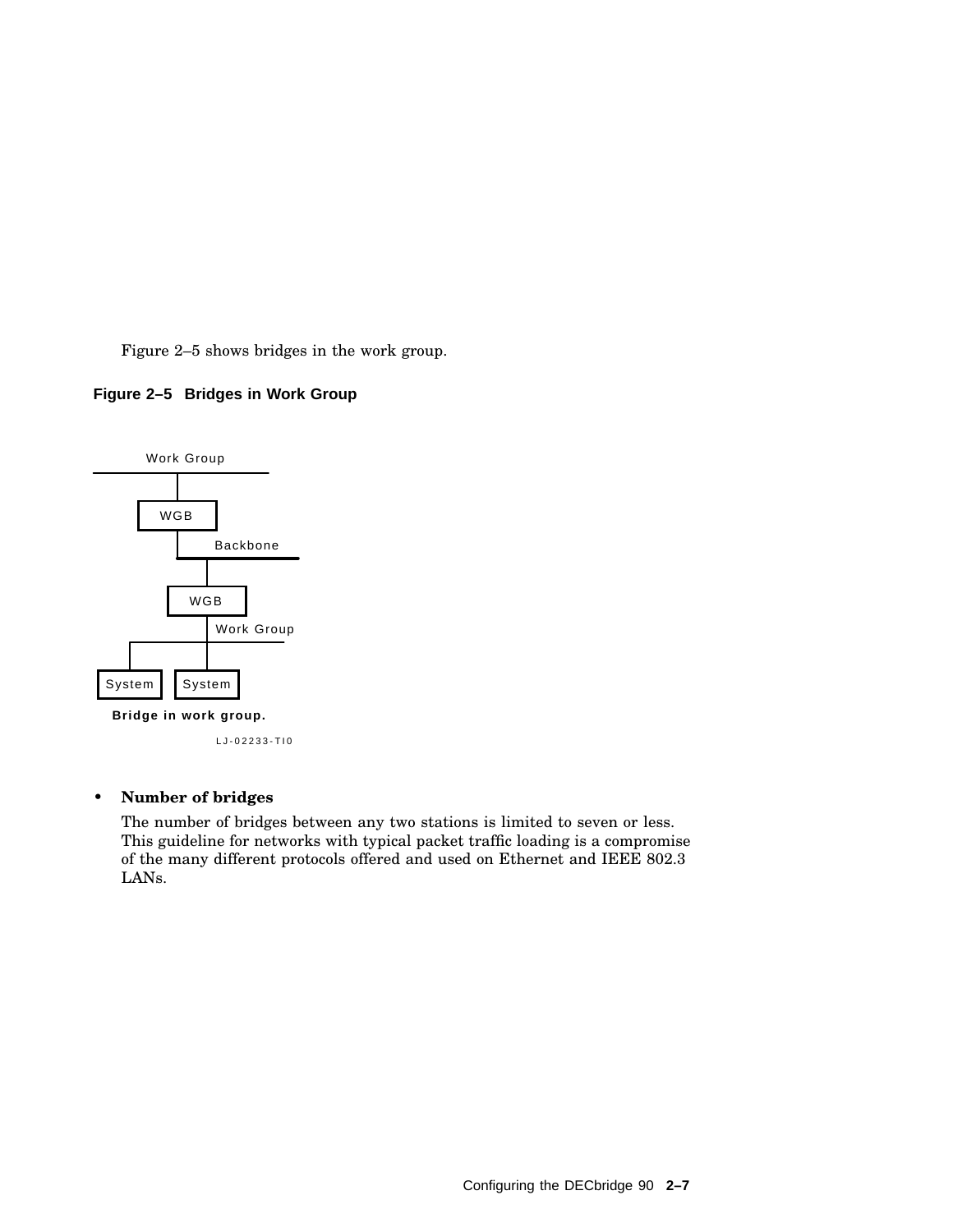Figure 2–6 shows multiple bridges in the work group.





**on the Network.**

LJ-02236-TI0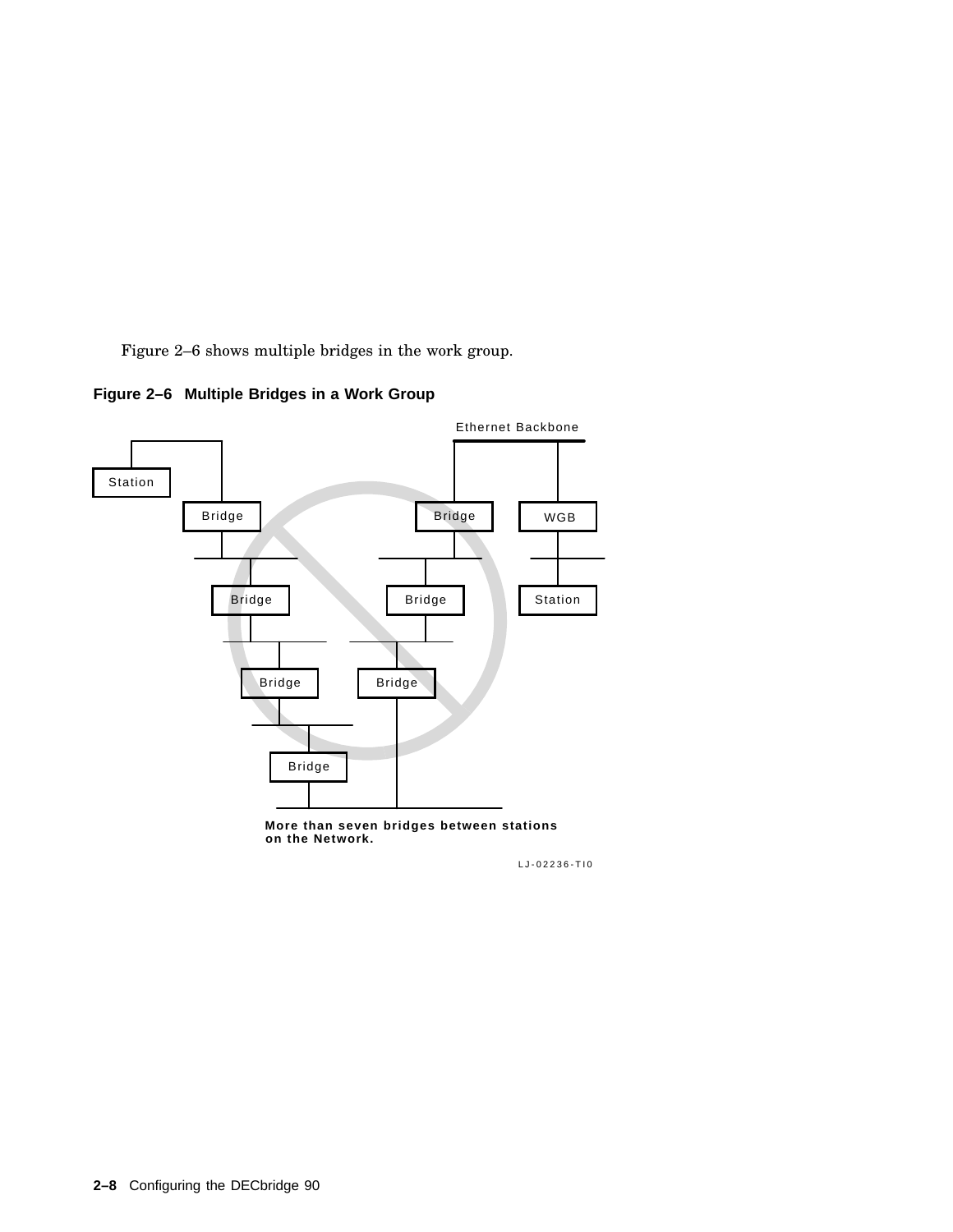# **3 Installation**

Before you install the DECbridge 90 unit, it is recommended that you read this entire manual to become familiar with the features and configuration rules and guidelines of the DECbridge 90. If problems occur during installation, refer to Chapter 5, Troubleshooting. Appendix A, Specifications and Parts List, provides additional information that may be useful during installation.

The DECbridge 90 may be installed on a desk top or table, mounted on a wall by its back cover, or installed in the DEChub 90 backplane. The only tool required for installation is a screwdriver. The screwdriver is used to remove the back cover, which covers the backplane connector and mounting assembly, and to mount the bridge or the power supply on the wall.

## **Power Supply**

The power supply (used only in standalone installations) is intended to be wall-mounted but may be used as a floor unit. The auto-ranging power supply supports voltages worldwide when the proper ac power cord is used. The ac power cord and its length will vary depending on the country package ordered.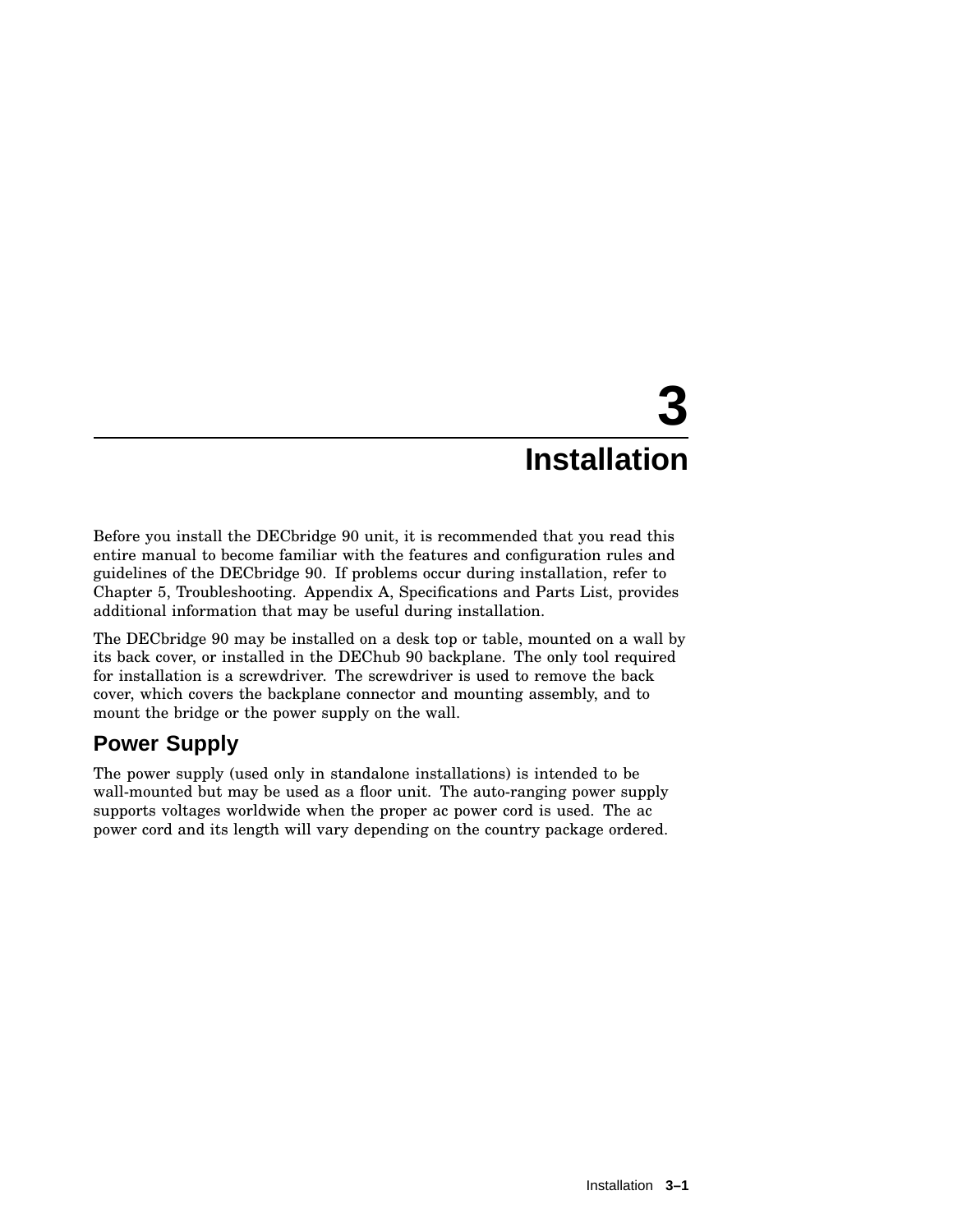## **Site Considerations**

The DECbridge 90 and its power supply can be placed in various locations, including office areas, computer rooms, or wiring closets, as long as the environmental requirements are met. These requirements are provided in Table A–2 in Appendix A.

To install the DECbridge 90 on a desk top or table, make sure that the air circulation around the DECbridge 90 does not become obstructed by papers or other materials. The DECbridge 90 is convectively cooled and requires a minimum of 10 centimeters (4 inches) of space at both ends for adequate air flow.

## **Standalone Installation**

To install the DECbridge 90 as a standalone installation, use the DECbridge 90 kit, order number DEWGB-AA. The kit contents are listed in Appendix A.

**Note**

The ThinWire ports of the DECbridge 90 are not terminated internally. External 50-ohm terminations are required.

When you choose a location, make sure that the power supply can be placed within 1.8 meters (6 feet) of the DECbridge 90 and that the distance from the power supply to the ac outlet does not exceed 2.4 meters (8 feet).

Figure 3–1 shows the DECbridge 90 in a standalone installation.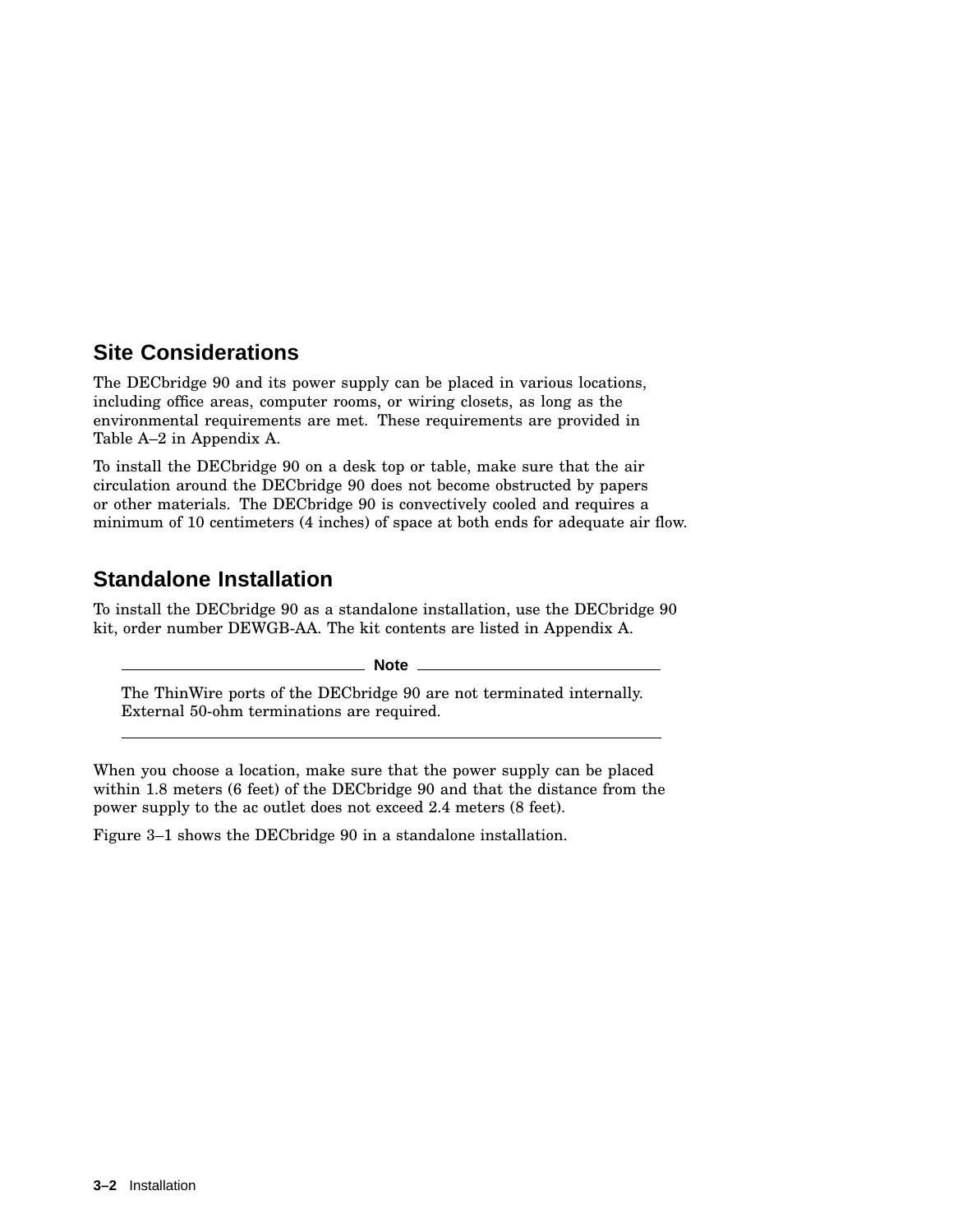**Figure 3–1 Standalone Installation**



### **Mount DECbridge 90 on a Wall**

To install the DECbridge 90 as a standalone unit, refer to Figure 3–1 and follow this procedure:

- 1. Remove the back cover of the DECbridge 90 (Figure 3–2).
	- a. Insert a small screwdriver into the top mounting hole in the cover.
	- b. Lift up on the latch and pull the top of the cover away and down from the unit.
- 2. Use the mounting holes on the cover to determine the placement for the mounting screws on the wall.
- 3. Attach the screws to the wall, leaving enough clearance to hang the bridge.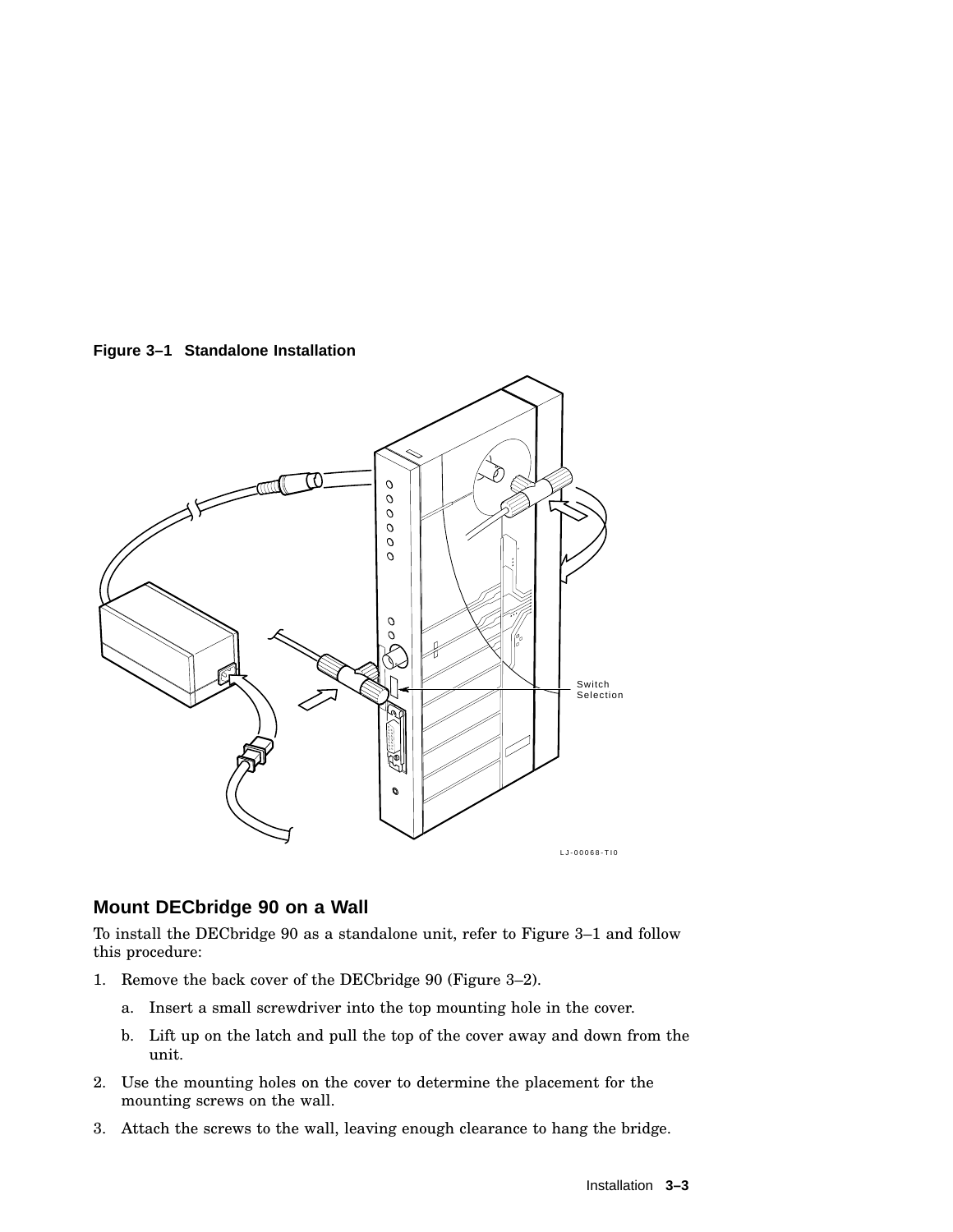4. Attach the cover to the bridge and hang the unit on the wall.

**Figure 3–2 Removing the Back Cover**



LJ-00320-TI0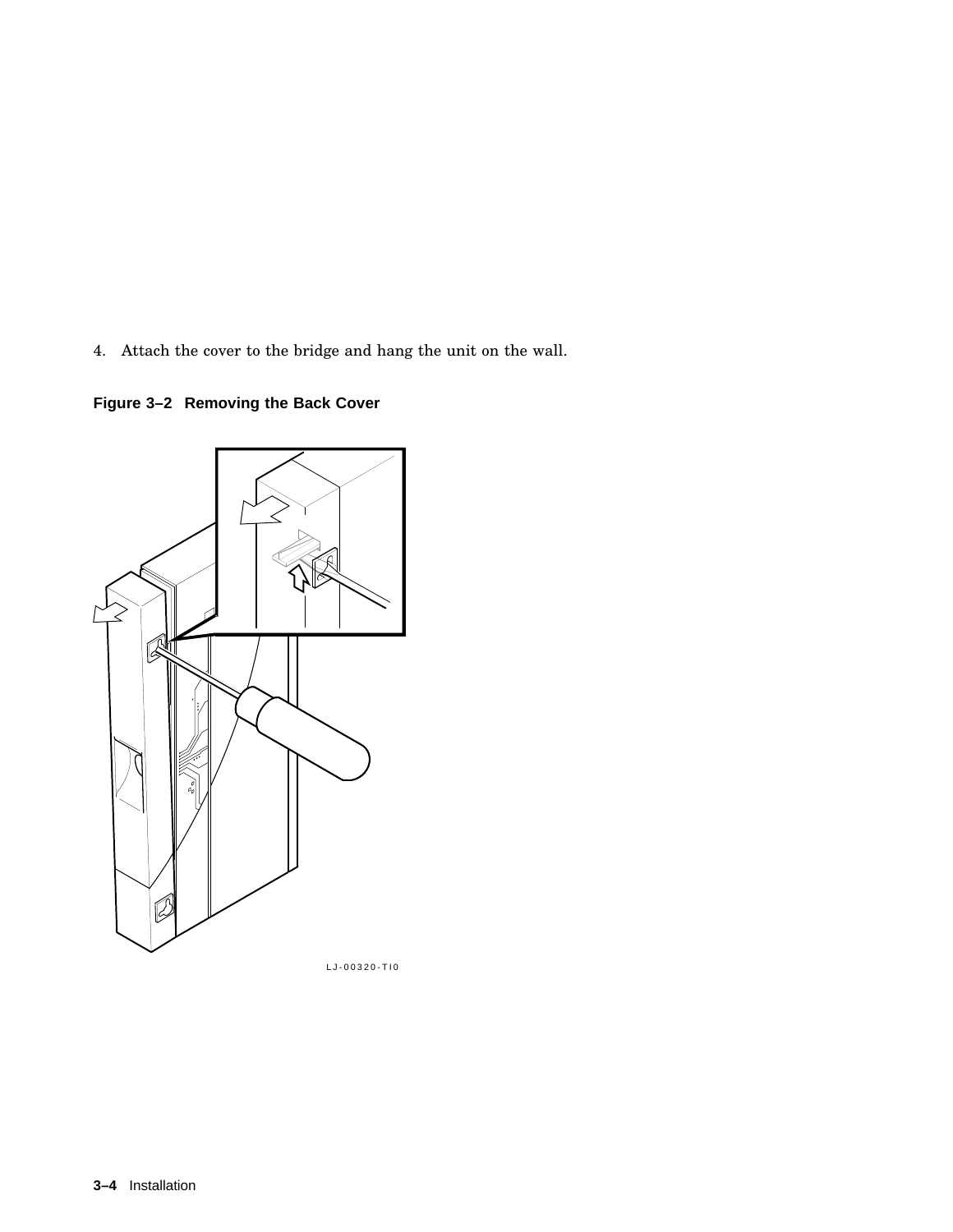### **Make Connections for Standalone Installations**

#### **AUI Backbone Connection**

Select the AUI backbone connection by sliding the ThinWire/AUI selector switch on the front panel toward the backbone port AUI connector.

When the AUI port is attached to a 10Broad36 modem, the modem should be configured for local echo of transmissions.

To connect the transceiver cable, follow this procedure:

- 1. Push the slide latch to the unlocked position.
- 2. Plug the transceiver cable into the connector.
- 3. Push the slide latch down until it snaps into the locking position, to secure the connector (Figure 3–3).
- 4. Gently pull on the cable to make sure that the latch is secure.

**Note**

The DECbridge 90 does not detect a collision presence test failure in the transceiver that is connected to the AUI port.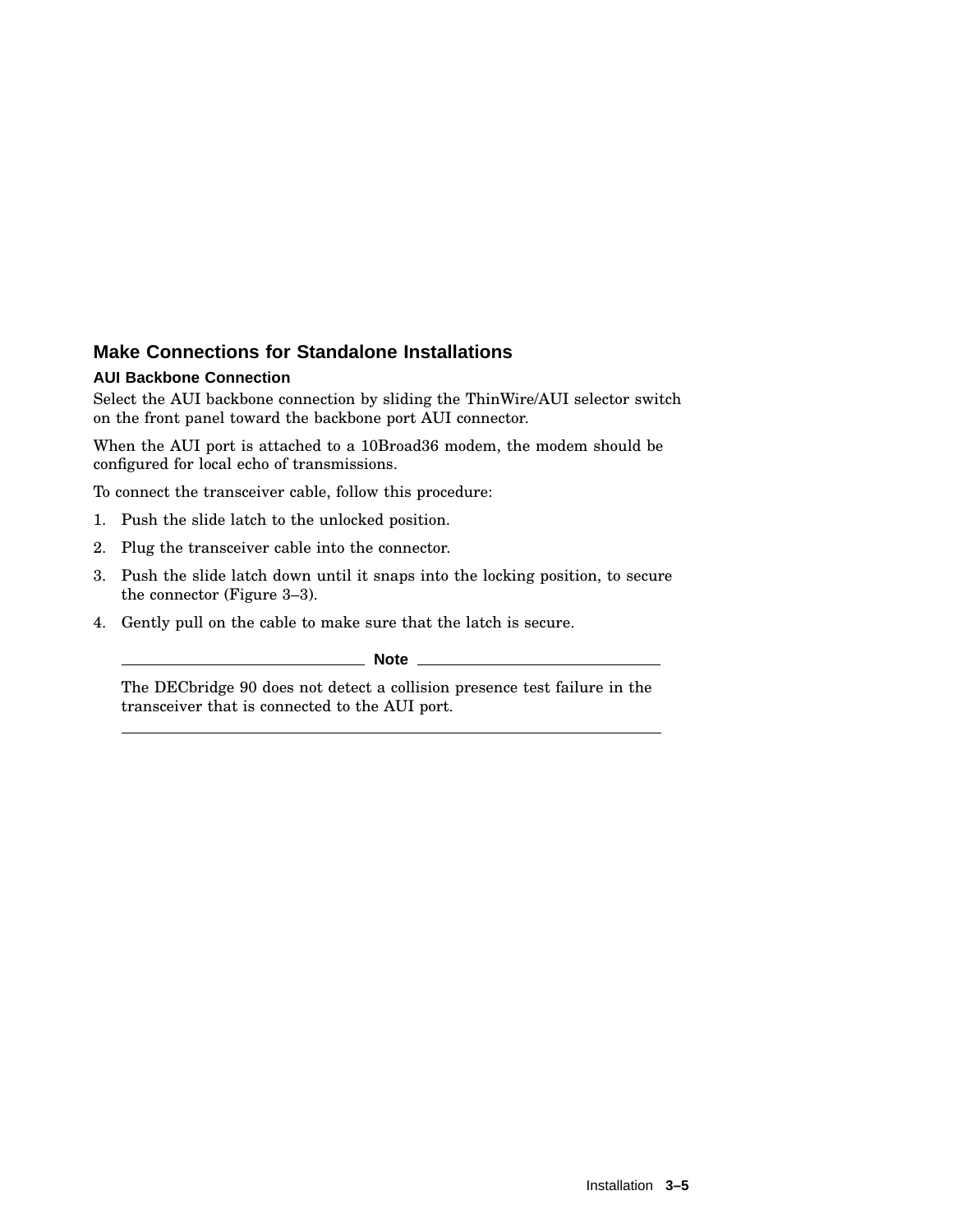Figure 3–3 shows the proper connection of the transceiver cable.

#### **Figure 3–3 Connecting Transceiver Cables**



#### **ThinWire Backbone Connection**

Select the ThinWire connection by sliding the ThinWire/AUI selector switch on the front panel toward the backbone port ThinWire connector. When you connect to the ThinWire cable, make sure that the cables are properly terminated. Refer to Figure 3–4 and Figure 3–5 for guidelines on terminating cables.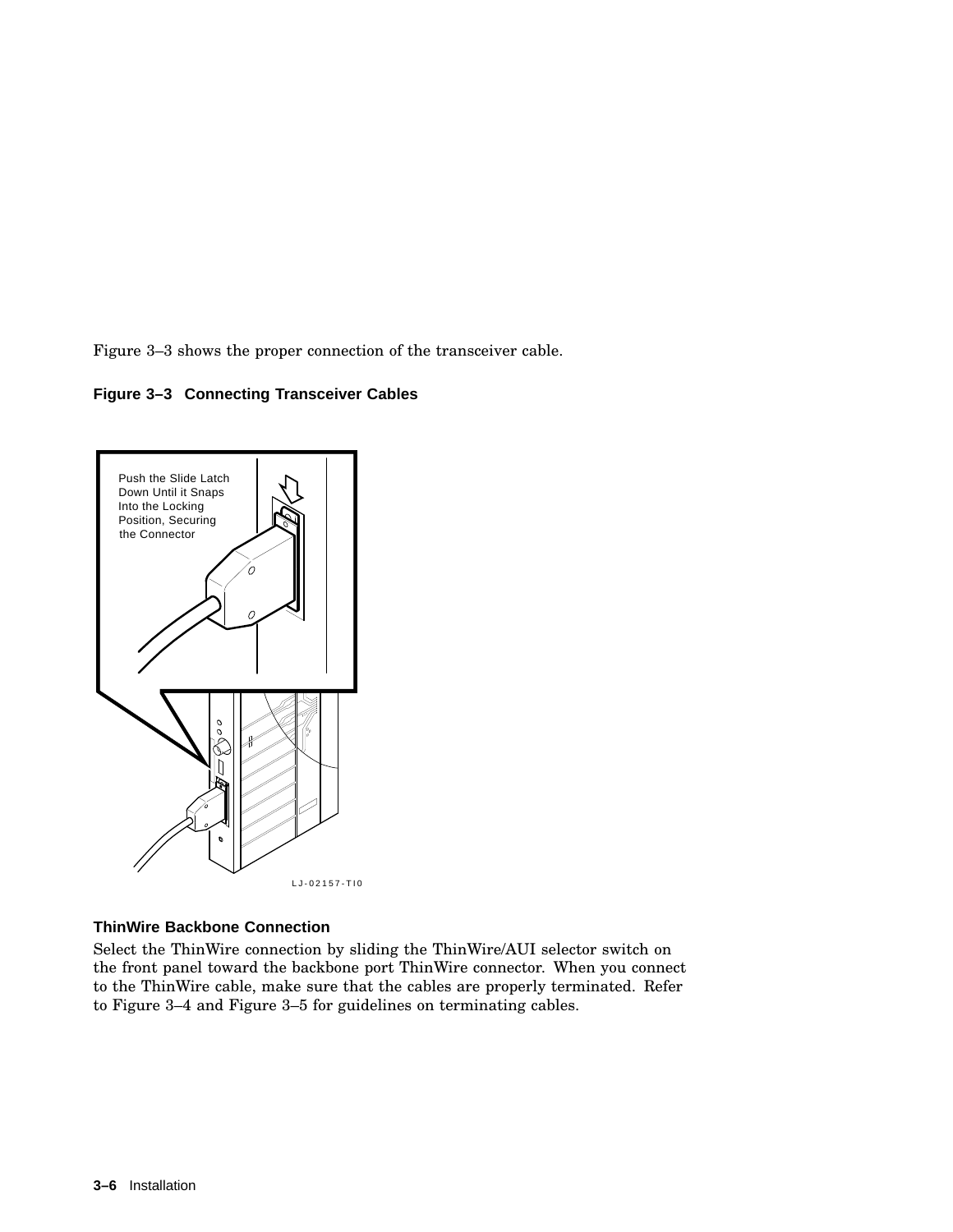Figure 3–4 shows how to connect to the middle of a ThinWire segment.

**Figure 3–4 Connecting to the Middle of a ThinWire Segment**



Figure 3–5 shows how to connect to the end of a ThinWire segment.

**Figure 3–5 Connecting to the End of a ThinWire Segment**



#### **Work Group Connection**

Connect the work group by attaching a segment of ThinWire cable to the ThinWire connector on the DECbridge 90.

When connecting to a ThinWire cable, make sure that the cables are properly terminated (Figure 3–4 and Figure 3–5).

#### **Power Supply Connection**

To connect the power supply to the DECbridge 90, place the power supply within 1.1 meters (4.3 feet) of the DECbridge 90, and follow this procedure:

- 1. Attach the ac power cord to the power supply.
- 2. Plug the power supply into an ac outlet.

The DECbridge 90 will run a 10-second self-test during which all front panel lights will turn on.

On successful completion of the test, the following lights will remain on: DC OK, System Port OK, Work Group Port OK, and Backbone Port OK. The Bridge Forwarding State indicator will remain on for 30 seconds as the bridge learns the network configuration, and then the indicator will turn off.

Refer to Chapter 5, Troubleshooting, if the DECbridge 90 indicators do not turn on.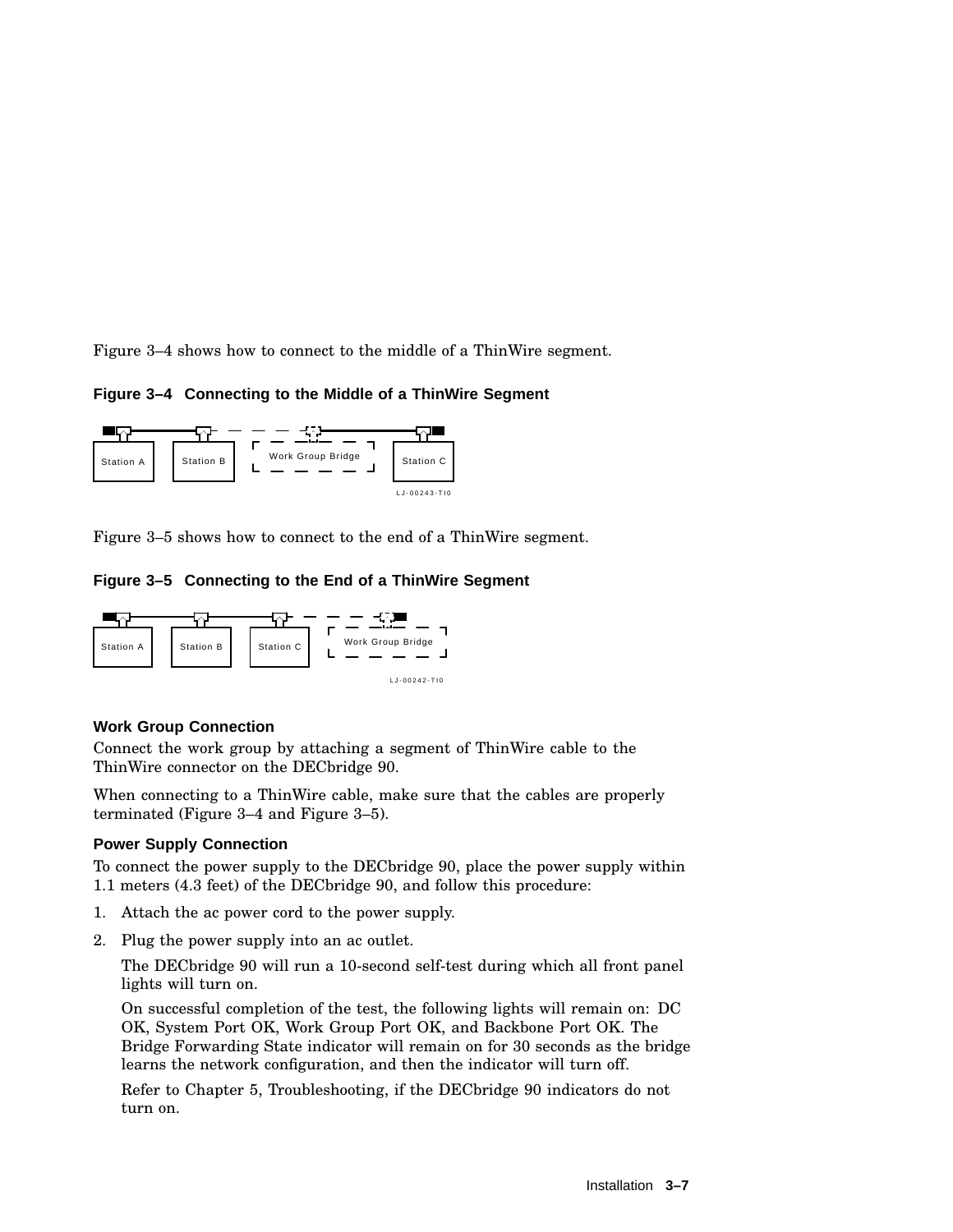## **Backplane Installation**

To install the DECbridge 90 in the DEChub 90 backplane, use the DECbridge 90 kit, order number DEWGB-MA. The kit contents are listed in Appendix A.

Figure 3–6 shows the DECbridge 90 in a DEChub 90 backplane.





LJ-02081-TI0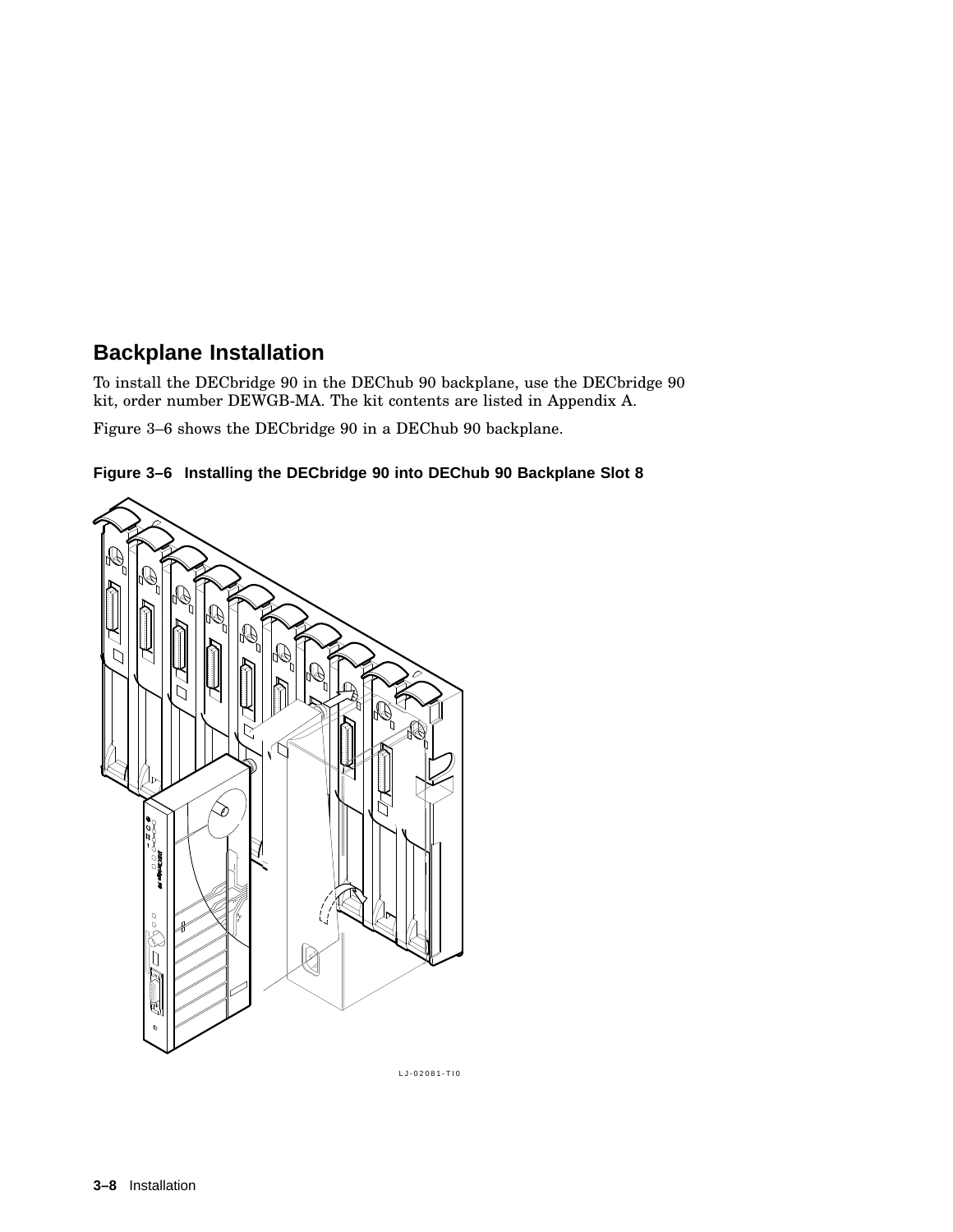## **Install the DECbridge 90 in the DEChub 90 Backplane**

To install the DECbridge 90 in the DEChub 90 backplane, refer to Figure 3–6 and follow this procedure:

- 1. Remove the back cover of the DECbridge 90.
	- a. Insert a small screwdriver into the top mounting hole in the cover.
	- b. Lift up on the latch with the screwdriver and pull the top of the cover away and down from the unit.
- 2. Place the lower mounting tab, located on the back of the DECbridge 90, into slot 8 of the backplane.
- 3. Rock the bridge into place. You will hear a click when the bridge is secured in the slot.

### **Make Connections for Backplane Installations**

1. Select the AUI or ThinWire connection by sliding the AUI/ThinWire selector switch on the front panel toward the backbone port AUI or ThinWire connector.

When the AUI port is attached to a 10Broad36 modem, the modem should be configured for local echo of transmissions.

2. Make the selected backbone connection (AUI or ThinWire). Refer to the Make Connections for Standalone Installations section, for information about how to connect the transceiver cables.

The work group port is automatically connected once the DECbridge 90 is installed in the DEChub 90 backplane. The backplane provides power to the bridge; therefore, no other power supply is needed. Any other unit installed in the backplane is bridged automatically and is part of the work group.

3. Power up the backplane if power is not already on.

The DECbridge 90 will run a 10-second self-test during which all front panel lights will turn on.

On successful completion of the test, the following indicators will remain on: DC OK, System Port OK, Work Group OK, and Backbone Port OK. The Bridge Forwarding State indicator will remain on for 30 seconds as the bridge learns the network configuration, and then the indicator will turn off.

Refer to Chapter 5, Troubleshooting, if the DECbridge 90 indicators do not turn on.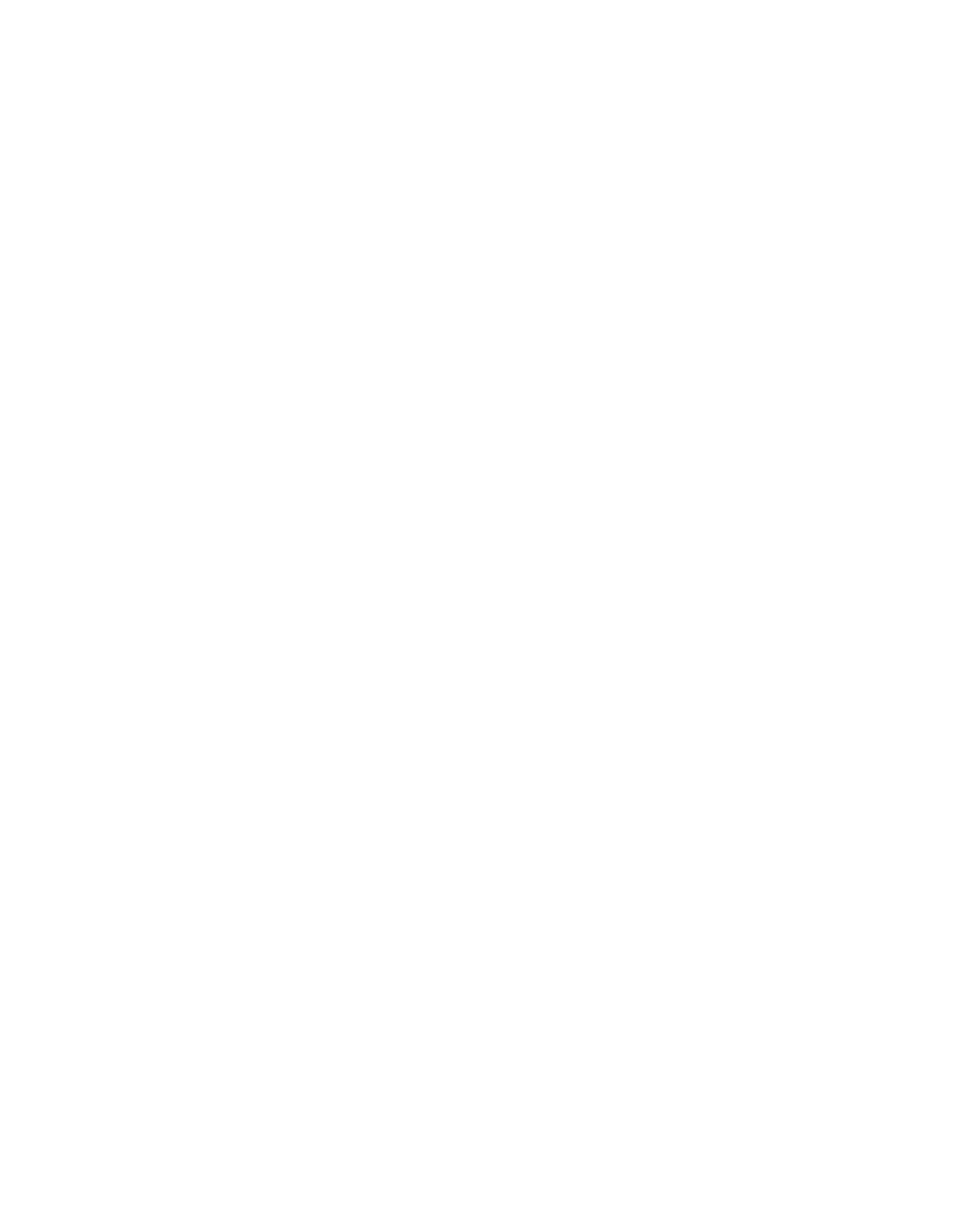# **4 Managing the DECbridge 90**

The DECbridge 90 unit is managed by Maintenance Operations Protocol (MOP), which allows advanced bridge features, such as protocol filtering, to be set up without any additional management software. Host system support, which is standard on all VMS installations, is required for MOP console carrier operation. On ULTRIX installations, the MOP option is a separate utility that may be installed from the original distribution media.

The DECbridge 90 also supports Remote Bridge Management Software (RBMS). RBMS allows similar bridge management through the use of additional Digital management software. Refer to the Remote Bridge Management Software section in this chapter for further information.

## **DECbridge 90 Operation**

The DECbridge 90 is a packet store-and-forward device that receives all IEEE 802.3 and Ethernet packets and, if necessary, forwards them from one port to the other. This capability enables the bridge to isolate high-traffic areas from the rest of the LAN. For example, if the systems and servers in a cluster usually communicate with each other and rarely communicate with other systems on the LAN, the bridge keeps that traffic local, that is, off the main LAN.

The decision to filter or forward packets is determined by the packet's destination address or protocol type as follows:

- **Destination Address Filtering** The bridge, on receiving a packet, scans its address database, which contains node addresses from the work group port that are dynamically learned by the bridge. The destination address of the packet is compared with known addresses in the work group. If no protocol-type filters are enabled for the packet, the bridge makes its decision to filter the packet based on the destination address. Otherwise, the packet is subjected to protocol-type filtering.
- **Protocol Filtering** The bridge may be configured to filter selected protocols so that user-selected protocols can be isolated within or outside a specific work group.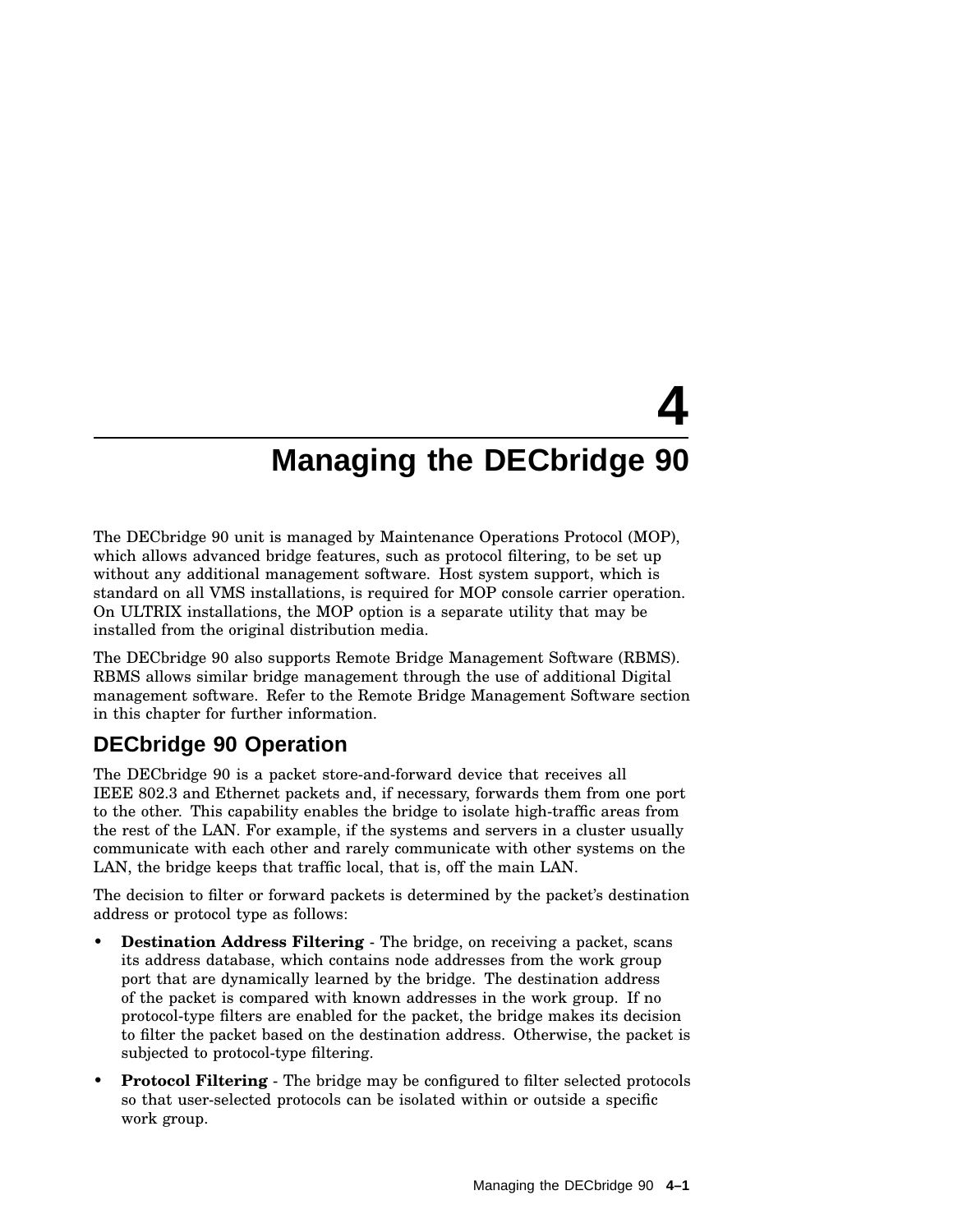- **Flood Mode** The bridge forwards all packets from the backbone to the work group subject only to protocol filtering. When flood mode is disabled, a station in the work group must have its address in the address table to receive messages from the backbone LAN. When flood mode is enabled, the backbone traffic is forwarded to the work group subject only to the protocol filters, and not subject to the address filters. This is useful in the following situations:
	- A work group that exceeds 200 stations cannot be accommodated in the DECbridge 90 address table. Flood mode allows full connectivity with more than 200 stations by eliminating the automatic traffic isolation between the work group and the backbone LANs.
	- If a station in the work group does not transmit messages before the *address age time* expires, or if the station never transmits, it will not be in the address table. Flood mode must be enabled to reach these stations from the backbone LAN. Flood mode will be enabled automatically whenever the DECbridge 90 detects more than 200 stations in the work group. When enabled automatically, it will also be disabled automatically approximately 10 minutes after the bridge discovers that the work group no longer exceeds the 200-station limit.

Flood mode can be enabled or disabled manually by using the SET BRIDGE command. When enabled manually, flood mode remains enabled regardless of the work group size. Refer to the Description of Commands section in this chapter for information about the SET and DEFINE BRIDGE FLOOD DISABLE commands.

Flood mode reduces the traffic isolation features of the bridge; therefore, it should be enabled *only* when necessary.

## **DECbridge 90 Functions**

- **Protocol-transparent, multivendor communications** The DECbridge 90 provides connectivity between two network segments regardless of vendor hardware or software, provided that the hardware and software conform to IEEE 802.3 and Ethernet compliance requirements.
- **Connectivity** The DECbridge 90 can be used on both IEEE 802.3 and Ethernet networks.
- **Backbone connection** The DECbridge 90 provides switch-selectable AUI or ThinWire connection to the backbone.
- **Automatic self-test** The DECbridge 90 automatically initiates a 10-second self-test of the basic functions of the DECbridge 90 when the bridge is powered up.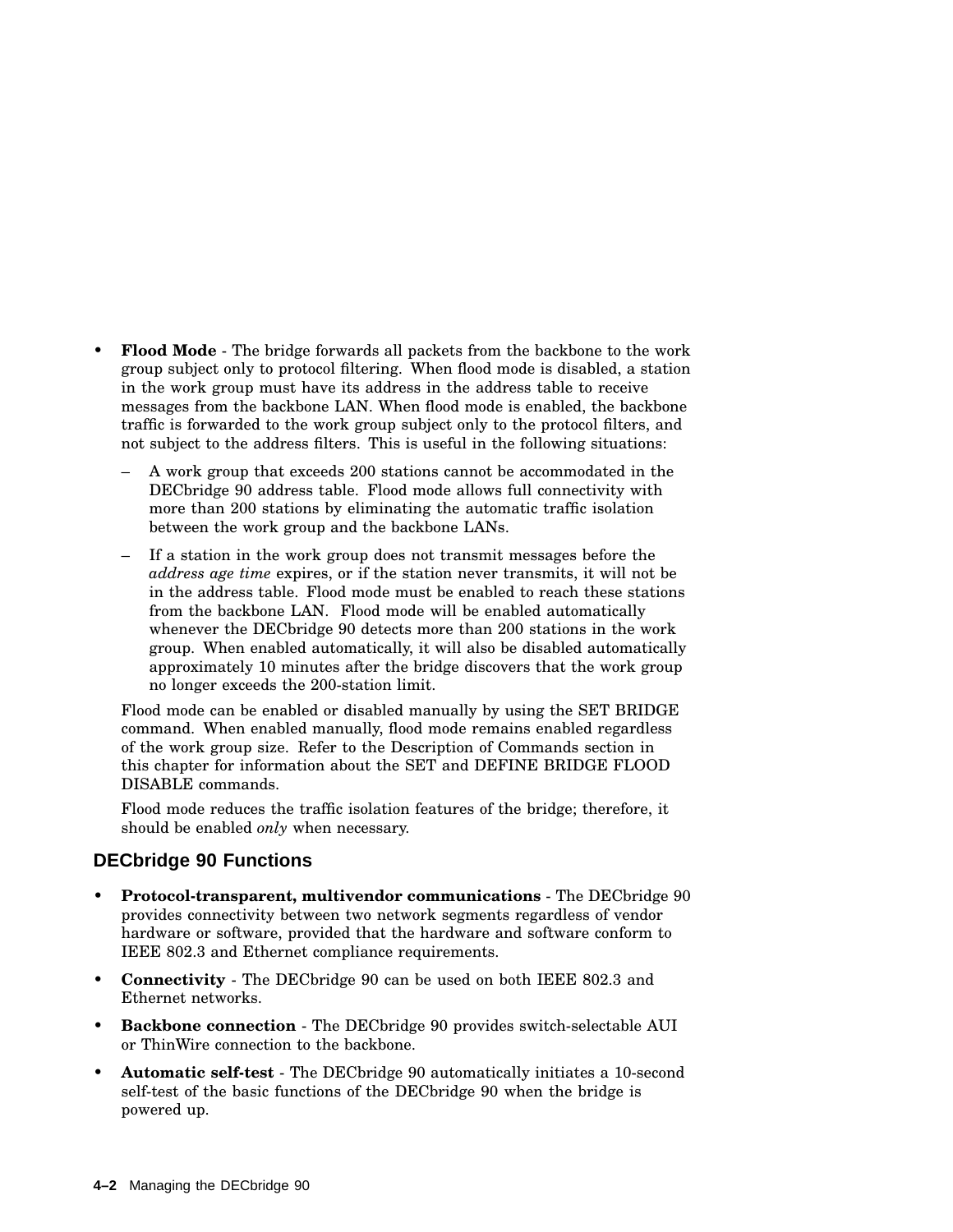- **Online diagnostics** The DECbridge 90 has automated continuous testing of the DECbridge 90 hardware.
- **Loop detection** The DECbridge 90 determines if there are any loops by communicating with other Digital or IEEE 802.1 compliant bridges in the network and it configures appropriately to eliminate loops.

## **Spanning Tree Algorithm**

The spanning tree is an automatic process used by all bridges in an extended LAN configuration to create a logical, loop-free network. The spanning tree is determined automatically by an algorithm resident in each bridge. No user action or network management is required to configure the network. If a loop is detected, the process computes and implements a loop-free network topology. This process prevents packets from circulating through the network indefinitely.

## **Spanning Tree Algorithm Properties**

Although the bridges in an extended network can be placed in an arbitrary fashion, the logical network that bridges automatically create (due to the algorithm) is always a spanning tree with the following properties:

- No loops
- Only one path between any two bridges
- All LANs are connected

Refer to the *Bridge and Extended LAN Reference* for detailed information about the spanning tree process.

## **MOP**

Maintenance Operations Protocol (MOP) is a host-based protocol. Console carrier is a component of MOP that accesses the user interface command language embedded in the DECbridge 90. Console carrier provides the ability to establish a single conversational terminal line link between a terminal or workstation on the LAN and the DECbridge 90. This link transmits and receives keystrokes.

## **MOP Functions**

MOP console carrier management allows you to perform the following functions:

- Examine the bridge characteristics of address entry age, forwarding state, firmware version, name of flash ROM image, and uptime.
- Examine the port characteristics of backbone and work group ports (hardware address, MOP counters, and bridge counters).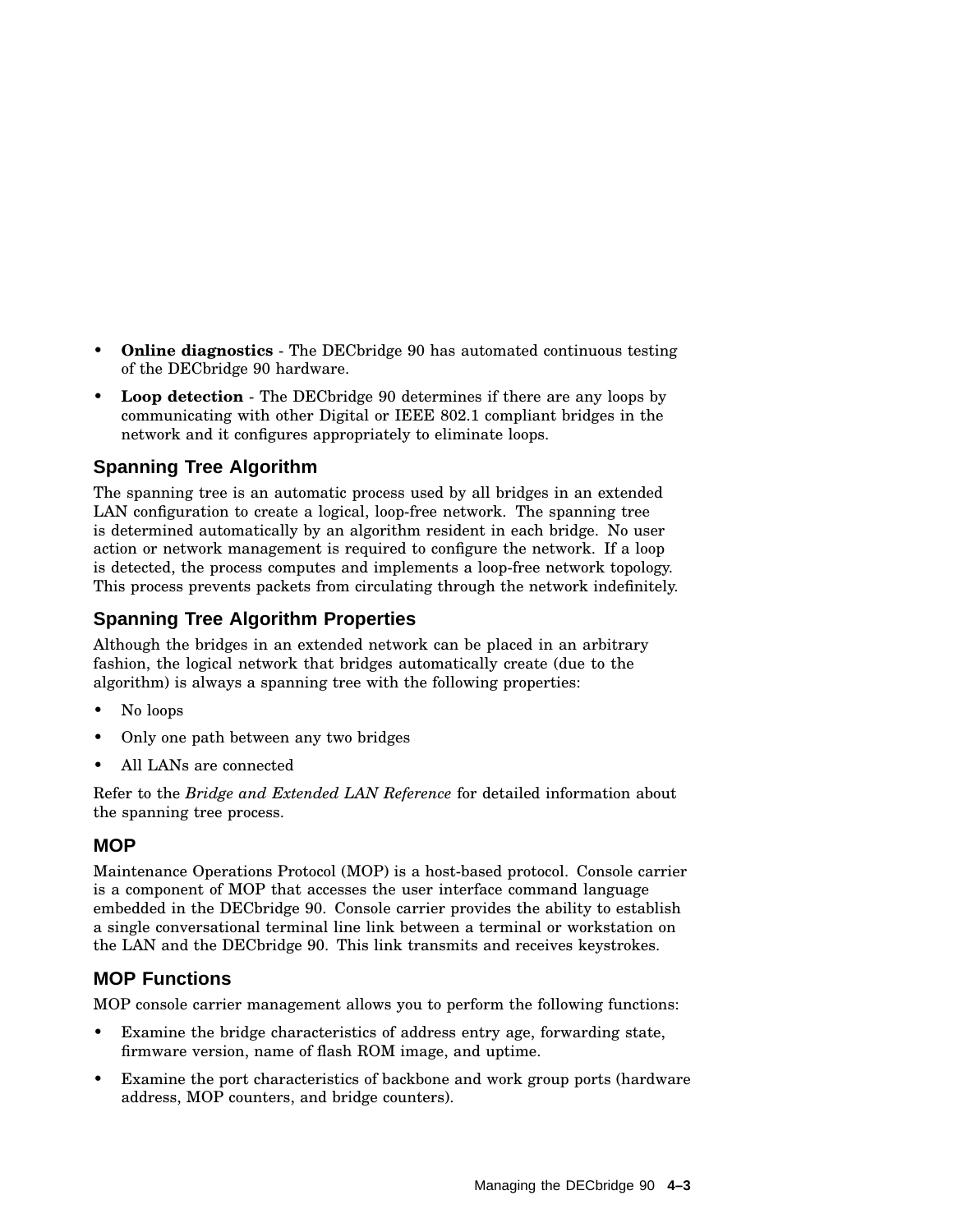- Examine port status (management connected, management disconnected, properly operating, or broken) of both bridge ports and of repeater ports that share the DEChub 90 backplane with the bridge.
- Examine the work group address database entries 1 to 200.
- Examine the current or permanent protocol filter entries 1 to 16.
- Set protocol filters.
- Reset the bridge.
- Connect or disconnect a port (work group or backbone, or repeaters in the backplane).
- Set the bridge maximum address entry age, current or permanent.
- Define the bridge password.
- Enable and disable flood mode.

Refer to the Description of Commands section in this chapter for additional information about command syntax.

## **Accessing MOP from VMS Systems**

On a VMS operating system, the MOP console carrier is included as part of the Network Control Program (NCP) facility, which requires a DECnet license.

You do not need increased user privileges to use NCP. To establish a console carrier session, you must know the following:

- The Ethernet address of the bridge that is to be managed
- The Ethernet name of the circuit that contains the bridge

A VMS system may have more than one Ethernet interface; therefore, the circuit name is needed. The Ethernet address can be found on the label on the DECbridge 90 front panel. The following Ethernet circuit names, based on system type, apply: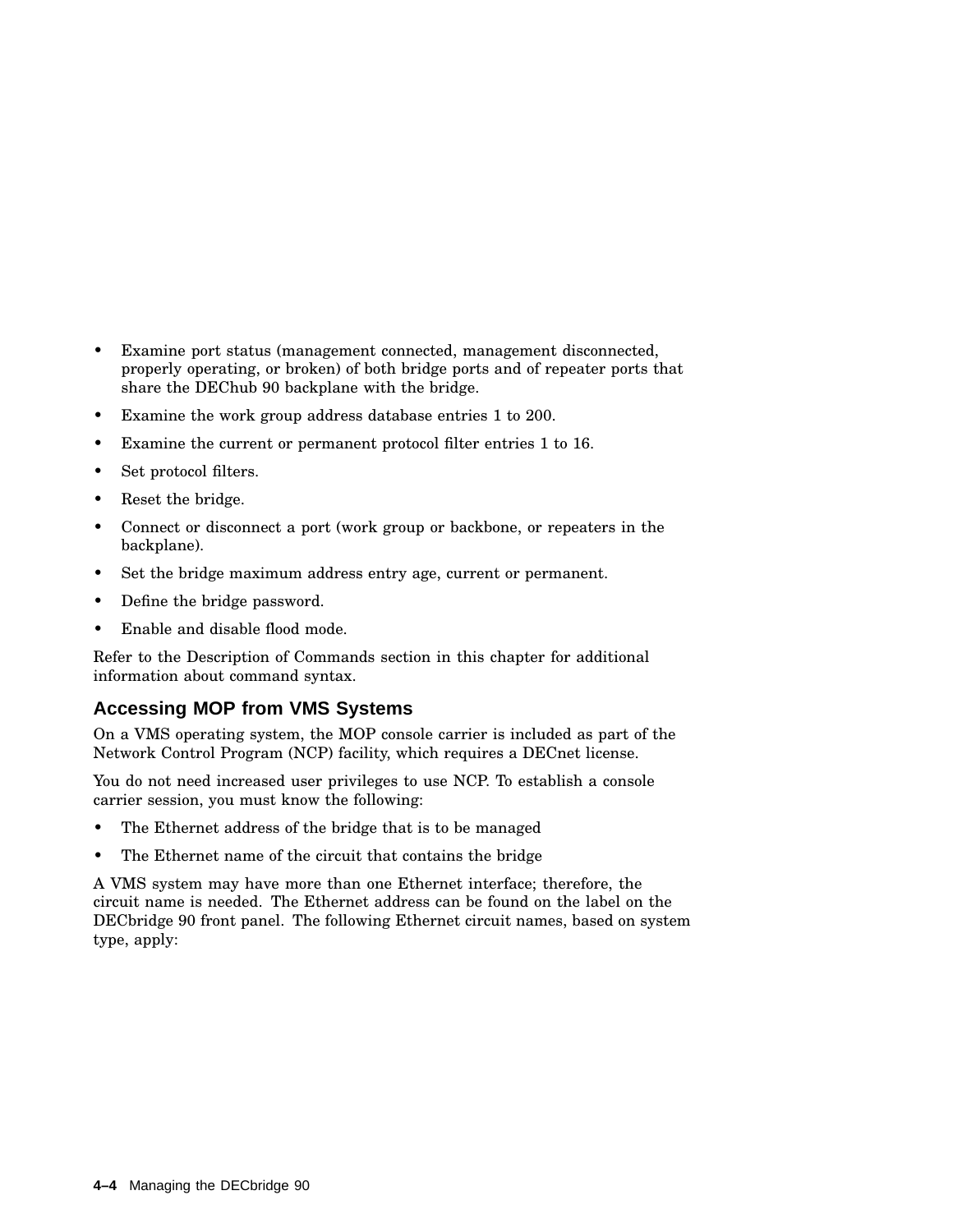| Table 4-1 Ethernet Circuit Names for Systems |  |  |  |  |  |
|----------------------------------------------|--|--|--|--|--|
|----------------------------------------------|--|--|--|--|--|

| <b>System</b>                                           | <b>Circuit Name</b> |
|---------------------------------------------------------|---------------------|
| VAX 6000 and VAX 9000 XMI computers                     | $_{\rm mna-0}$      |
| BI-based systems (VAX 6300 and VAX 6400 computers)      | $b$ na-0            |
| VAX 4000 computer series                                | isa-0               |
| MicroVAX systems and VAX 3600 and VAX 3900<br>computers | $qna-0$             |
| VAX station 2000 and VAX station 3000 computer series   | $sva-0$             |
| VAX-11/780 and VAX-11/785 computers (UNIBUS)            | una-0               |

### **Example:**

If the bridge address is 08-00-2B-01-23-45 and the Ethernet circuit name is sva-0, a typical VMS command line to establish the session from a VAXstation 3100 system is:

\$ **MCR NCP CONNECT VIA SVA-0 PHYSICAL ADDRESS 08-00-2B-01-23-45**

When you have established connection, the following appears on the screen:

Console connected (press CTRL/D when finished)

#### **Accessing a Bridge Repeatedly**

If you need to access a specific bridge repeatedly, you can enter the Ethernet address for that bridge in the NCP database. This is usually done by choosing an arbitrary address in area 13. Bridge names entered in the NCP database may be a maximum of six characters.

#### **Example:**

If you call your bridge DBRG1 on address 13.87 and access it from a VAX 6400 system (where the Ethernet circuit name is bna-0), you can use the following commands:

\$ **NCP**

NCP> **DEFINE NODE DBRG1 ADDRESS 13.87 HARDWARE 08-00-2B-01-23-45 - SERVICE CIR BNA-0** NCP> **SET NODE DBRG1 ALL**

You can then enter the following:

\$ **NCP CONNECT NODE DBRG1**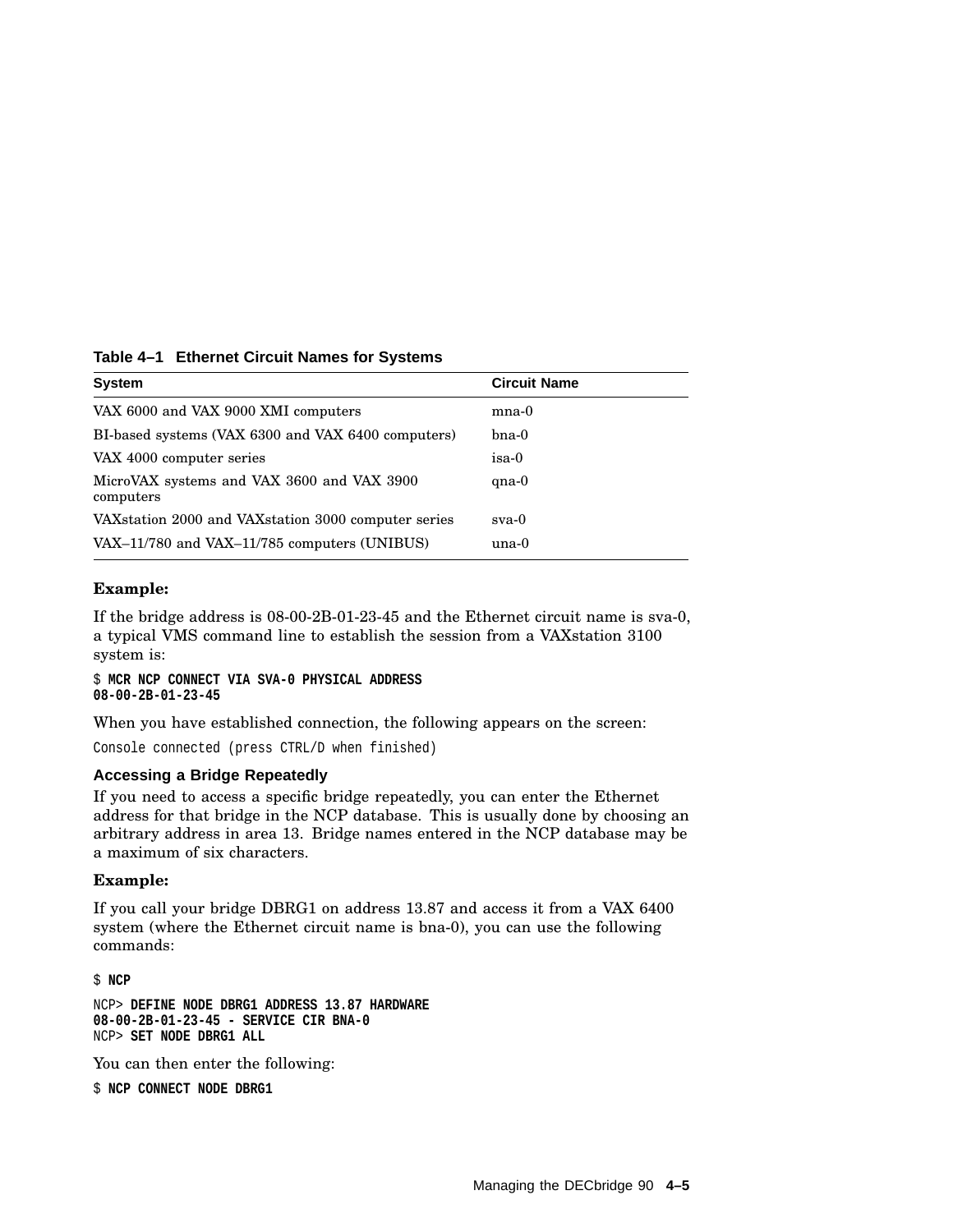## **Accessing MOP from ULTRIX Systems**

On the ULTRIX operating system, the console carrier is a separate utility included as part of the MOP option. This option is part of the regular distribution, however, it is not selected by default and is not included in the basic installation. You can install the MOP from the original distribution media using the **setld** utility. You must have superuser privileges to invoke the console carrier.

Once the MOP option is installed, each bridge to be managed must be given a name and a dummy node number using the **addnode** utility. For example:

```
# addnode 13.1 DBRG1
```
Once the name and node number are assigned, you can establish the link at any time using the **ccr** command:

```
# ccr -n DBRG1 -h 08-00-2B-01-23-45 -c sva-0
```
In this example, the -h qualifier is followed by the station address of the DECbridge unit to be attached. The -c qualifier is followed by the name of the Ethernet circuit to use for the connection. Ethernet circuit names, based on system type, apply. Refer to Table 4-1 for circuit names.

When you have established connection, the following appears on the screen:

```
Console connected (press CTRL/D when finished)
```
## **Console Carrier User Interface**

The DECbridge 90 is not shipped with a preset password; therefore, no password prompt appears when you connect for the first time. For secure operation of the DECbridge 90, you should define a password using the DEFINE BRIDGE PASSWORD command.

The password prompt is represented by the pound sign (#). If you do not define a password, then the password prompt does not appear when you log in.

You have three attempts to enter a password. If all three attempts fail, then you must disconnect and try again.

If you have defined a password for the DECbridge 90, then the following appears on the screen after the network connection to the bridge is established:

Console connected (press CTRL/D when finished) #

You must now enter the bridge password to access the console carrier. The password you enter will not appear on the screen.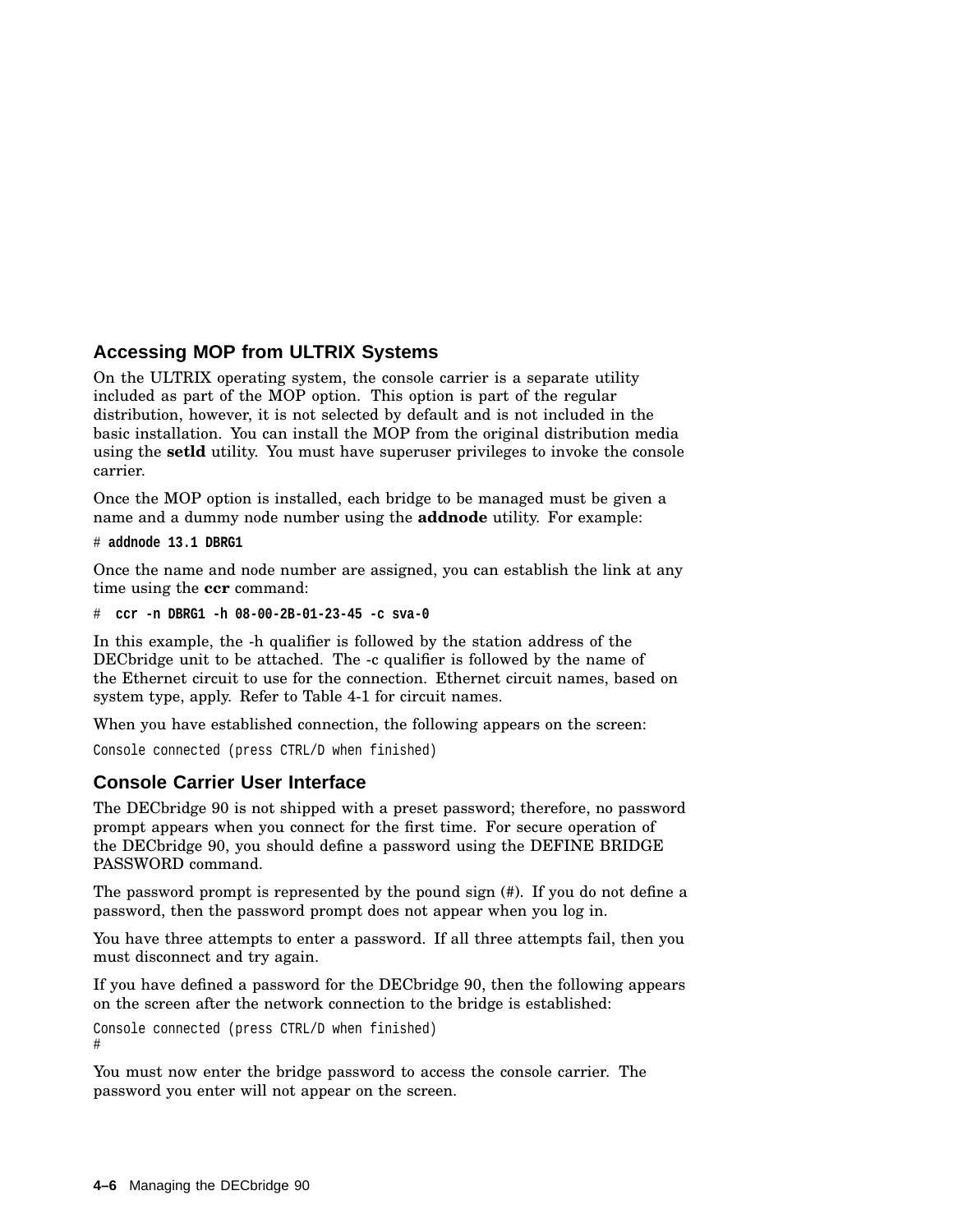After you successfully enter the password, or if no password is defined, the following appears on the screen:

```
DEWGB V2.0 08-00-2B-2D-9B-81 © Digital Equip Corp
FPROM V2.5f ©1991,92 Digital Equip Corp 25-JUN-92
DECbridge>
```
## **Console Carrier Command Language**

With the exception of the help facility, the console carrier command language is similar to the DECserver command language. Type a question mark (?) at any point in the command line to see a list of the options that are available to you at that point in the command line. Unique abbreviations of commands are accepted. The command options are:

```
DEFINE
DISPLAY
LIST
SET
SHOW
TEST (for manufacturing use only)
```
Table 4–2 provides a summary of the DECbridge 90 commands.

| <b>Command</b>      | <b>Argument and Parameter</b>                            |
|---------------------|----------------------------------------------------------|
| DEFINE <sup>1</sup> | <b>BRIDGE AGE</b> age                                    |
|                     | <b>BRIDGE FLOOD</b><br><b>ENABLE</b><br><b>DISABLE</b>   |
|                     | BRIDGE HUB MANAGEMENT<br><b>ENABLE</b><br><b>DISABLE</b> |
|                     | <b>BRIDGE PASSWORD</b>                                   |
|                     | BRIDGE SPANNING TREE<br><b>ENABLE</b><br><b>DISABLE</b>  |

**Table 4–2 Summary of DECbridge 90 Commands**

 $\rm ^1$ Changes made with the DEFINE command change only the default settings, which are assumed on<br>power up or reset. DEFINE commands do not change the currently active values.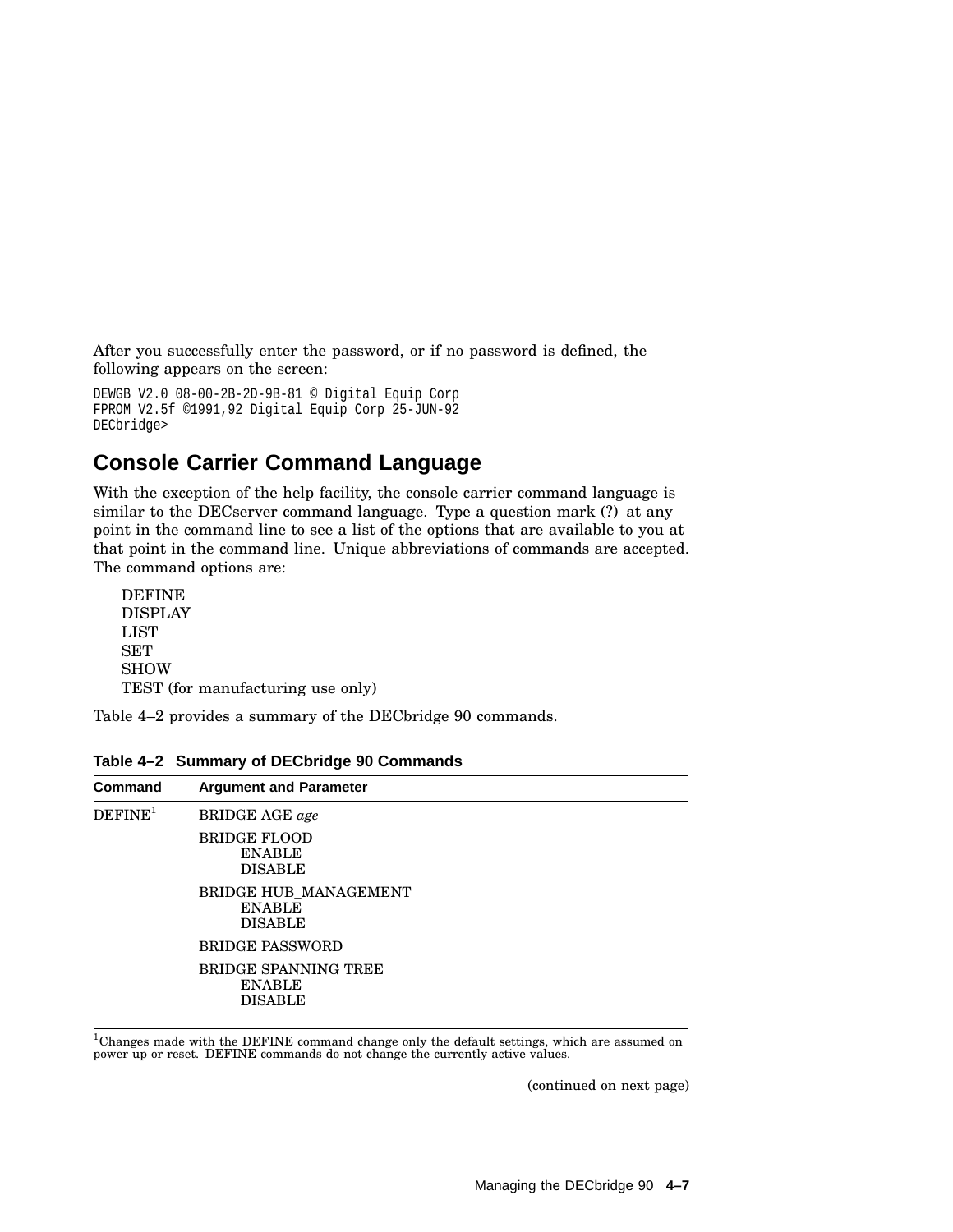| Command            | <b>Argument and Parameter</b>                                                                                                                                                                                               |  |  |
|--------------------|-----------------------------------------------------------------------------------------------------------------------------------------------------------------------------------------------------------------------------|--|--|
|                    | PORT port number<br><b>ENABLE</b><br><b>DISABLE</b>                                                                                                                                                                         |  |  |
|                    | PROTOCOL protocol number<br>FILTER ALL protocol identifier<br>FILTER BACKBONE protocol identifier<br>FILTER GROUP protocol identifier<br>FILTER WORKGROUP protocol identifier<br>FORWARD protocol identifier<br><b>NONE</b> |  |  |
| DISPLAY            | No arguments or parameters are needed                                                                                                                                                                                       |  |  |
| $_{\rm LIST}$      | <b>BRIDGE</b>                                                                                                                                                                                                               |  |  |
|                    | PROTOCOL protocol number                                                                                                                                                                                                    |  |  |
| $\mathrm{SET}^{2}$ | <b>ALL</b>                                                                                                                                                                                                                  |  |  |
|                    | <b>BRIDGE AGE</b> age                                                                                                                                                                                                       |  |  |
|                    | <b>BRIDGE FLOOD</b><br><b>ENABLE</b><br><b>DISABLE</b>                                                                                                                                                                      |  |  |
|                    | <b>BRIDGE RESET</b>                                                                                                                                                                                                         |  |  |
|                    | <b>BRIDGE HUB MANAGEMENT</b><br><b>ENABLE</b><br><b>DISABLE</b>                                                                                                                                                             |  |  |
|                    | <b>BRIDGE SPANNING TREE</b><br><b>ENABLE</b><br><b>DISABLE</b>                                                                                                                                                              |  |  |
|                    | PORT port number<br><b>ENABLE</b><br><b>DISABLE</b>                                                                                                                                                                         |  |  |
|                    | PROTOCOL protocol number<br>FILTER ALL protocol identifier<br>FILTER BACKBONE protocol identifier<br>FILTER GROUP protocol identifier<br>FILTER WORKGROUP protocol identifier<br><b>FORWARD</b><br><b>NONE</b>              |  |  |

**Table 4–2 (Cont.) Summary of DECbridge 90 Commands**

 $^{2}$ The SET commands change only the currently active values, but do not affect the defaults that are assumed on power up or reset.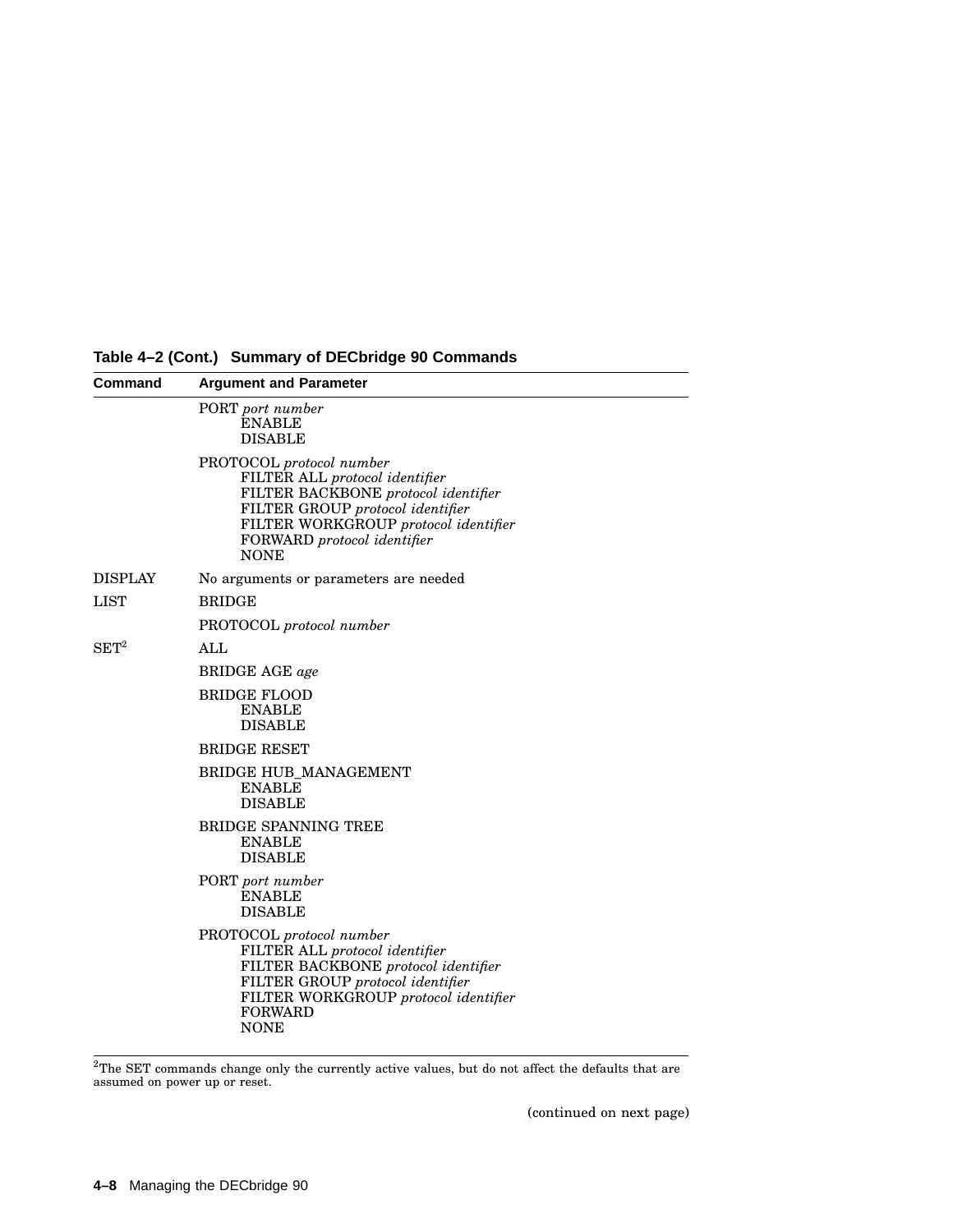**Table 4–2 (Cont.) Summary of DECbridge 90 Commands**

| <b>Command</b> | <b>Argument and Parameter</b> |
|----------------|-------------------------------|
|                | <b>REPEATER</b>               |
| <b>SHOW</b>    | ADDRESS <i>start index</i>    |
|                | <b>BRIDGE</b>                 |
|                | PORT port number              |
|                | PROTOCOL protocol number      |
|                | REPEATER hub slot number      |

### **Description of Command Parameters**

An *address number* is an index into the work group address database. The valid range is 1 to 200.

An *age* is an address database lifetime entry. The valid range, in seconds, is 0 to 32767.

A *hub slot number* is a single number, in the range of 1 to 8, that identifies a hub slot containing a DECrepeater 90. When two DEChub units are connected together, a *hub slot number* is a pair of numbers; the first is the hub number of 1 to 2, and the second is the slot number within the hub of 1 to 8. For example, the numbers 2,4 designate the fourth slot from the left, in the second DEChub, which is the hub that does not contain the DECbridge 90.

A *password string* is a string of up to 16 characters.

A *protocol identifier* is a string of either two hex digit pairs (60-00) to specify an Ethernet protocol, or a string of five hex digit pairs (08-00-2B-60-00) to specify an IEEE 802.3 SNAP SAP protocol ID.

A *protocol number* is a decimal index into the protocol database. The valid range is 1 to 16.

A *port number* is either a DECbridge 90 port, or the number of a port on a repeater installed in the DEChub backplane with the bridge. The DECbridge backbone port is the single digit 1. The work group port is 2. A repeater port is identified by a *hub slot number* as described above, and the port number within the slot of 0 to 8. For example, 2,4 designates the fourth port on a repeater in slot 2, in the same hub as the DECbridge 90. The numbers 2,4,1 refer to the first port on a repeater in the fourth slot of the second hub.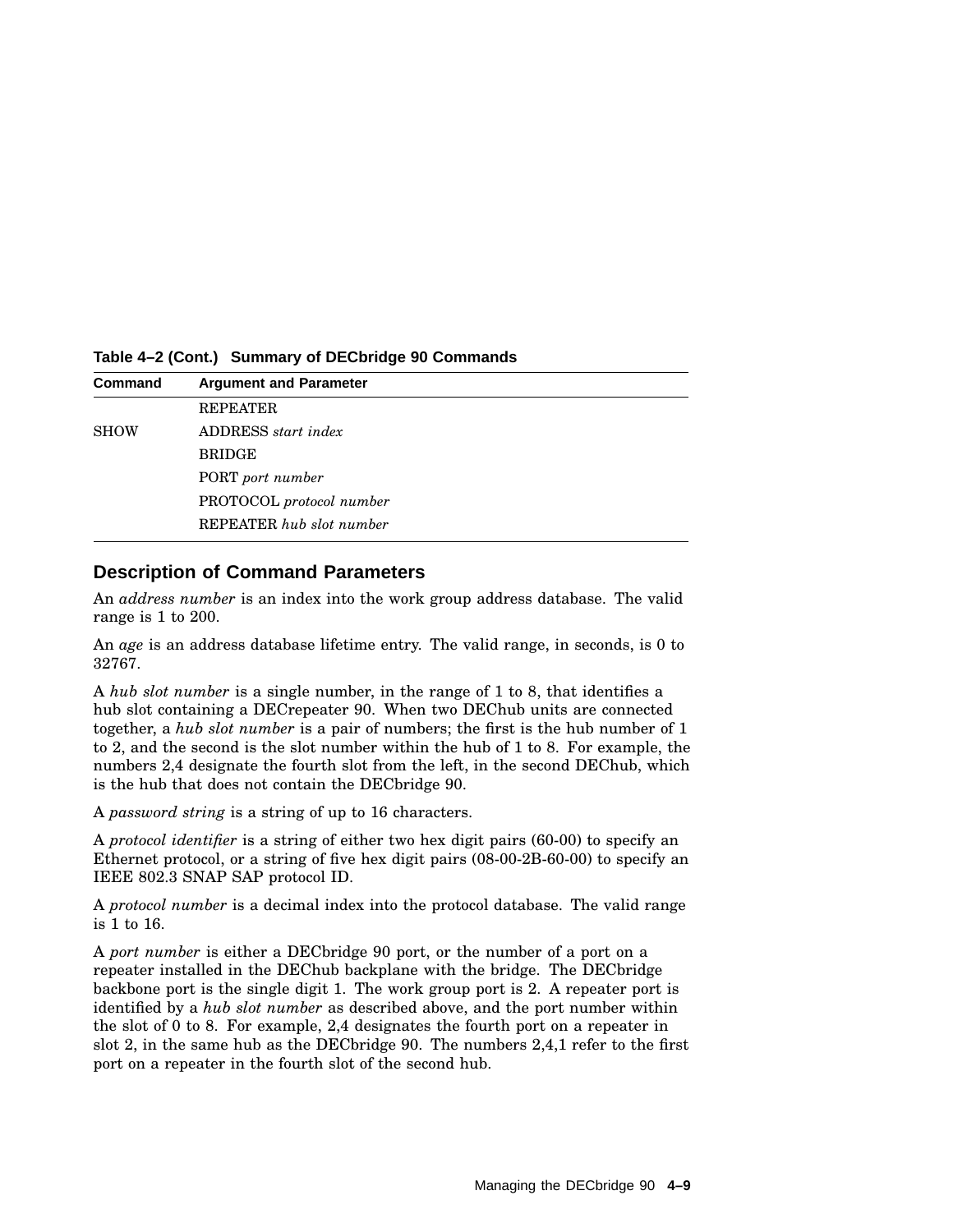## **Description of Commands**

The following section describes the DECbridge 90 commands. The commands are listed in alphabetical order.

#### **DEFINE BRIDGE AGE** *age* **SET BRIDGE AGE** *age*

Changes the maximum allowable age of an address entry. An address in the work group address database will be removed if no messages are received from the node for the amount of time specified by the age. The *age* parameter is in seconds. Setting the age to 0 will prevent any addresses from being removed. These addresses will remain until the bridge is powered down or reset.

Changes made with the DEFINE command will survive a reset or power failure; changes made with the SET command will not.

### **DEFINE BRIDGE FLOOD DISABLE SET BRIDGE FLOOD DISABLE**

Disables flood mode in the DECbridge 90. Attempting to disable flood mode with a work group larger than 200 stations (that is, when the Work Group Size Exceeded light is on) will not be successful.

Flood mode is a feature that, when enabled, does not filter traffic from the backbone to the work group based on destination address. All messages that pass protocol filters are passed to the work group, regardless of destination address. This feature is useful when a station within the work group is not receiving messages from the backbone for either of the following reasons:

- a. The station has not transmitted any packets, therefore, the bridge is unaware that the station exists within the work group.
- b. The bridge is unaware of the station because the 200-station work group limit has been exceeded. In this case, flood mode is automatically enabled and all stations in the work group will be able to receive packets from the backbone.

When enabled, flood mode disables destination address filtering and introduces more traffic into the work group. However, protocol filtering will still be in effect and packets from the work group will still be subject to full filtering when passing to the backbone.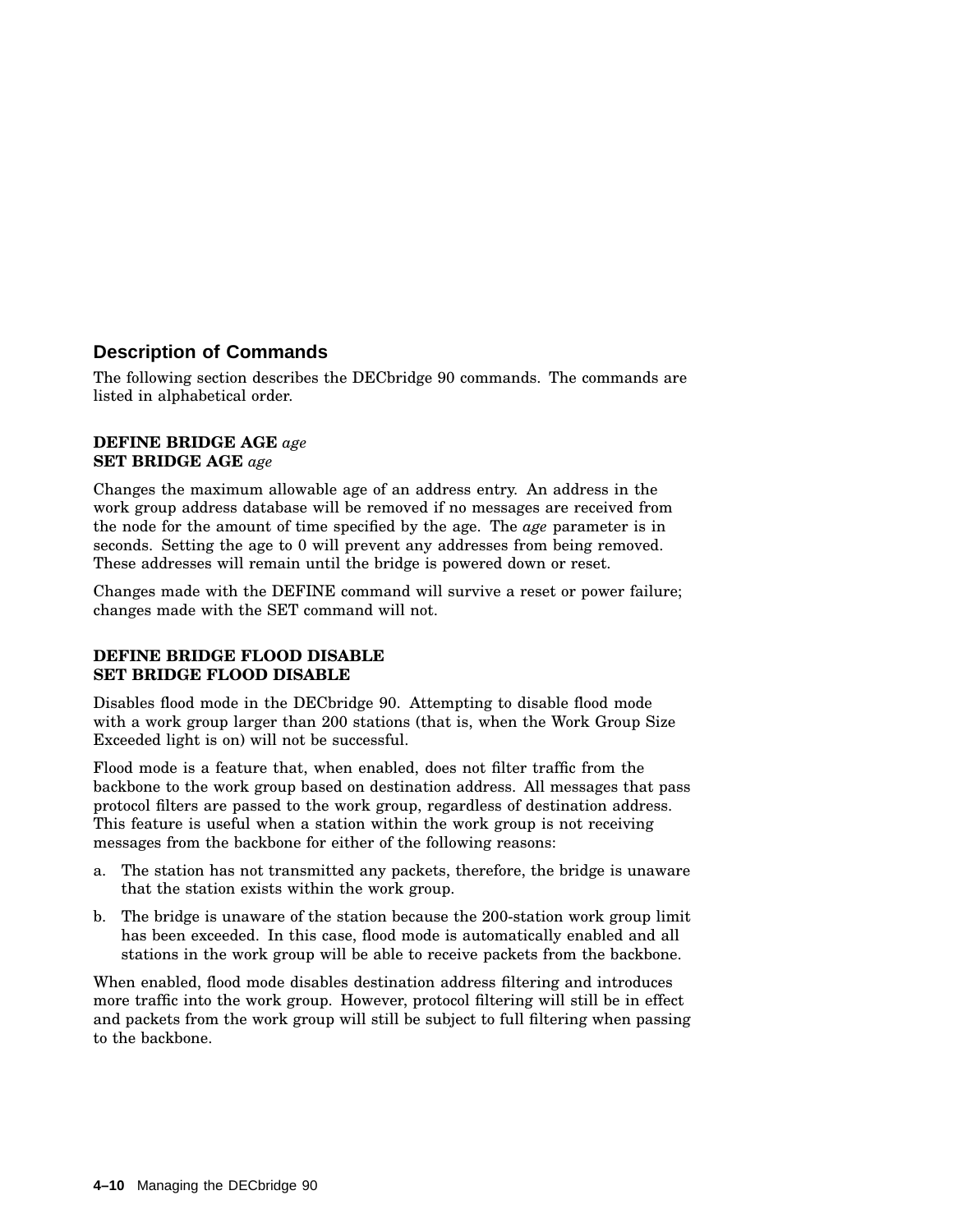#### **DEFINE BRIDGE FLOOD ENABLE SET BRIDGE FLOOD ENABLE**

Enables flood mode in the bridge. Refer to the DECbridge 90 Operation section and the previous flood commands for a description of flood mode.

## **DEFINE BRIDGE HUB\_MANAGEMENT DISABLE SET BRIDGE HUB\_MANAGEMENT DISABLE**

Disables all repeater management through the DECbridge 90 unit for DECrepeater 90 units in the DEChub 90 backplane. When disabled, you will not be able to use SHOW REPEATER, SET PORT, or SHOW PORT commands on repeater ports, and you will not get port number information from the SHOW ADDRESS command.

## **DEFINE BRIDGE HUB\_MANAGEMENT ENABLE SET BRIDGE HUB\_MANAGEMENT ENABLE**

Reverses the effect of the SET or DEFINE BRIDGE HUB\_MANAGEMENT DISABLE commands.

#### **DEFINE BRIDGE PASSWORD SET BRIDGE PASSWORD**

Changes the password string. You are prompted twice for a new password. The password may be up to 16 characters long and is not displayed on the screen. This change will survive a reset. There is no corresponding SET command.

MOP provides a mechanism for setting and checking passwords. This mechanism is only intended to provide protection against accidental tampering with parameters and is not intended as a security feature. No attempt is made to prevent compromise of the password by malicious users. The DECbridge 90 should not be used in applications that absolutely depend on the prevention of any unauthorized modifications to the parameters.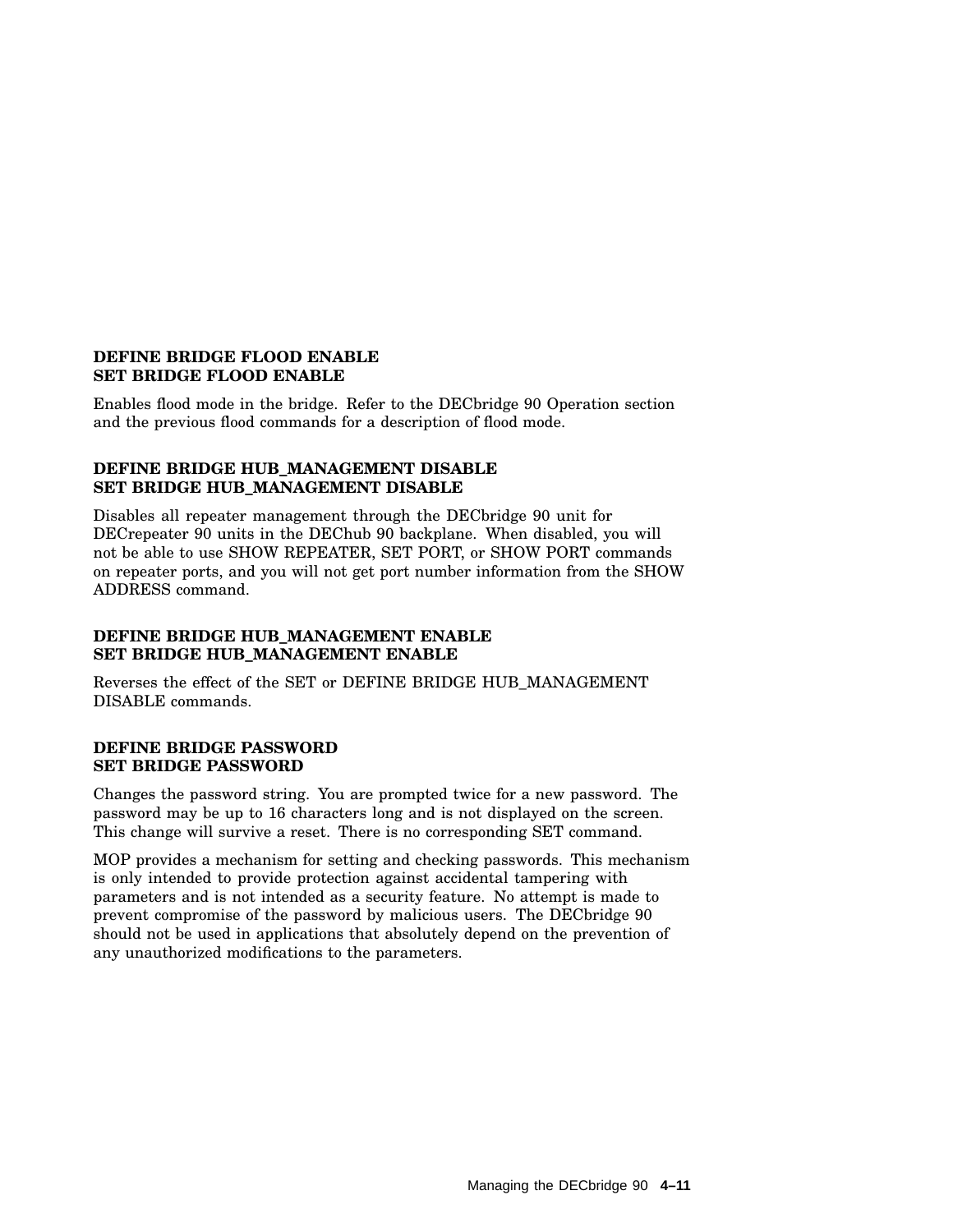#### **DEFINE BRIDGE SPANNING\_TREE DISABLE SET BRIDGE SPANNING\_TREE DISABLE**

Disables the use of the bridge spanning tree autoconfiguration algorithm for your DECbridge 90 unit and prevents forwarding of any spanning tree network messages. If spanning tree is disabled, the DECbridge 90 will not detect loops in the network bridge topology. If a loop is configured while the spanning tree algorithm is disabled, the network will be quickly saturated by the forwarding of messages around this loop. For this reason, Digital Equipment Corporation recommends that the spanning tree algorithm be enabled at all times.

### **DEFINE BRIDGE SPANNING\_TREE ENABLE SET BRIDGE SPANNING\_TREE ENABLE**

Reverses the effect of the SET or DEFINE BRIDGE SPANNING\_TREE DISABLE commands.

### **DEFINE PORT** *port number* **DISABLE SET PORT** *port number* **DISABLE**

Disables the ability to forward packets through the bridge by disabling the specified port. The DEFINE command changes only the nonvolatile database; the SET command changes only the current state. Both ports must be enabled before the bridge can begin forwarding messages. The port numbers are 1 for the backbone port, and 2 for the work group port.

### **DEFINE PORT** *port number* **ENABLE SET PORT** *port number* **ENABLE**

Reverses the effect of the SET or DEFINE PORT DISABLE command. Both ports must be enabled before the bridge can begin forwarding. In new units, the ports default to enabled.

## **DEFINE PROTOCOL** *protocol number* **FILTER ALL** *protocol identifier* **SET PROTOCOL** *protocol number* **FILTER ALL** *protocol identifier*

Sets the specified protocol identifier to be one of a limited number of protocol types that are filtered, where all others are forwarded. All messages of the given protocol identifier are filtered. (Refer to Table 4–3 for a list of the protocol type codes and names.) If this command is accepted, the bridge invert protocol filter mode is disabled, and the SET PROTOCOL FORWARD command may no longer be used until all of these entries are deleted with the SET PROTOCOL NONE command.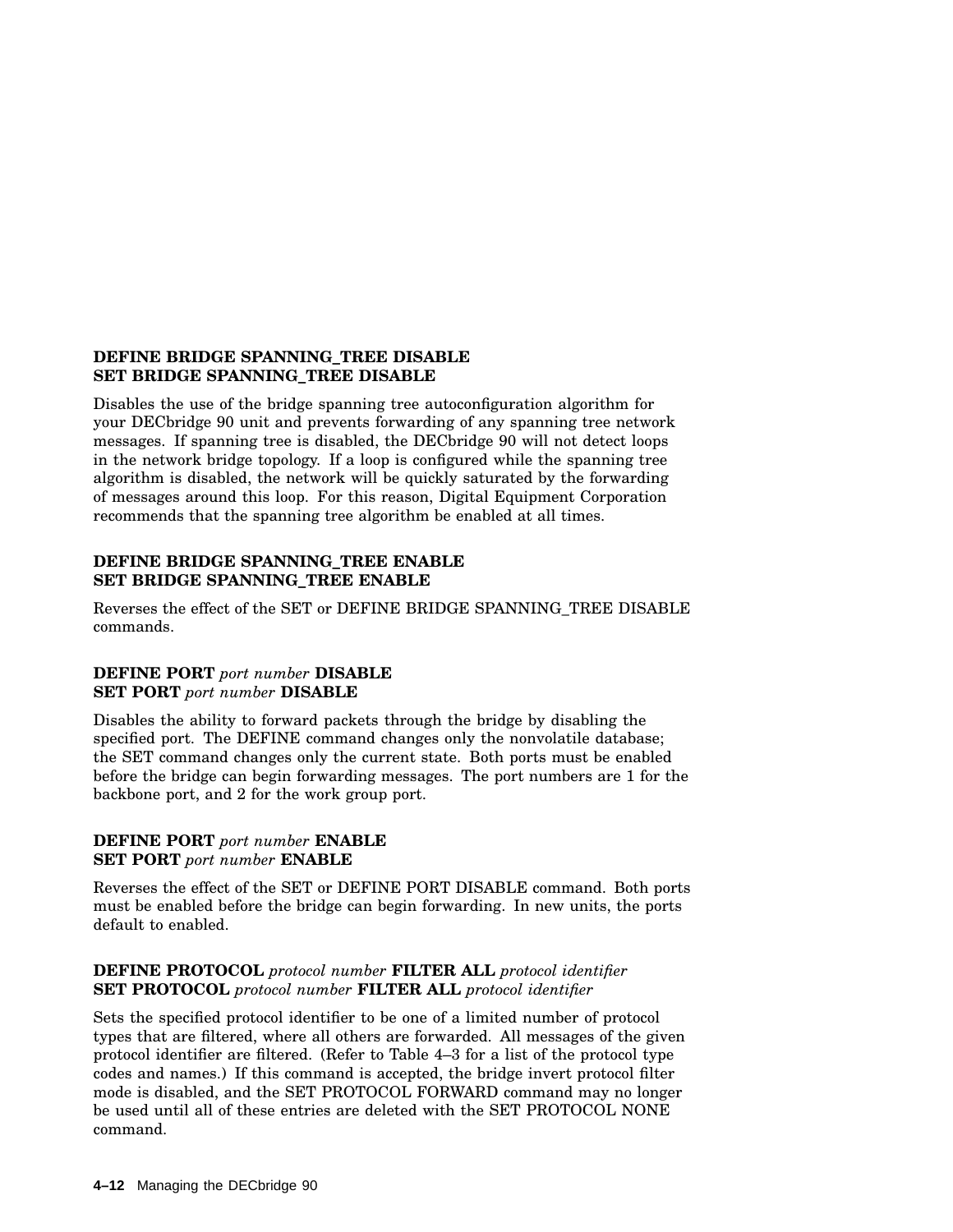## **DEFINE PROTOCOL** *protocol number* **FILTER BACKBONE** *protocol identifier* **SET PROTOCOL** *protocol number* **FILTER BACKBONE** *protocol identifier*

Sets the specified protocol type such that messages individually addressed to stations are forwarded, and group-addressed messages from the work group port are forwarded; however, group-addressed messages of this protocol will not enter the work group from the backbone. This command is not affected by the bridge invert protocol filter mode.

## **DEFINE PROTOCOL** *protocol number* **FILTER GROUP** *protocol identifier* **SET PROTOCOL** *protocol number* **FILTER GROUP** *protocol identifier*

Sets the specified protocol type such that messages individually addressed to stations are forwarded; however, broadcast and group-addressed messages of this protocol are filtered. This command is not affected by the bridge invert protocol filter mode.

## **DEFINE PROTOCOL** *protocol number* **FILTER WORKGROUP** *protocol identifier*

**SET PROTOCOL** *protocol number* **FILTER WORKGROUP** *protocol identifier*

Sets the specified protocol type such that messages individually addressed to stations are forwarded, and group-addressed messages from the backbone port are forwarded; however, group-addressed messages of this protocol will not enter the backbone from the work group. This command is not affected by the bridge invert protocol filter mode.

### **DEFINE PROTOCOL** *protocol number* **FORWARD** *protocol identifier* **SET PROTOCOL** *protocol number* **FORWARD** *protocol identifier*

Sets the specified protocol type to be one of a limited number of protocol types that are forwarded, where all others are filtered. If this command is accepted, the bridge is placed into the bridge invert protocol filter mode. This means that the SET PROTOCOL FILTER ALL command may no longer be used until all forwarded protocol entries are removed. Use the SET PROTOCOL NONE command to delete protocol filters. Generally, use the SET PROTOCOL FILTER ALL command to stop unwanted protocols rather than to list explicitly the permitted protocols.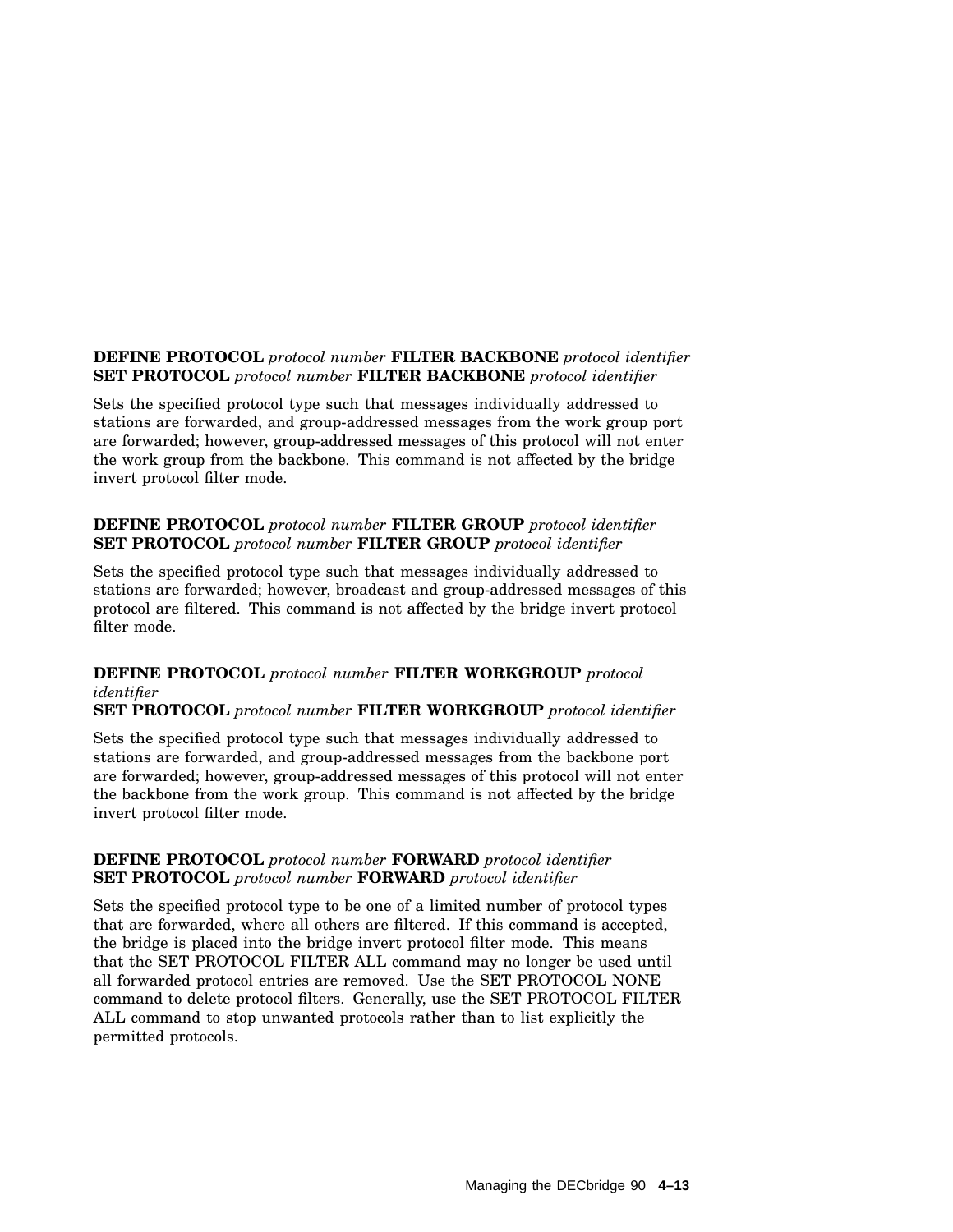#### **DEFINE PROTOCOL** *protocol number* **NONE SET PROTOCOL** *protocol number* **NONE**

Deletes a protocol filter entry from the protocol filter database. Note that if the last FORWARD protocol is deleted, the bridge will go back to forwarding all protocols.

## **DISPLAY**

The continuous port counter display toggles on and off. The screen is cleared and the numbers are re-displayed every 10 seconds thereafter, until the DISPLAY command is issued again. The DISPLAY command output appears as follows:

```
DECbridge 08-00-2B-1E-2C-0F Uptime: 109,929.66 seconds
System buffer unavailable: 0 Work group size exceeded: 0<br>Backbone side: 0<br>Work group side:
                                           Work group side:<br>Frames received: 3,233
Frames received: 266,788
Relayed to work group: 178,640 Relayed to backbone: 1
Received frame too long: 0 Received frame too long: 0
Frames sent: 7 Frames sent: 182,476
Sent, initially deferred: 1 Sent, initially deferred: 96<br>Sent, single collision: 0 Sent, single collision: 2
                                           Sent, single collision: 2
Sent, multiple collisions: 0 Sent, multiple collisions: 0
Unsent, excessive collisions: 0 Unsent, excessive collisions: 0<br>Unsent, carrier check failed: 0 Unsent, carrier check failed: 0
                                           Unsent, carrier check failed: 0<br>Unsent, lifetime exceeded: 0
Unsent, lifetime exceeded: 0
Received block check error: 0 Received block check error: 0
Received framing error: 0 Received framing error: 0
Unsent, remote failure to defer: 0
DECbridge>
```
## **LIST BRIDGE**

Displays the nonvolatile bridge-wide parameters.

#### **LIST PROTOCOL** *protocol number*[, *protocol number*]

Shows either "unused," or the protocol type value, for every entry in the nonvolatile protocol database. This filter becomes the active filter when the DECbridge 90 is reset.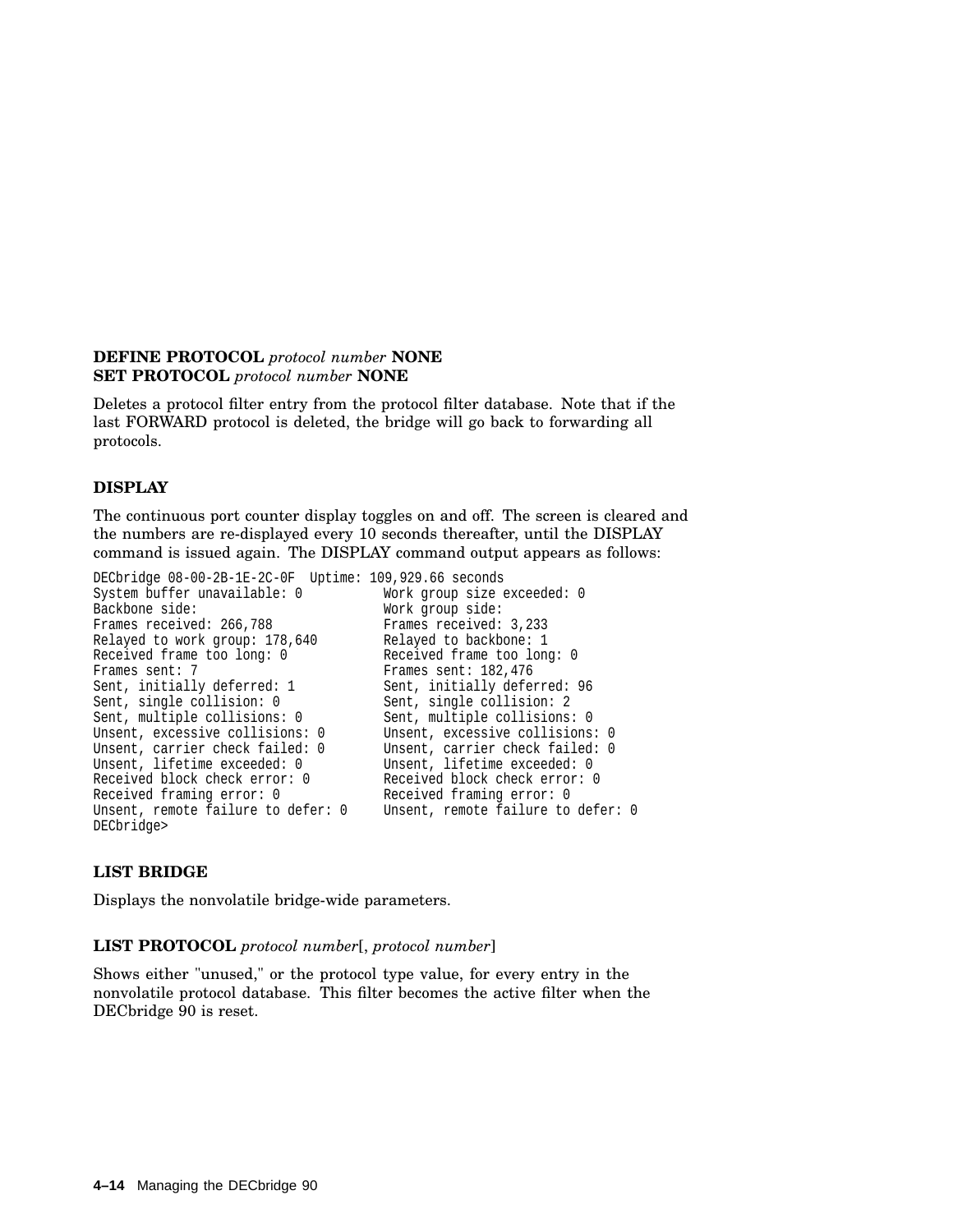#### **SET ALL**

Resets the protocol filters and bridge-wide parameters from the nonvolatile database. This affects maximum age, preforwarding/blocking delay, all protocol filters, and port state.

#### **SET BRIDGE RESET**

Performs the equivalent of turning the bridge off and back on again.

#### **SET PORT** [*hub number,*] *slot number, port number* **DISABLE**

Disables the attachment of a specific repeater port in the DEChub backplane. The port status indicator on the selected DECrepeater will flash, indicating that the port was disconnected by the network manager. There is no equivalent DEFINE command for disabling repeater ports. Disabling port 0 on a repeater will disconnect the repeater from the hub.

#### **SET PORT** [*hub number,*] *slot number, port number* **ENABLE**

Reverses the effect of SET PORT DISABLE for DECrepeater 90 ports.

#### **SHOW ADDRESS** [*start index*[, *stop index*]]

Displays the station address for the selected range of entries in the address database. The indexes range from 1 to 200. The start index is always displayed; other entries in the range are only displayed if they are not empty. Addresses in this database are all in the work group. If indexes are omitted, the addresses of all stations in the work group are listed. When the DECbridge 90 is used with repeaters, the hub slot number and repeater port to which each station is attached are also displayed. Note that it may take several minutes for the SHOW ADDRESS command to accurately reflect the correct repeater port number for stations recently added to the network or moved from one port to another.

#### **SHOW BRIDGE**

Displays bridge firmware revision numbers, station address, uptime, current maximum age, current console carrier owner, bridge state, system buffer unavailable count, work group size, the number of times the flash EPROM has been erased, flood mode status, and all bridge-wide spanning tree parameters.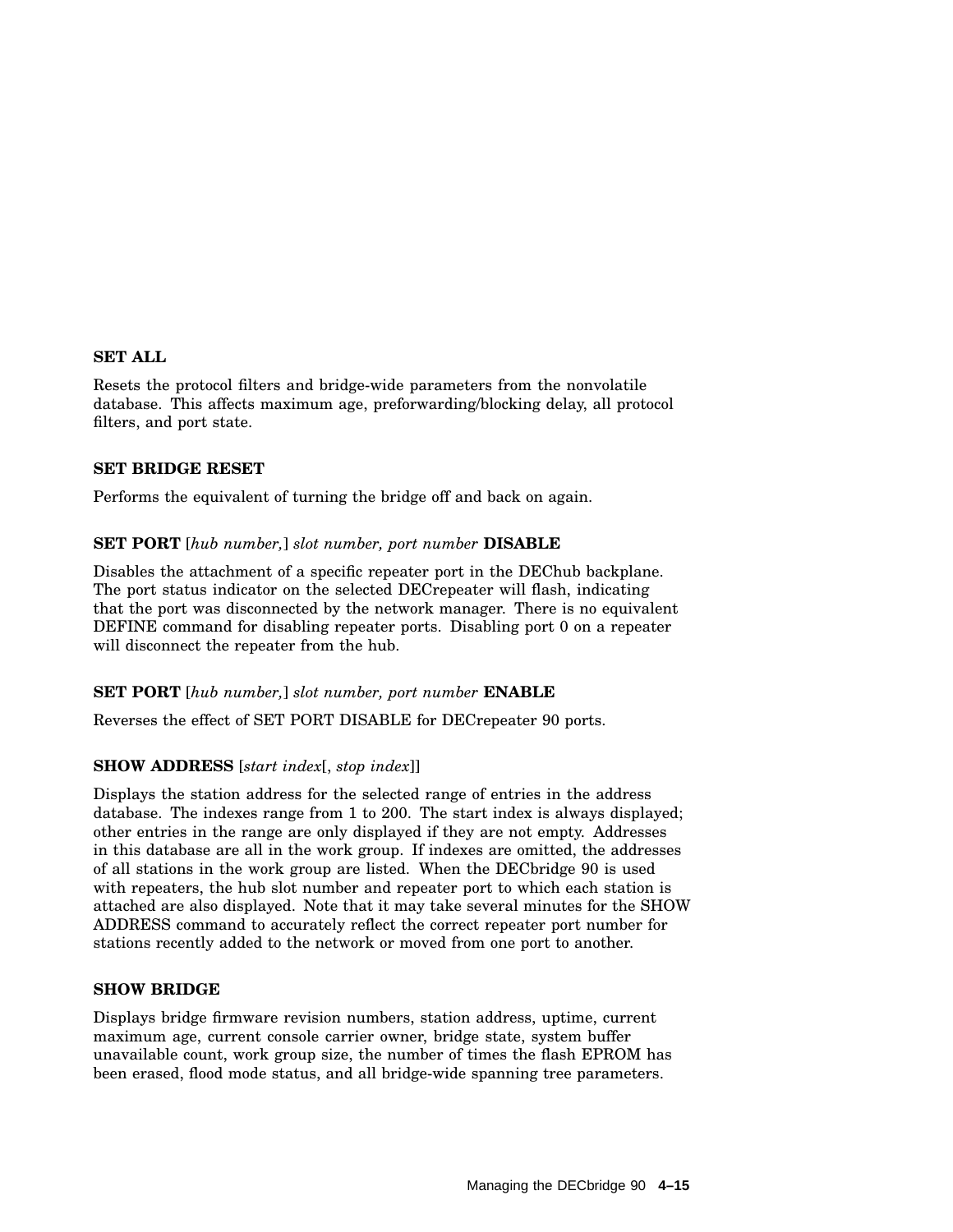The bridge states are listed in the following table:

| <b>Bridge State</b> | <b>Meaning</b>                                   |
|---------------------|--------------------------------------------------|
| 1F, 3F              | Forwarding, flood mode enabled                   |
| 17,37               | Forwarding                                       |
| 16,36,1E            | Preforwarding                                    |
| 15,35,1D            | Blocking (configuration error)                   |
| 12,32,1A            | Disabled (one or both ports disabled)            |
| 13,33,1B            | Broken (one or both ports failing loopback test) |

The first digit is 1 when the bridge state is normal. If the first digit is 3, then the bridge is using invert protocol filter mode. If the last digits are A through F, then flood mode is physically enabled.

**Note**

When flood mode is automatically enabled after the 200 station limit is reached, it will not be reflected in the user flood mode status in the SHOW BRIDGE command. It will, however, be reflected in the bridge state.

Refer to the DEFINE PROTOCOL command descriptions for more details.

#### **SHOW PORT** *port number*

Displays all the MOP counters, bridge counters, and spanning tree state kept by the DECbridge 90. Port 1 is the backbone port; port 2 is the work group port.

The spanning tree port states are listed in the following table:

| <b>Port State</b> | <b>Meaning</b> |
|-------------------|----------------|
| $\bf{0}$          | Disabled       |
| $\mathbf{1}$      | Listening      |
| $\overline{2}$    | Learning       |
| 3                 | Forwarding     |
| $\overline{4}$    | Blocking       |
| 5                 | <b>Broken</b>  |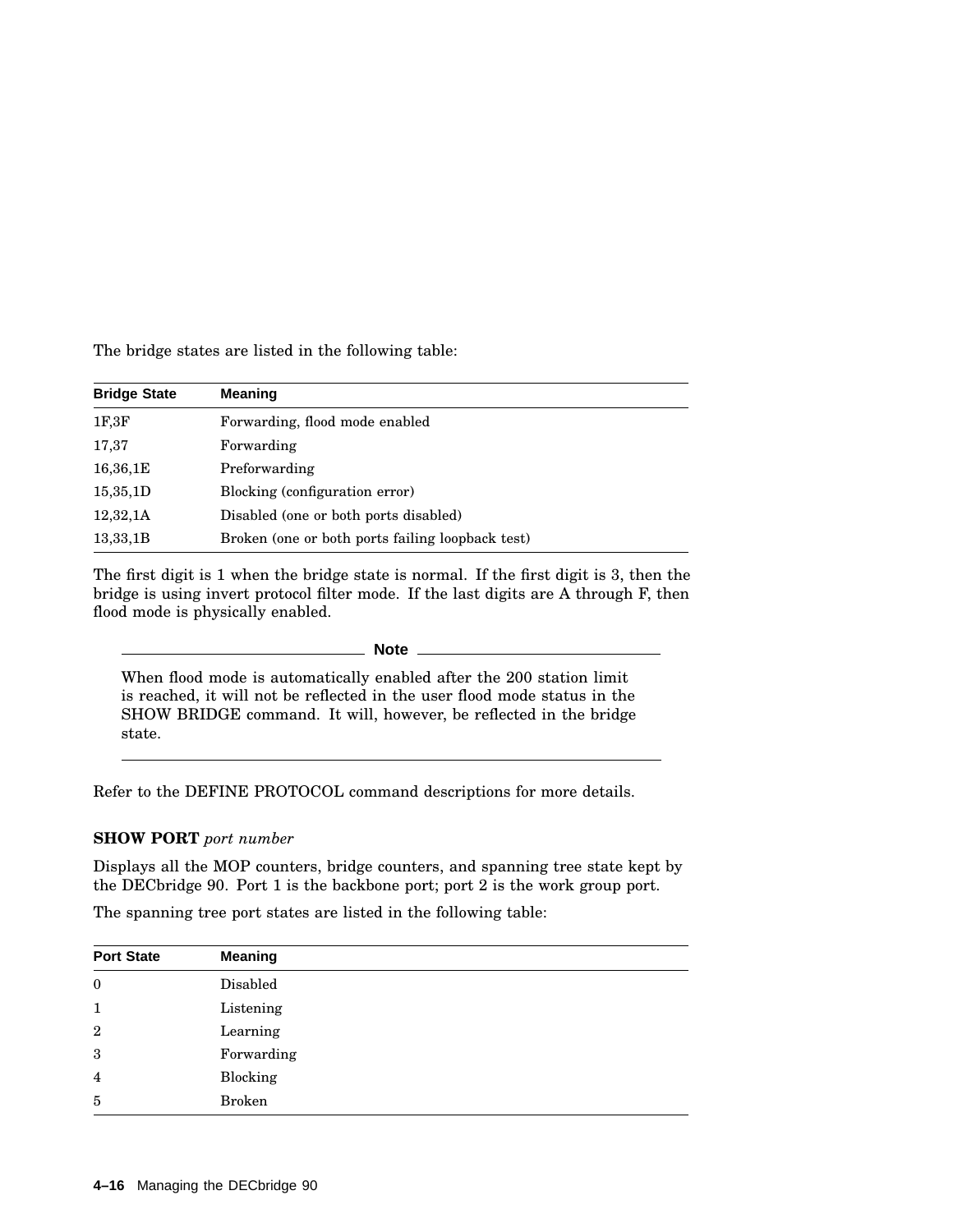### **SHOW PORT** [*hub number,*] *slot number*, *port number*

Shows whether the port is enabled or disabled and shows the operational status of the port. Hub numbers may be 1 or 2; slot numbers may be 0 to 8. For the DECrepeater 90T, port numbers are 0 to 8; for the DECrepeater 90C, port numbers are 0 to 6, for the DECrepeater 90A, port numbers are 0 and 1.

### **SHOW PROTOCOL** [*start number*[, *stop number*]]

Shows either EMPTY, or the current protocol type, value, and current forwarding status of each entry in the range given. Numbers range from 1 to 16. If numbers are omitted in the command, all 16 protocol filters are displayed. The LIST command shows the filters that are loaded when the DECbridge 90 is reset.

## **SHOW REPEATER** [[*hub slot number*,] *slot number*]

Shows the type of repeater and the port status for each port on that repeater. The hub number may be 1 or 2, and slot numbers are in the range of 1 to 8. If no parameters are given, the status is displayed for all repeaters in both hubs.

## **TEST** *test number*

Invokes a set of self-tests (manufacturing use only).

## **Protocol Filtering Examples**

The following examples show some of the ways protocol filtering can be used with the DECbridge 90. Table 4–3 lists some of the Digital Ethernet protocol type codes that are used to establish protocol filters.

| <b>Type Code</b> | <b>Name</b>                                              |
|------------------|----------------------------------------------------------|
| 60-01            | MOP remote boot                                          |
| 60-02            | MOP console carrier, counters, and system identification |
| 60-03            | <b>DECnet</b>                                            |
| 60-04            | LAT                                                      |
| 60-05            | <b>Diagnostics</b>                                       |
| 60-06            | Customer-specific                                        |
| 60-07            | Local Area VAXcluster                                    |
| 80-38            | Bridge management                                        |

#### **Table 4–3 Protocol Type Codes and Names**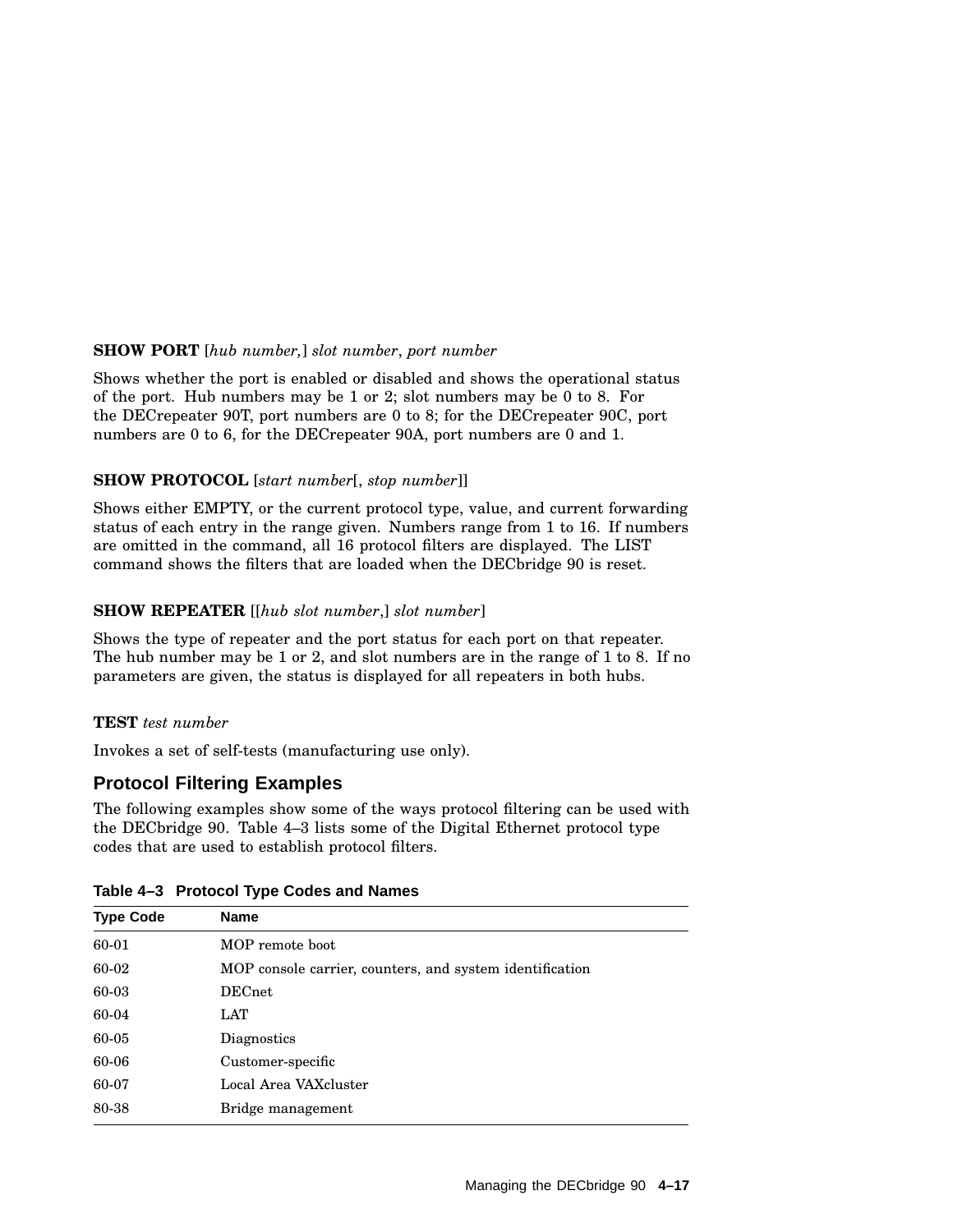**Example 1:** Keeping VAXcluster traffic out of your work group.

If you have an entire Local Area VAXcluster (LAVc) on the work group side of the DECbridge 90, you can define the filtering with the following command:

DECbridge> **DEFINE PROTOCOL 0 FILTER ALL 60-07**

This prevents any cluster traffic from entering or leaving the work group. Specifically, this means your cluster traffic will not be seen on the backbone, and no other cluster traffic will be seen on your own work group.

If the external cluster traffic is substantial, this could improve your local network performance. This also makes it more difficult for others on the network to monitor your cluster traffic and eliminates the need to make your cluster ID different from others on the same extended LAN.

**Example 2:** Keeping boot requests of other groups out of your group.

MOP remote boot requests come from LAVc satellite systems, DECserver terminal servers, VAXELN systems, and other sources, when they need to have their software reloaded from a boot server. Boot request messages begin with groupaddressed messages. If line service is enabled in NCP, this creates extra processes on VMS systems which, if your node is not a designated boot node for the requester, slow down your system. This is particularly true after a building-wide power shutdown. It is desirable to filter out these boot requests but still be able to boot nodes in your own work group.

To stop all boot requests enter the following command:

DECbridge> **DEFINE PROTOCOL 1 FILTER ALL 60-01**

This command would not work if you had DECserver terminal servers or other systems inside your work group, and the designated boot servers are outside your work group. To accommodate this situation, you can enter the following command:

DECbridge> **DEFINE PROTOCOL 1 FILTER BACKBONE 60-01**

Now nodes inside your work group may issue boot requests and have them forwarded to a boot server outside the work group. Additionally, the boot requests from outside will be blocked at the bridge and will not slow down nodes inside the work group.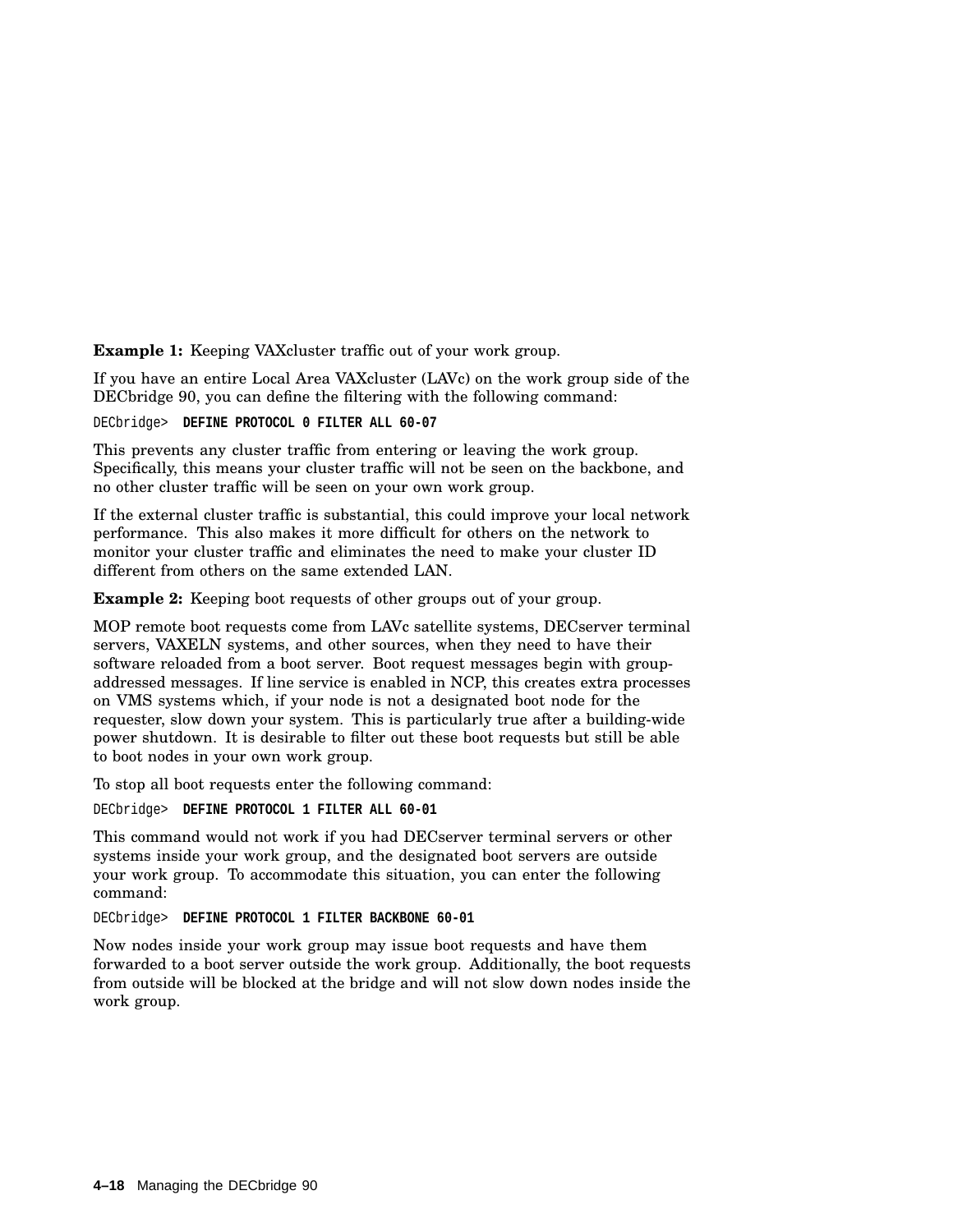#### **Example 3:** Controlling LAT access

The LAT protocol uses a group-addressed message for service nodes to announce their availability to the DECserver units. The one-way group address filter in the bridge allows additional control to access nodes in the work group. To allow users in your work group to access all network-wide services but to limit access within the work group to only those servers that are in the same work group, enter the following command:

DECbridge> **DEFINE PROTOCOL 2 FILTER WORKGROUP 60-04**

Service announcements that are generated by nodes in the work group are blocked by the DECbridge, and will not be seen by DECserver units on the rest of the network. Service announcements arriving from the outside network are allowed into the work group; therefore, your own servers can still connect to services offered by others.

## **Remote Bridge Management Software (RBMS)**

RBMS is a Digital proprietary network management protocol which, similar to MOP, allows the bridge to be managed remotely. Unlike MOP, however, RBMS is neither directly accessible nor visible to the user. RBMS is used by the DECagent 90 management agent, DECmcc management software, and other Digital products. The DECagent 90 uses RBMS to provide Simple Network Management Protocol (SNMP) management of the bridge. DECmcc provides a user interface to complex network management tasks.

A detailed discussion of RBMS features is beyond the scope of this manual; the user needs only to be aware that the DECbridge 90 may be managed by software using the RBMS protocol. Refer to Appendix B, Related Documentation, for further information about ordering the *Remote Bridge Management Software Guide*.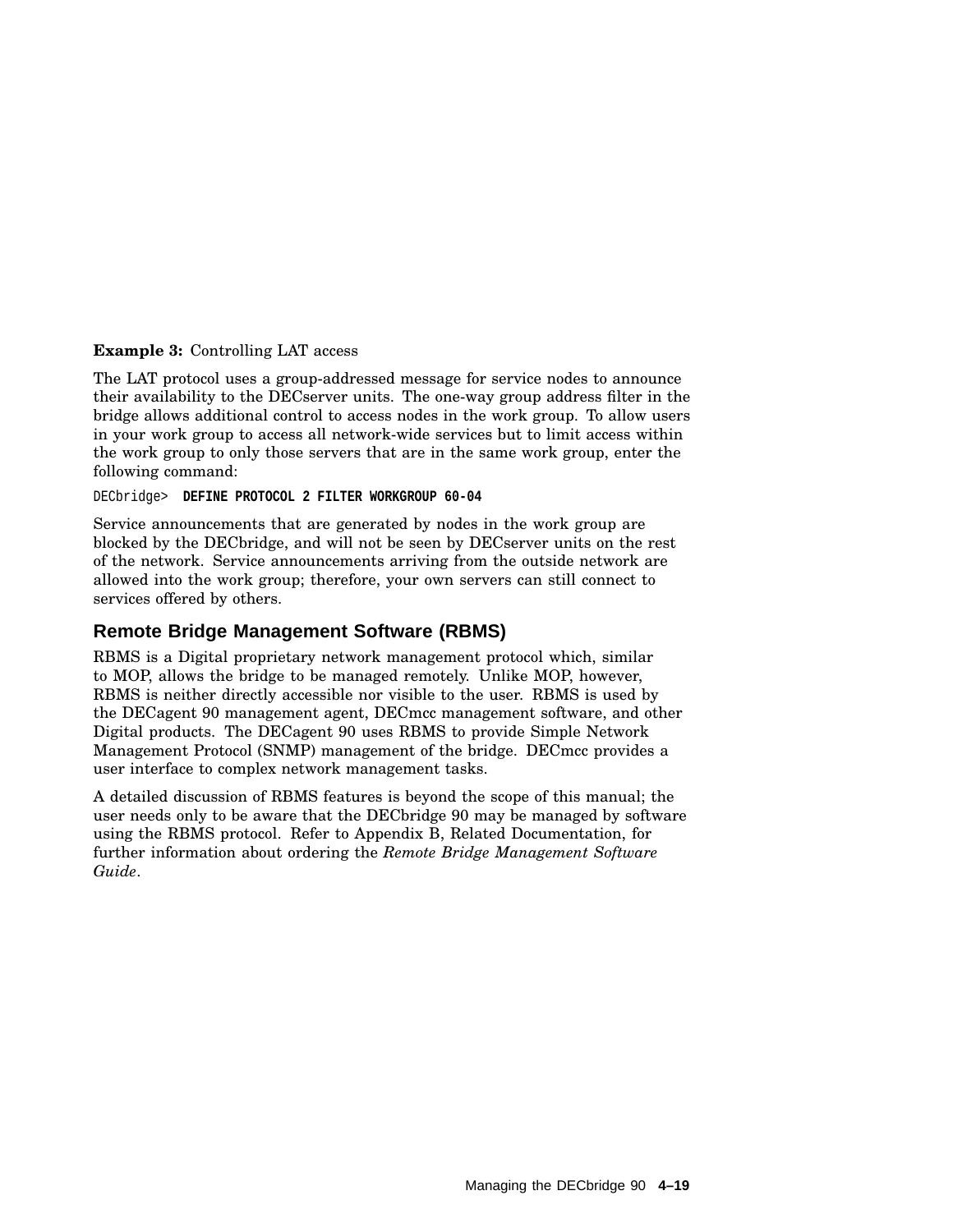# **Error Messages**

Table 4–4 describes the DECbridge 90 error messages.

| <b>Error Message</b>                                     | <b>Description</b>                                                                                                                                                                                                                                                                                                                                                  |
|----------------------------------------------------------|---------------------------------------------------------------------------------------------------------------------------------------------------------------------------------------------------------------------------------------------------------------------------------------------------------------------------------------------------------------------|
| Address $n:$ unused address                              | Indicates that the address number $n$ does not contain<br>a station address.                                                                                                                                                                                                                                                                                        |
| Confirmation error - password<br>not changed             | Indicates that the second entry or verification of<br>the new password given to the DEFINE BRIDGE<br>PASSWORD command did not match the first entry.                                                                                                                                                                                                                |
| DECbridge 90 is not the<br>designated hub manager        | Indicates that the DECbridge 90 was not the<br>designated hub manager when the SHOW PORT<br>or SHOW REPEATER command was issued. This<br>occurs when:                                                                                                                                                                                                               |
|                                                          | The bridge is reset and, for 60 seconds, the<br>$\bullet$<br>DECbridge 90 is not the hub manager.                                                                                                                                                                                                                                                                   |
|                                                          | Another DEC bridge unit is acting as the current<br>٠<br>hub manager.                                                                                                                                                                                                                                                                                               |
|                                                          | A fault exists in the MMJ cable or connections<br>٠<br>between two DEChub backplanes, or in the power<br>supply of one of the DEChub units, that prevents<br>repeater management communication.                                                                                                                                                                     |
| EEPROM failure, SET ALL not<br>performed                 | Indicates that EEPROM did not pass the self-test<br>diagnostic. The DECbridge 90 unit should be serviced.<br>Information in the permanent configuration database<br>may not be valid and DEFINE commands may not<br>have the intended effect. The unit will continue<br>to operate using the default parameters, or with<br>parameters issued with the SET command. |
| Enter maximum address age<br>from $2$ to $65534$ seconds | Indicates that invalid address age was entered with<br>the SET BRIDGE AGE or DEFINE BRIDGE AGE<br>commands. Enter a number between 2 and 65534<br>seconds.                                                                                                                                                                                                          |
| Ethernet protocol xx-xx or IEEE<br>PID xx-xx-xx-xx-xx    | Indicates that the protocol type parameter entered<br>with the SET PROTOCOL or DEFINE PROTOCOL<br>command was not a sequence of either two or five<br>hexadecimal digit pairs.                                                                                                                                                                                      |

**Table 4–4 DECbridge 90 Error Messages**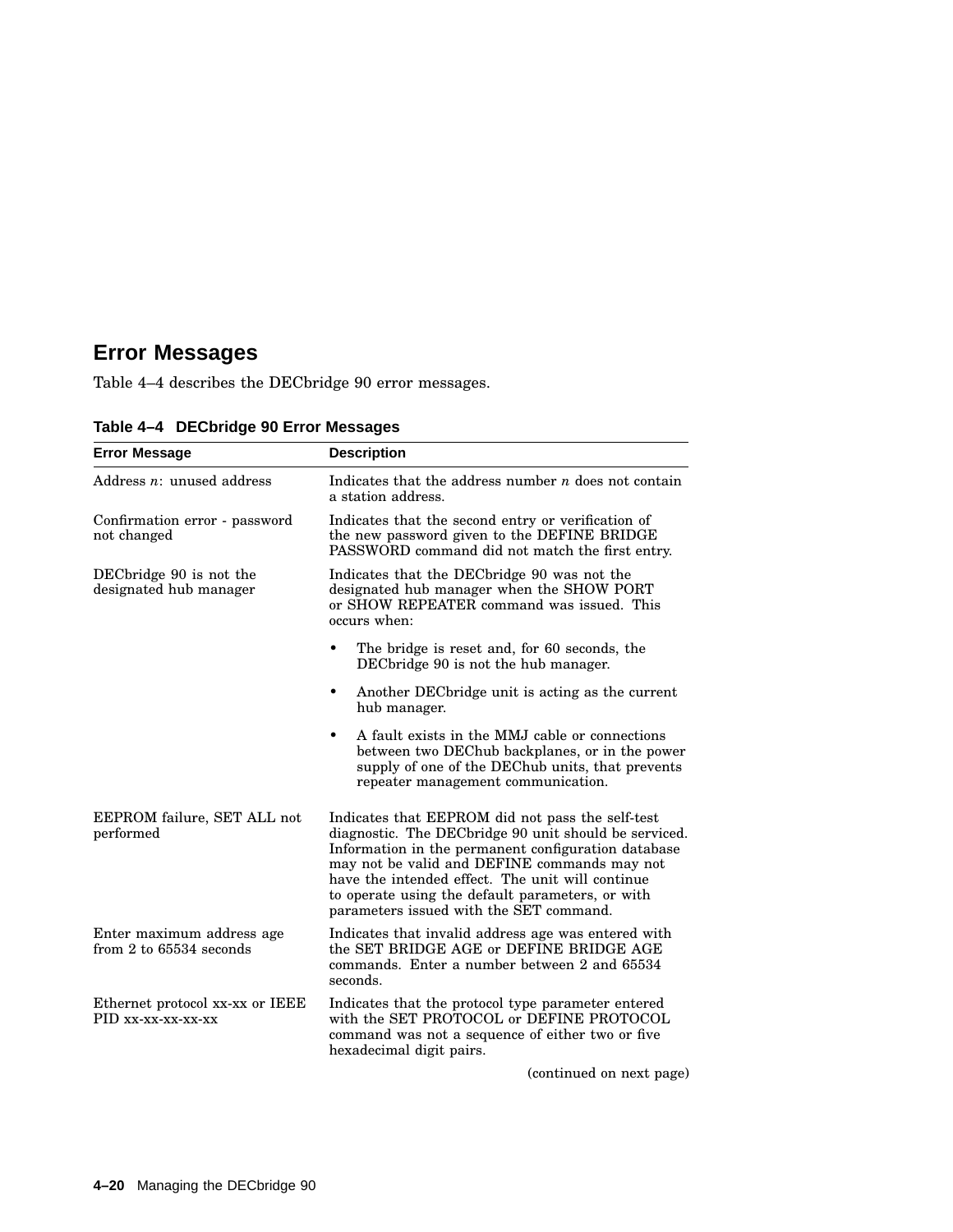| <b>Error Message</b>                                                           | <b>Description</b>                                                                                                                                                                                                                                                                                                                 |
|--------------------------------------------------------------------------------|------------------------------------------------------------------------------------------------------------------------------------------------------------------------------------------------------------------------------------------------------------------------------------------------------------------------------------|
| FILTER ALL protocols must<br>be removed before defining any<br>FORWARD command | Indicates an attempt to configure contradictory<br>protocol filtering rules in the permanent database.<br>Before the DECbridge 90 will accept a filter request,<br>you must enter the LIST PROTOCOL command to<br>identify protocol filters marked as FILTER ALL, and<br>remove them with the DEFINE PROTOCOL $n$ NONE<br>command. |
| FILTER ALL protocols must<br>be removed before setting any<br>FORWARD command  | Indicates an attempt to configure contradictory<br>protocol filtering rules in the permanent database.<br>Before the DEC bridge 90 will accept a filter request,<br>you must enter the LIST PROTOCOL command to<br>identify protocol filters marked as FILTER ALL, and<br>remove them with the SET PROTOCOL $n$ NONE<br>command.   |
| FORWARD protocols must be<br>removed defining any FILTER<br>ALL command        | Indicates an attempt to configure contradictory<br>protocol filtering rules in the current database. Before<br>the DECbridge 90 will accept a filter request, you<br>must enter the SHOW PROTOCOL command to<br>identify protocol filters marked as FORWARD, and<br>remove them with the DEFINE PROTOCOL $n$ NONE<br>command.      |
| FORWARD protocols must be<br>removed setting any FILTER<br><b>ALL</b>          | Indicates an attempt to configure contradictory<br>protocol filtering rules in the current database. Before<br>the DECbridge 90 will accept a filter request, you must<br>enter the SHOW PROTOCOL command to identify<br>protocol filters marked as FORWARD, and remove<br>them with the SET PROTOCOL $n$ NONE command.            |
| Hub management disabled                                                        | Indicates that the SHOW PORT or SHOW REPEATER<br>command was issued to a DECbridge 90 for<br>which repeater management is disabled. Enable<br>repeater management with the SET BRIDGE<br>HUB_MANAGEMENT ENABLE command before<br>trying again.                                                                                     |
| Hub number and slot number<br>[[hub], slot]. Hub is 1 or 2, slot<br>is 1-15    | Indicates that one or more parameters provided to the<br>SHOW REPEATER command was out of range. Hub<br>number must be either 1 or 2; slot number must be<br>between 1 and 15.<br>(continued on nort name)                                                                                                                         |

## **Table 4–4 (Cont.) DECbridge 90 Error Messages**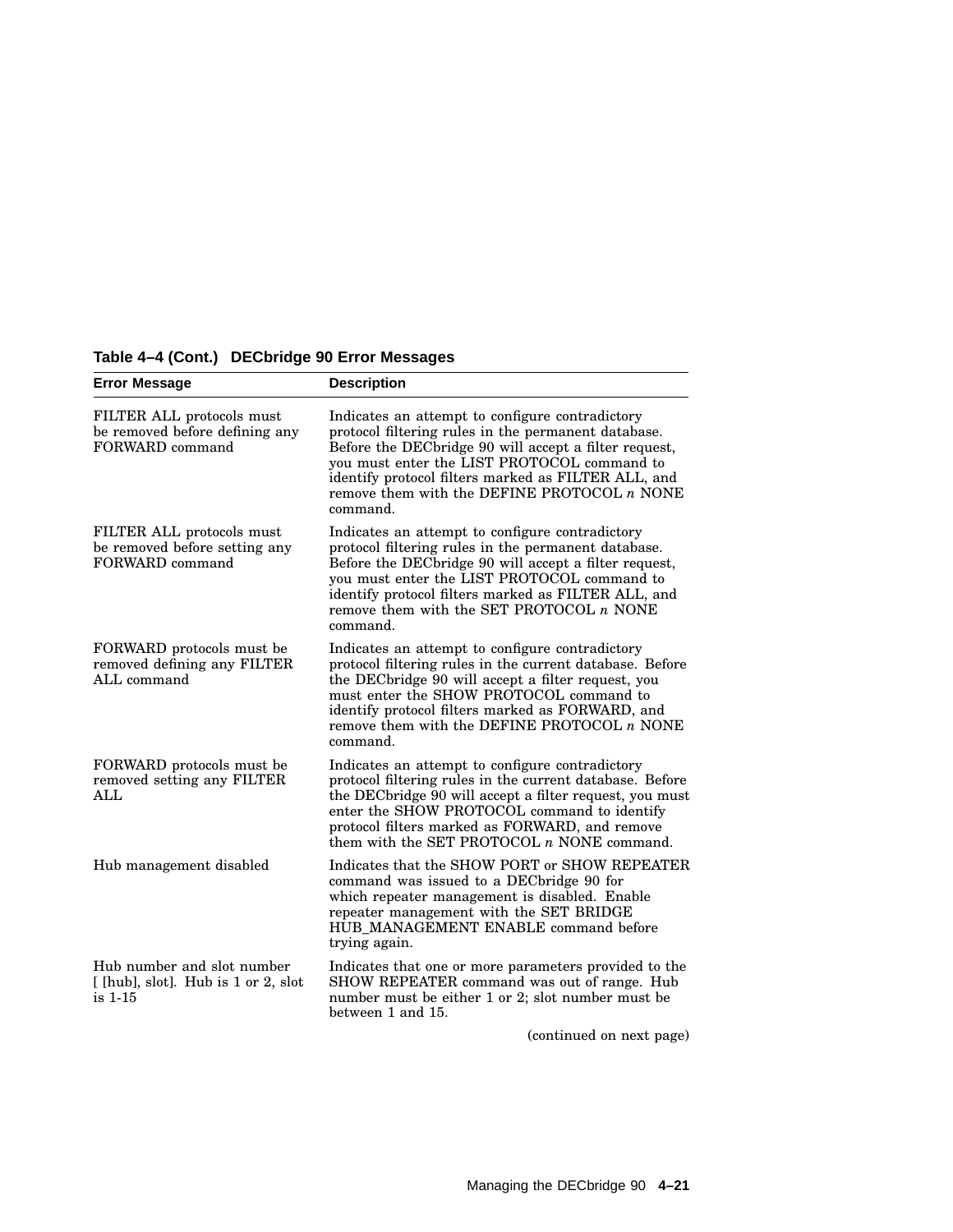| <b>Error Message</b>                                     | <b>Description</b>                                                                                                                                                                                                                                              |
|----------------------------------------------------------|-----------------------------------------------------------------------------------------------------------------------------------------------------------------------------------------------------------------------------------------------------------------|
| Hub $h$ slot $s$ - port number out of<br>range           | Indicates that the port number entered with the<br>SHOW PORT command was out of range for the<br>device in hub $h$ slot $s$ . Use the SHOW REPEATER<br>command to determine the number of ports for the<br>device, and specify a port number within that range. |
| Hub $h$ slot $s$ not a repeater                          | Indicates that the device does not use the same<br>management protocol as the DECrepeater 90C and<br>DECrepeater 90T; and its ports, if any, cannot be<br>managed by the DEC bridge 90.                                                                         |
| Hub $h$ slot $s$ unrecognized type                       | Indicates that repeater type in hub $h$ slot $s$ is not<br>known to the DEC bridge 90, but the repeater ports<br>can still be managed with the DEC bridge 90.                                                                                                   |
| No repeater responds                                     | Indicates that there is no repeater installed in the<br>requested hub slots, or the repeater is not functioning.                                                                                                                                                |
| No such port                                             | Indicates that the bridge port number entered with<br>the SHOW PORT command was out of the range. The<br>valid range is 1 to 2.                                                                                                                                 |
| Password too long - not changed                          | Indicates that a password of more than 16 characters<br>was given to the DEFINE BRIDGE PASSWORD<br>command.                                                                                                                                                     |
| Port number [[hub,]slot,]port                            | Indicates that one of the parameters to a SET PORT<br>or DEFINE PORT command was not a valid hub, slot,<br>or port number.                                                                                                                                      |
| Protocol type number [first [,last] ]<br>in range 1-16   | Indicates that one or more parameters entered with<br>the SHOW PROTOCOL, SET PROTOCOL, and<br>DEFINE PROTOCOL command was out of range.<br>The valid range is 1 to 16.                                                                                          |
| Repeater port does not exist or is<br>out of range       | Indicates that the parameter entered with the SET<br>PORT command was not a valid port number. Use the<br>SHOW REPEATER command to determine which hub<br>slots contain repeaters and to determine the number<br>of ports on each repeater.                     |
| Station address number<br>[first [,last]] in range 1-200 | Indicates that one or more parameters entered with<br>the SHOW PROTOCOL command was out of range.<br>The valid range is 1 to 200.                                                                                                                               |
|                                                          | (continued on nort noge)                                                                                                                                                                                                                                        |

## **Table 4–4 (Cont.) DECbridge 90 Error Messages**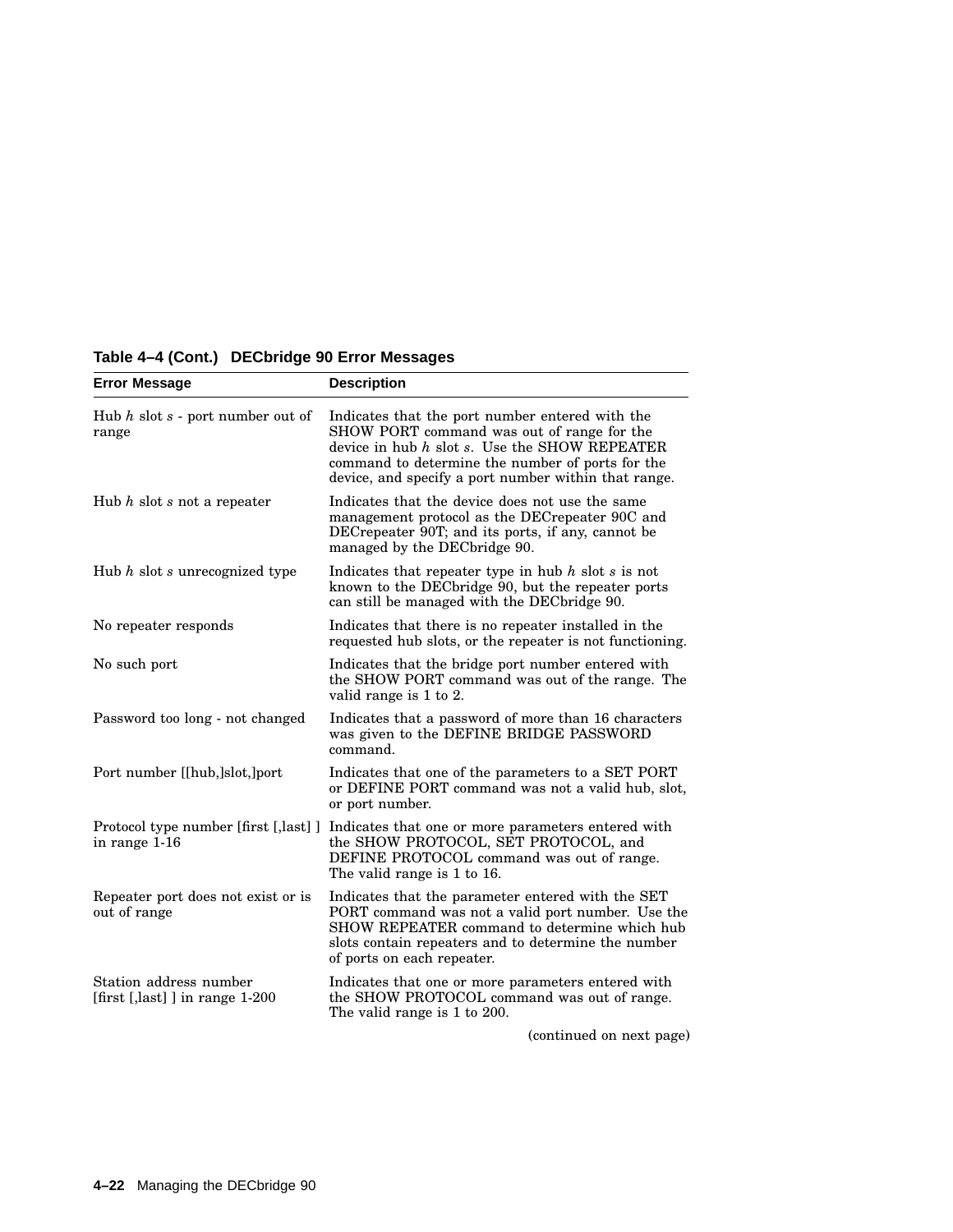| <b>Error Message</b>                     | <b>Description</b>                                                                                                                                                                                                                                                                                                     |
|------------------------------------------|------------------------------------------------------------------------------------------------------------------------------------------------------------------------------------------------------------------------------------------------------------------------------------------------------------------------|
| Unsupported by this hardware<br>revision | This occurs when you attempt to execute a SET or<br>DEFINE BRIDGE FLOOD command on a bridge with<br>a firmware revision of 1 (DEC bridge 90 V1.4) but have<br>loaded V2.5 flash EPROM. The old hardware revision<br>does not support flood mode. These version numbers<br>appear in the MOP console connection banner. |
| ???                                      | Indicates that a command or parameter was not<br>recognized. Type ? to display valid commands.                                                                                                                                                                                                                         |
| 180501                                   | Appears whenever a loopback diagnostic is run and<br>passed on the backbone port. If the backbone port<br>is not receiving any messages, this diagnostic is run<br>every 10 minutes.                                                                                                                                   |
| 180201                                   | Appears whenever a loopback diagnostic is run and<br>passed on the work group port. If the work group port<br>is not receiving any messages, this diagnostic is run<br>every 10 minutes.                                                                                                                               |
| 1805:00-00-00-00<br>01                   | Appears whenever a loopback diagnostic is run and<br>fails on the backbone port. The diagnostic is tried<br>every five seconds until the test passes.                                                                                                                                                                  |
| 1802:00-00-00-00<br>01                   | Appears whenever a loopback diagnostic is run and<br>fails on the work group port. The diagnostic is tried<br>every five seconds until the test passes.                                                                                                                                                                |

## **Table 4–4 (Cont.) DECbridge 90 Error Messages**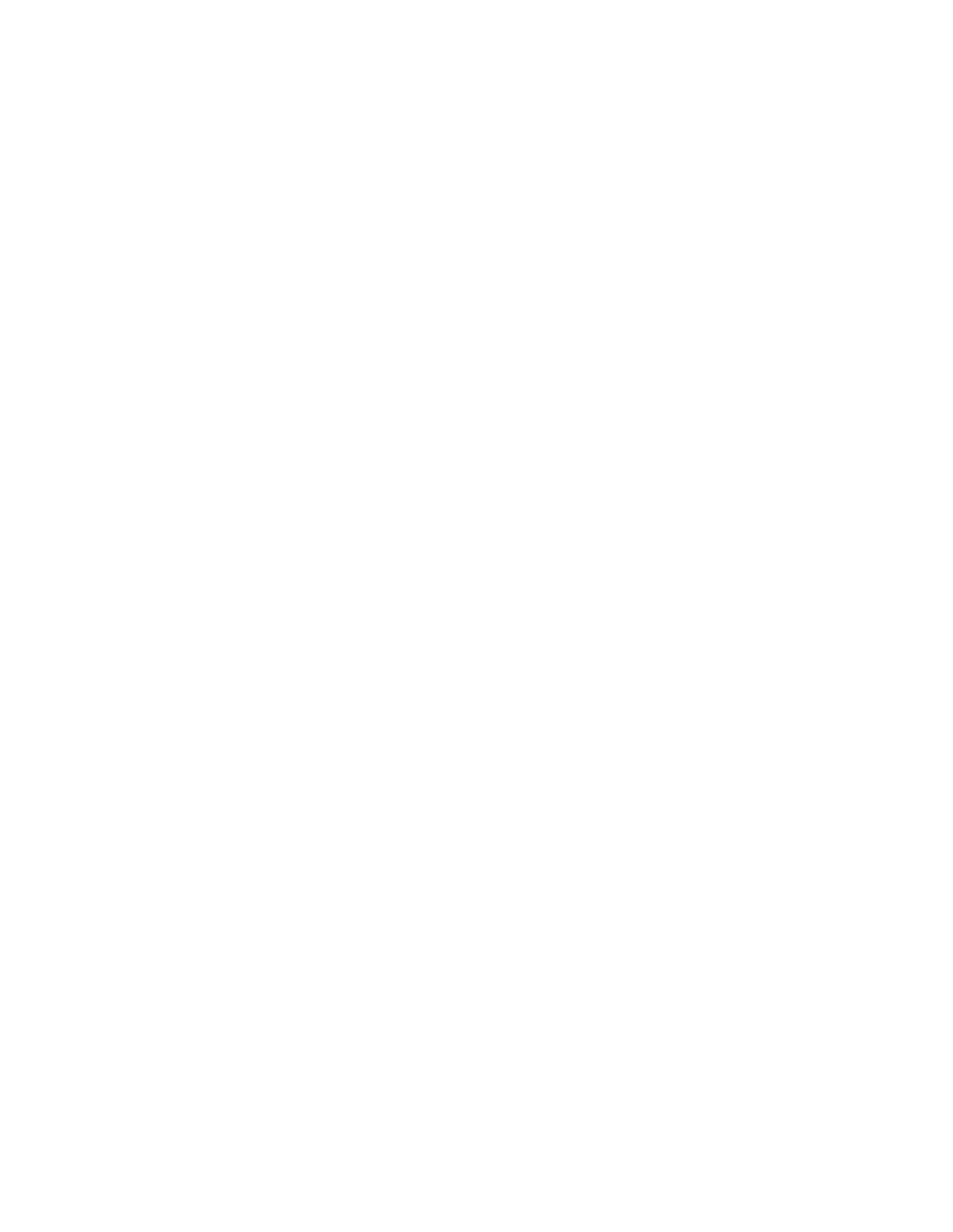# **5 Troubleshooting**

This chapter describes how to troubleshoot the DECbridge 90 unit. The indicators on the front panel of the DECbridge 90 are used to troubleshoot bridge and work group problems. Figure 1–2 in Chapter 1 shows the location of the indicator lights and connectors on the DECbridge 90. To troubleshoot a unit, follow this procedure:

1. Verify the installation of the bridge.

Ensure that the installation meets the configuration requirements provided in Chapter 2.

- 2. Check all power and Ethernet connections.
- 3. Isolate the problem. When isolating a problem, examine the following:
	- Backbone
	- Connection to the backbone
	- Work group
	- Connection to the work group
	- DECbridge 90
	- Power supply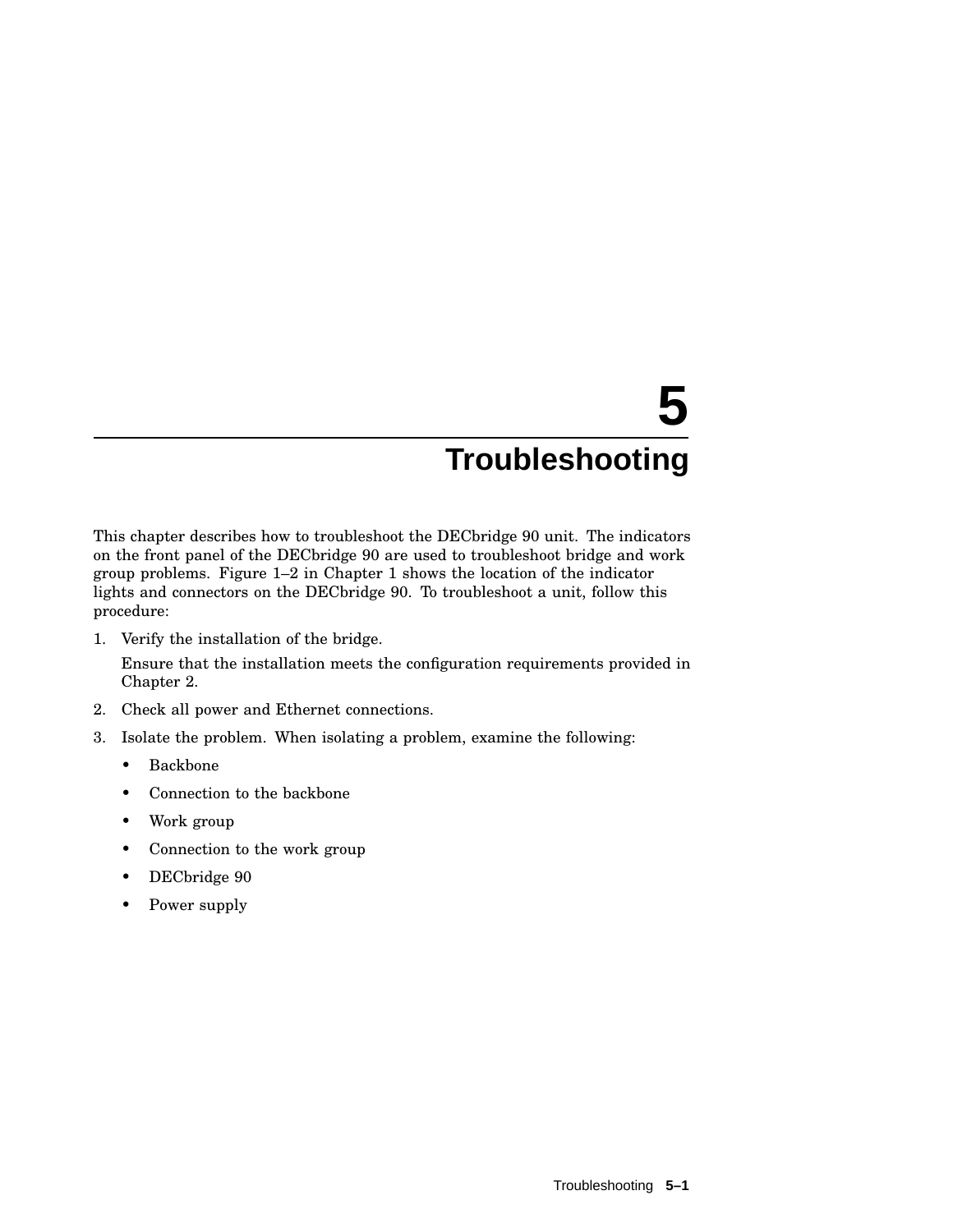Table 5–1 lists the state of the LEDs, the possible causes, and the corrective action.

| LED                                         | <b>State</b>    | <b>Possible Cause</b>                                                         | <b>Corrective Action</b>                                                                                                                                                                                                                                                                                              |
|---------------------------------------------|-----------------|-------------------------------------------------------------------------------|-----------------------------------------------------------------------------------------------------------------------------------------------------------------------------------------------------------------------------------------------------------------------------------------------------------------------|
| DC OK                                       | <b>ON</b>       | Bridge's power supply is<br>working.                                          | None.                                                                                                                                                                                                                                                                                                                 |
|                                             | <b>OFF</b>      | Bridge's power supply is not<br>working or there are transceiver<br>problems. | Go to Table 5-2.                                                                                                                                                                                                                                                                                                      |
|                                             |                 | Must be in slot 7 of hub.                                                     |                                                                                                                                                                                                                                                                                                                       |
| System OK                                   | <b>ON</b>       | Bridge is powered up and has<br>passed the self-test.                         | None.                                                                                                                                                                                                                                                                                                                 |
|                                             | OFF             | Bridge is faulty.                                                             | Go to Table 5-2.                                                                                                                                                                                                                                                                                                      |
| Work Group<br>Port OK                       | ON              | Bridge is powered up and has<br>passed the self-test.                         | None.                                                                                                                                                                                                                                                                                                                 |
|                                             | OFF             | Cables are not properly<br>$terminated1$ .                                    | Refer to Chapter 2.                                                                                                                                                                                                                                                                                                   |
| Work Group<br>Port Activity                 | ON <sup>2</sup> | Indicates activity on the LAN.                                                | None.                                                                                                                                                                                                                                                                                                                 |
| <b>Bridge</b><br>Forwarding<br><b>State</b> | ON              | Bridge is not forwarding.                                                     | It is normal for this<br>LED to remain on for<br>30 seconds after power<br>up. However, if the<br>LED remains on for<br>longer than 30 seconds,<br>or if the LED goes on<br>any time during normal<br>operation, then ensure<br>that the configuration<br>is correct and that<br>all parts are properly<br>connected. |
|                                             | OFF             | Bridge is forwarding.                                                         | None.                                                                                                                                                                                                                                                                                                                 |

**Table 5–1 Activity Indicators (LEDs)**

 ${}^{1}$ ThinWire ports of the DECbridge 90 are not terminated internally. External 50-ohm terminations are required.

 $2^2$ Can be on, off, or blinking depending on the amount of network traffic.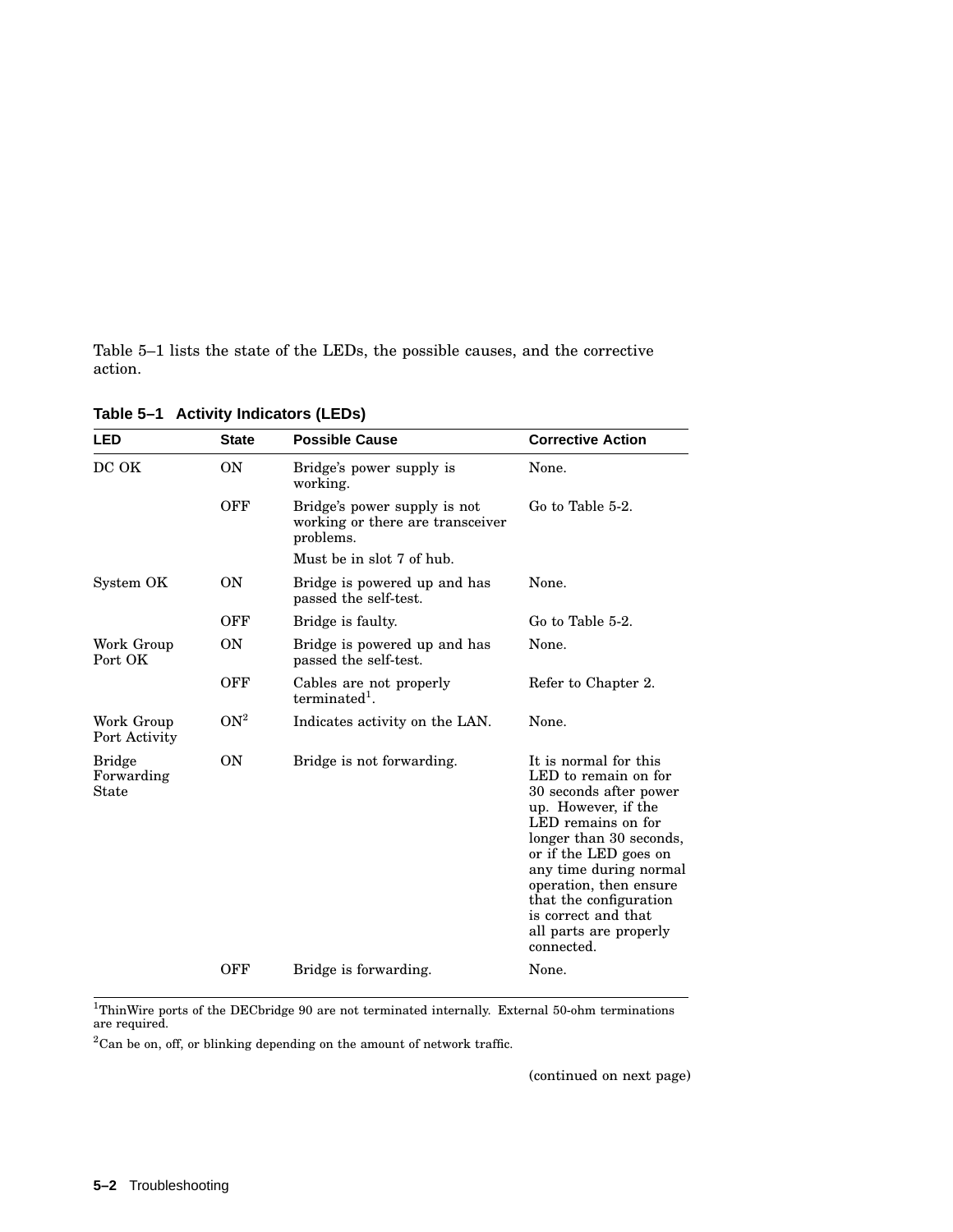| <b>LED</b>                             | <b>State</b>    | <b>Possible Cause</b>                                                                                       | <b>Corrective Action</b>                                       |
|----------------------------------------|-----------------|-------------------------------------------------------------------------------------------------------------|----------------------------------------------------------------|
| Maximum Work<br>Group Size<br>Exceeded | <b>ON</b>       | More than 200 stations are<br>connected to the DECbridge 90. <sup>3</sup>                                   | Review configuration<br>rules in Chapter 2.                    |
|                                        | OFF             | Work group size is fine.                                                                                    | None.                                                          |
| Backbone Port<br>OK                    | ON              | Backbone port self-test is<br>completed.                                                                    | None.                                                          |
|                                        | OFF             | Cables are not properly<br>terminated <sup>1</sup> or there is a<br>network fault on the backbone<br>wires. | Refer to backplane<br>installation procedures<br>in Chapter 3. |
| Backbone Port<br>Activity              | ON <sup>2</sup> | There is activity on the LAN.                                                                               | None.                                                          |

**Table 5–1 (Cont.) Activity Indicators (LEDs)**

 $^{1}$ ThinWire ports of the DECbridge 90 are not terminated internally. External 50-ohm terminations are required.

 $^2\mathrm{Can}$  be on, off, or blinking depending on the amount of network traffic.

 ${}^{3}$ Light remains on for approximately 10 minutes after bridge discovers that the work group no longer exceeds the 200-station limit.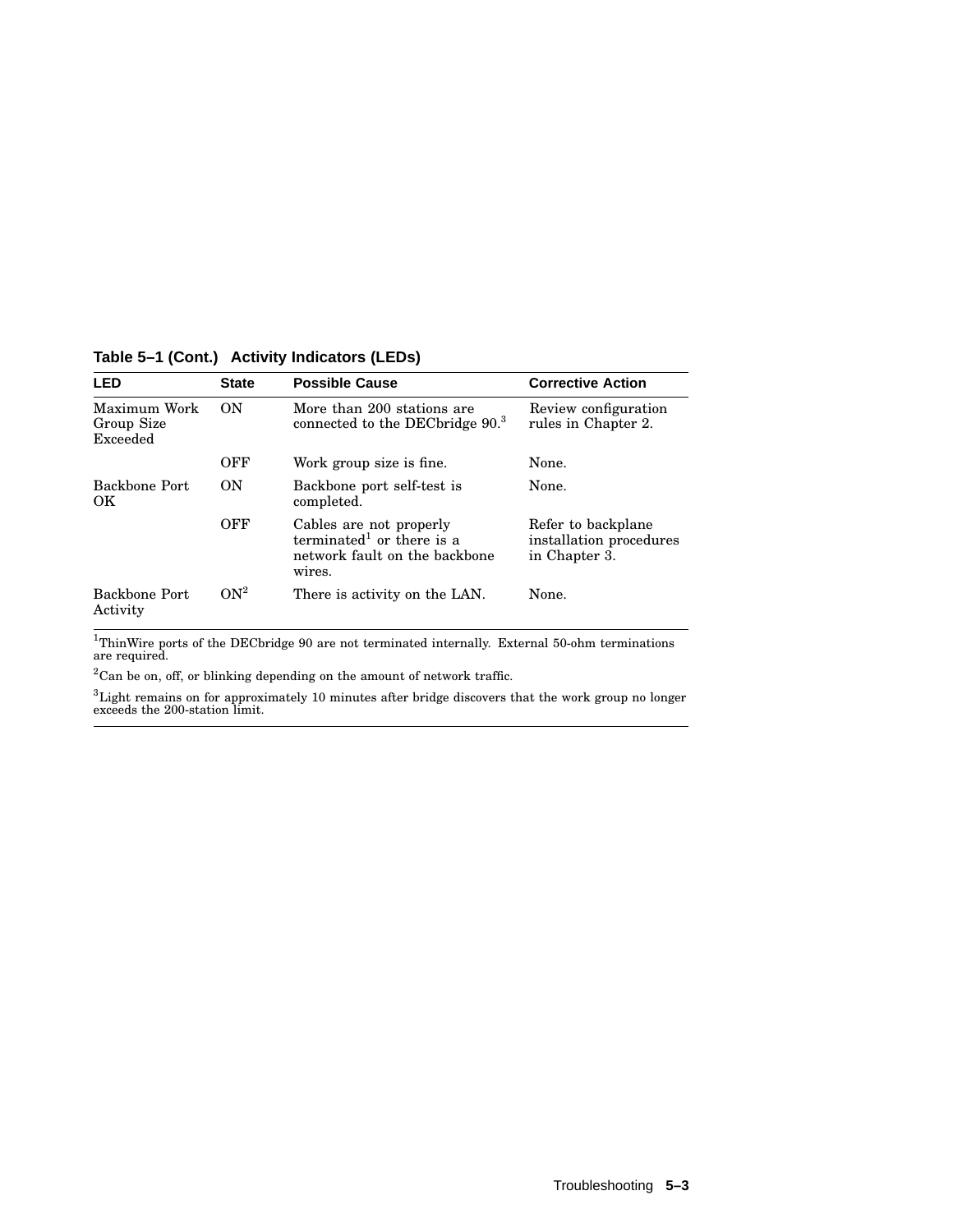Table 5–2 lists some possible problems and the suggested corrective action.

| <b>Problem</b>                           | <b>Suggested Corrective Action</b>                                                                                                                                                                                                                                                                       |
|------------------------------------------|----------------------------------------------------------------------------------------------------------------------------------------------------------------------------------------------------------------------------------------------------------------------------------------------------------|
| All LEDs off; power                      | Secure the power cable at the bridge and at the wall outlet.                                                                                                                                                                                                                                             |
| is not reaching the<br>DECbridge 90      | Check the wall outlet using another appliance or light, or plug the<br>bridge's power cord into another outlet. If no power is available,<br>check the wall outlet's circuit breaker.                                                                                                                    |
|                                          | Replace a defective bridge power cable with a new cable.                                                                                                                                                                                                                                                 |
|                                          | Check for a short circuit in the AUI transceiver cable. Remove<br>power from the DEC bridge 90 and remove the transceiver cable,<br>and reconnect power to the bridge. If the power light now comes on,<br>repair the transceiver or transceiver cable.                                                  |
|                                          | If the fault persists, more extensive troubleshooting is required.<br>Notify the system or network manager.                                                                                                                                                                                              |
| DC OK off, any<br>other LED on           | If AUI cable is attached, check transceiver cable or transceiver for<br>short circuits.                                                                                                                                                                                                                  |
|                                          | If connected to the DEChub 90 backplane, make sure that the<br>DEC bridge 90 is in slot 8.                                                                                                                                                                                                               |
|                                          | If the problem still exists, notify the system or network manager<br>that the power supply must be replaced.                                                                                                                                                                                             |
| <b>Bridge Forwarding</b><br>State LED on | Indicator normally remains on for 30 seconds after power up while<br>bridge learns network configuration, and then the indicator turns<br>off. If the indicator remains on, be sure both Work Group Port OK<br>and Backbone Port OK indicators are on. If they are not on, verify<br>cable terminations. |
|                                          | Check the work group to be sure that there are no redundant paths<br>into the work group; see the configuration rules in Chapter 2.                                                                                                                                                                      |

**Table 5–2 Simple Troubleshooting**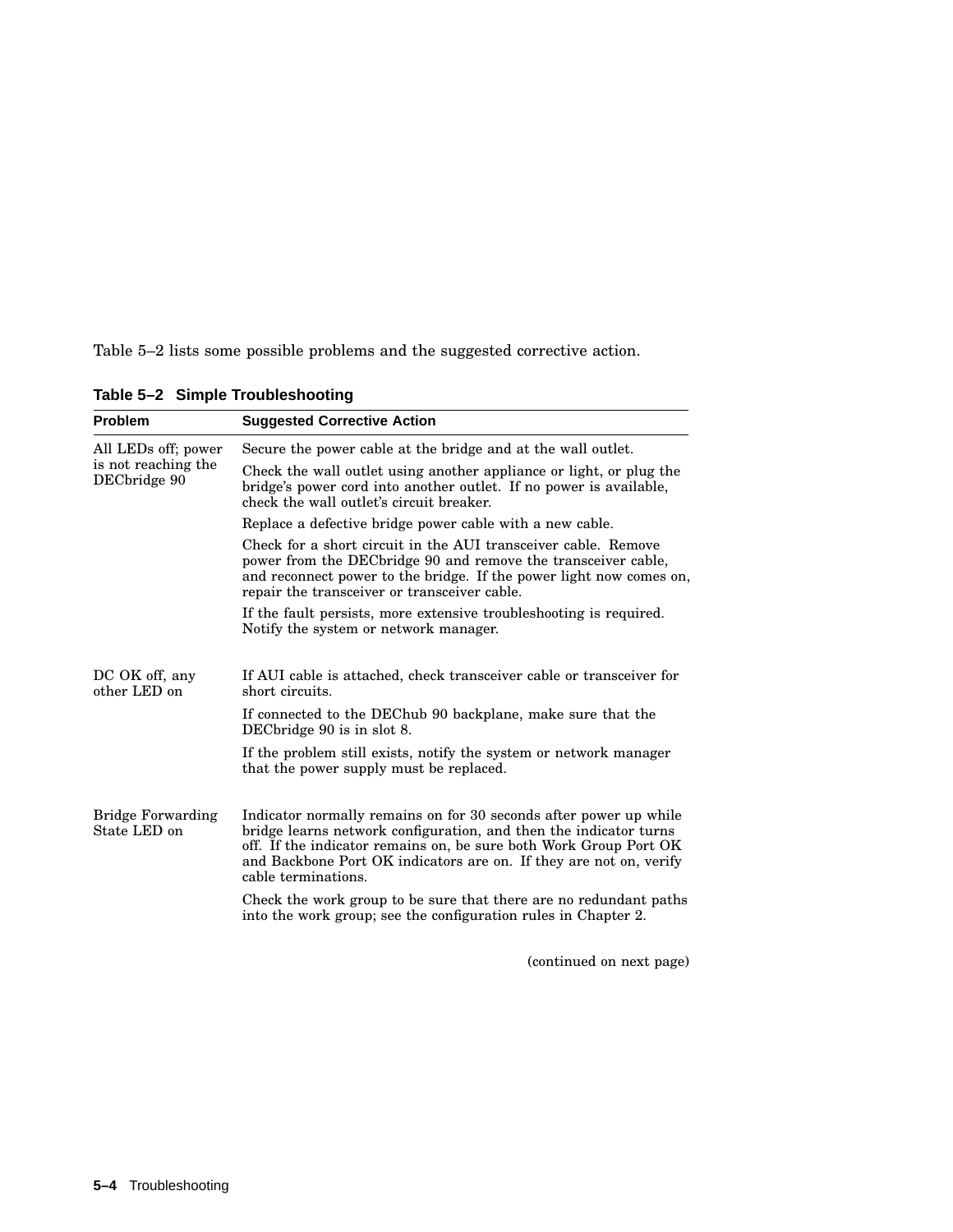| Problem                                                             | <b>Suggested Corrective Action</b>                                                                                                                                                                                                                                                                                                                                                                           |
|---------------------------------------------------------------------|--------------------------------------------------------------------------------------------------------------------------------------------------------------------------------------------------------------------------------------------------------------------------------------------------------------------------------------------------------------------------------------------------------------|
| Station in                                                          | Be sure Bridge Forwarding State LED is off.                                                                                                                                                                                                                                                                                                                                                                  |
| backbone cannot<br>communicate to                                   | Be sure the protocol in use is not being filtered.                                                                                                                                                                                                                                                                                                                                                           |
| station in the work<br>group                                        | The receiving station has never transmitted a message, or has<br>not transmitted a message in the last 15 minutes. Stations in the<br>work group must transmit at least one message every 15 minutes<br>to remain in the DEC bridge 90 address table. This is the <i>address</i><br>age time, and may be lengthened with management. (All Digital<br>stations transmit a periodic ID every 8 to 12 minutes.) |
|                                                                     | If a station never transmits, you may wish to enable flood mode to<br>allow the station to receive messages from the backbone. Refer to<br>the Flood Mode section of Chapter 4.                                                                                                                                                                                                                              |
| A station in the                                                    | Be sure the Bridge Forwarding State LED is off.                                                                                                                                                                                                                                                                                                                                                              |
| work group cannot<br>communicate to<br>a station in the<br>backbone | Be sure the protocol in use is not being filtered.                                                                                                                                                                                                                                                                                                                                                           |
| DECbridge 90 does<br>not work in the<br>backplane                   | Verify that the bridge is installed in slot 8 of the backplane.                                                                                                                                                                                                                                                                                                                                              |

## **Table 5–2 (Cont.) Simple Troubleshooting**

# **Customer Services Option**

If you need additional assistance in troubleshooting the DECbridge 90 or if you need to replace the unit, call your local Digital Services representative or vendor.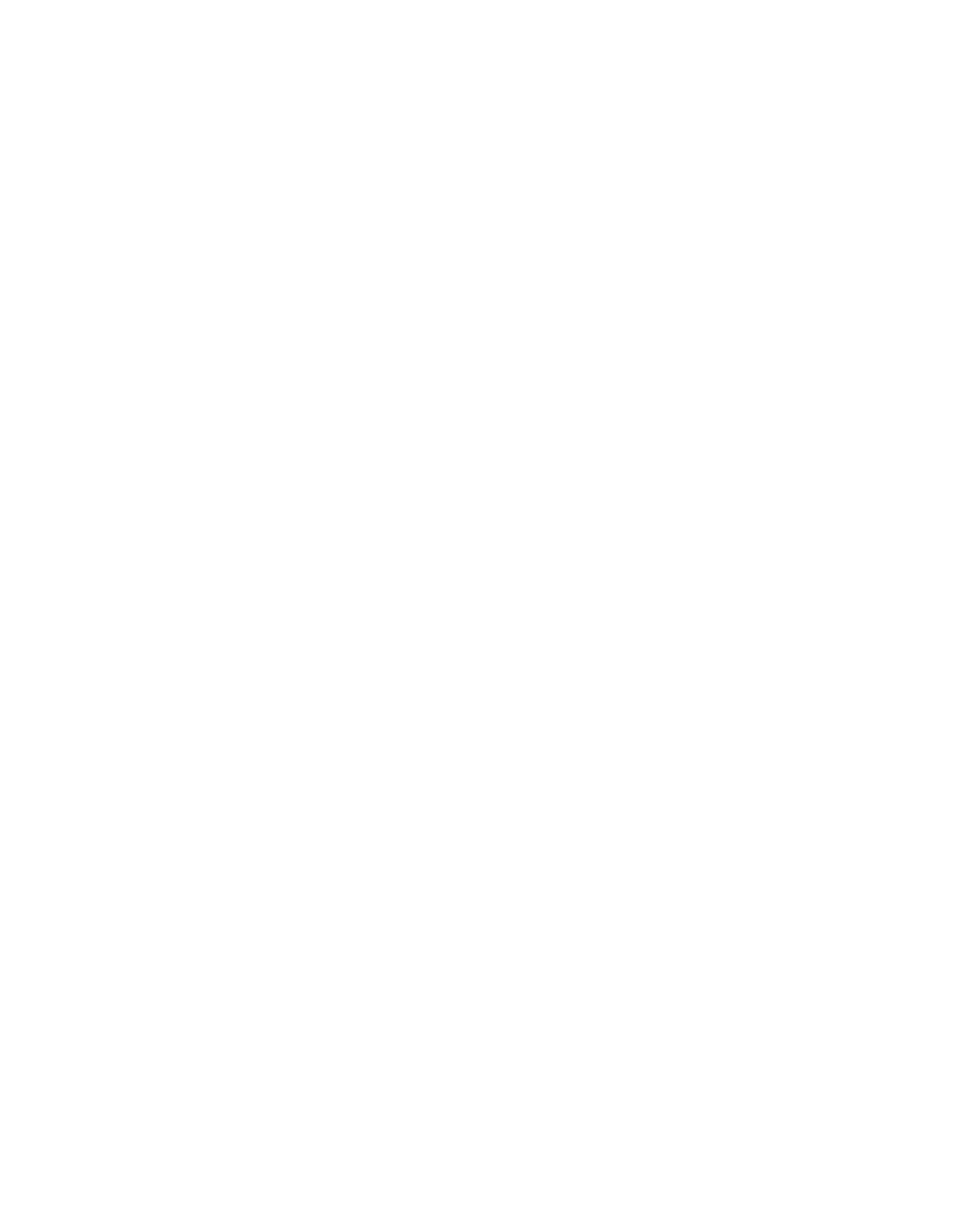# **A Specifications and Parts List**

This appendix provides the specifications and parts list for the DECbridge 90 unit.

Specifications for the DECbridge 90 are divided into the following categories:

- Physical dimensions
- Environmental (operating and shipping) specifications
- Power specifications

Table A–1 lists the physical dimensions of the DECbridge 90.

|               | Table A-1 Physical Dimensions |  |
|---------------|-------------------------------|--|
| Dimension     | Value                         |  |
| Height        | 3.18 cm $(1.25 \text{ in})$   |  |
| Width         | $27.31$ cm $(10.75$ in)       |  |
| ${\rm Depth}$ | 14.61 cm $(5.75 \text{ in})$  |  |

#### **Table A–1 Physical Dimensions**

Weight .45 kg (1 lb)

Table A–2 lists the operating environment specifications for the DECbridge 90.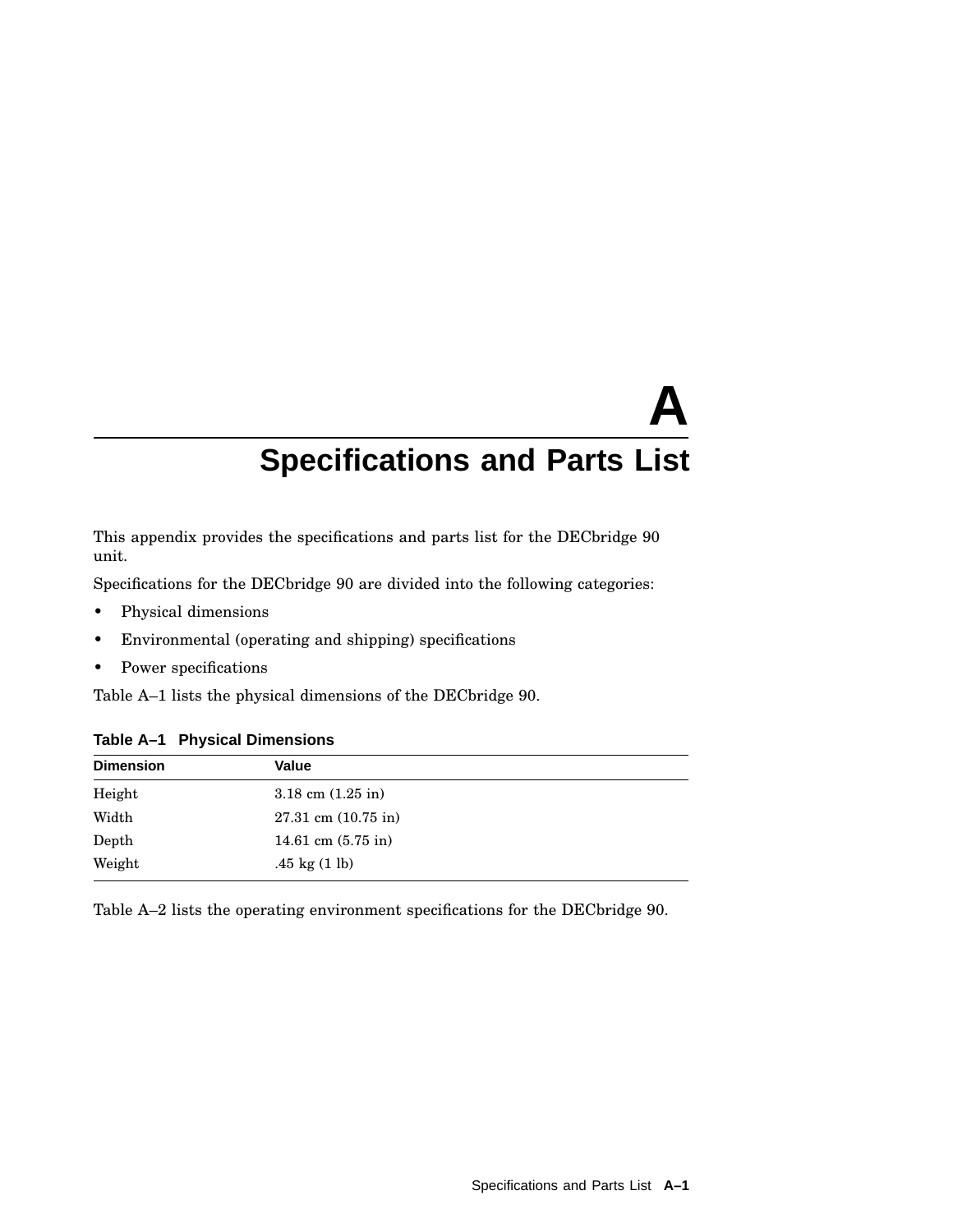**Table A–2 Operating Environment**

| <b>Item</b>            | Value                                                                                                                       |
|------------------------|-----------------------------------------------------------------------------------------------------------------------------|
| Temperature            | $5^{\circ}$ C to $50^{\circ}$ C (41 $^{\circ}$ F to 122 $^{\circ}$ F)                                                       |
| Maximum rate of change | $20^{\circ}$ C/hr (36°F/hr)                                                                                                 |
| Relative humidity      | $10\%$ to $95\%$ (noncondensing)                                                                                            |
| Wet-bulb temperature   | $32^{\circ}$ C (90 $^{\circ}$ F) maximum                                                                                    |
| Dew point              | $2^{\circ}$ C (36 $^{\circ}$ F) minimum                                                                                     |
| Altitude               | Sea level to $2.4 \text{ km}$ (8000 ft)                                                                                     |
| Air flow               | Convectively cooled. A minimum of 10 cm (4 in) of space must<br>be provided on both ends of the unit for adequate air flow. |

The DECbridge 90 is designed to operate in an office environment. It cannot be installed in an air plenum.

Table A–3 lists the shipping environment specifications for the DECbridge 90.

**Table A–3 Shipping Environment**

| <b>Item</b>       | Value                                                                              |  |
|-------------------|------------------------------------------------------------------------------------|--|
| Temperature       | -40 <sup>o</sup> C to 66 <sup>o</sup> C (-40 <sup>o</sup> F to 151 <sup>o</sup> F) |  |
| Relative humidity | $10\%$ to 95% (noncondensing)                                                      |  |
| Altitude          | Sea level to $4.9 \text{ km}$ $(16,000 \text{ ft})$                                |  |

Table A–4 lists the power specifications for the DECbridge 90.

|  |  | Table A-4 Power Specifications |
|--|--|--------------------------------|
|--|--|--------------------------------|

| <b>Item</b>             | Value                                |
|-------------------------|--------------------------------------|
| Voltage (Domestic)      | 104 Vac to 128 Vac (nominal 120 Vac) |
| Voltage (International) | 208 Vac to 256 Vac (nominal 240 Vac) |
| Current at 120 V        | .77 A                                |
| Current at 240 V        | .77 A                                |
| Frequency               | $50$ Hz to 60 Hz                     |
| Power consumption       | 5.68 W                               |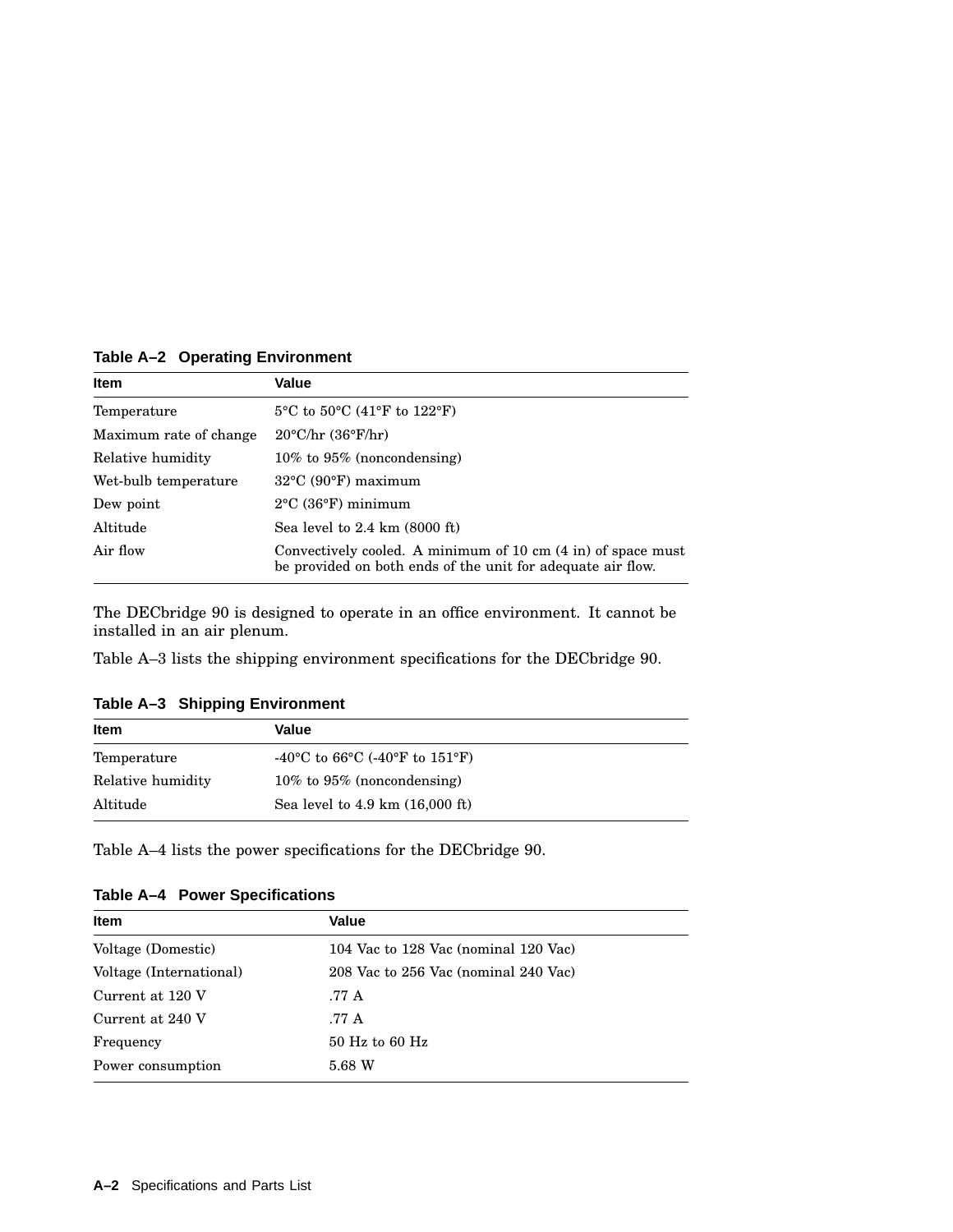## **Parts List**

Table A–5 lists the kit contents for a standalone installation.

| Part                                                                          | <b>Order Number</b> |  |
|-------------------------------------------------------------------------------|---------------------|--|
| DECbridge 90 kit:                                                             | DEWGB-AA            |  |
| Power supply with $2.4 \text{ m}$ (8 ft) dc cable<br>٠<br>attached (H7827-AA) |                     |  |
| AC power cord<br>٠                                                            |                     |  |
| DECbridge 90 (DEWGB-MA)<br>٠                                                  |                     |  |
| Owner's manual (EK-DEWGB-OM)<br>٠                                             |                     |  |

#### **Table A–5 Standalone Installation Kit Contents**

Table A–6 lists the kit contents for the installation in a DEChub 90 backplane.

## **Table A–6 DEChub 90 Backplane Installation Kit Contents**

| Part      |                              | <b>Order Number</b> |  |
|-----------|------------------------------|---------------------|--|
|           | DECbridge 90 kit:            | DEWGB-MA            |  |
| $\bullet$ | DECbridge 90                 |                     |  |
| $\bullet$ | Owner's manual (EK-DEWGB-OM) |                     |  |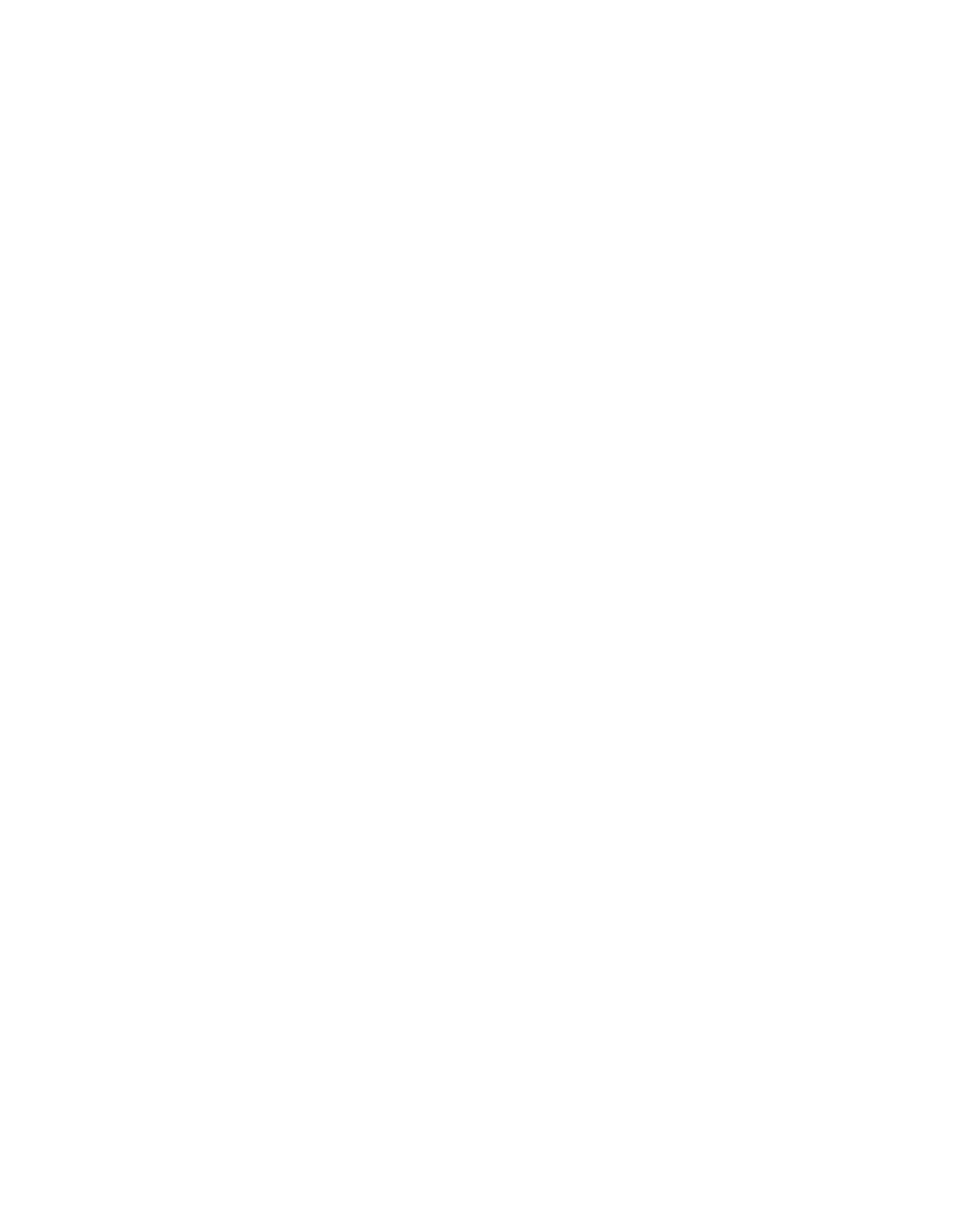# **B Related Documentation**

This appendix lists related documentation and provides ordering information.

| <b>Document Title</b>                                      | <b>Order Number</b> |
|------------------------------------------------------------|---------------------|
| Bridge and Extended LAN Reference                          | EK-DEBAM-HR         |
| DECconnect System Facilities Cabling<br>Installation Guide | EK-DECSY-FC         |
| DEC connect System Planning and Configuration<br>Guide     | EK-DECSY-CG         |
| DEChub 90 Owner's Manual                                   | EK-DEHUB-OM         |
| Network Troubleshooting Guide                              | EK-339AA-GD         |
| Networks and Communications Product<br>Documentation       | <b>EK-NACPD-RE</b>  |
| Remote Bridge Management Software Guide                    | AA-FY93C-TE         |

# **Ordering Information**

Customers may order documents by phone or mail.

## **Continental USA and Puerto Rico**

Call 1-800-258-1710 or send mail to:

Digital Equipment Corporation Peripherals and Supplies Group P.O. Box CS2008 Nashua, NH 03061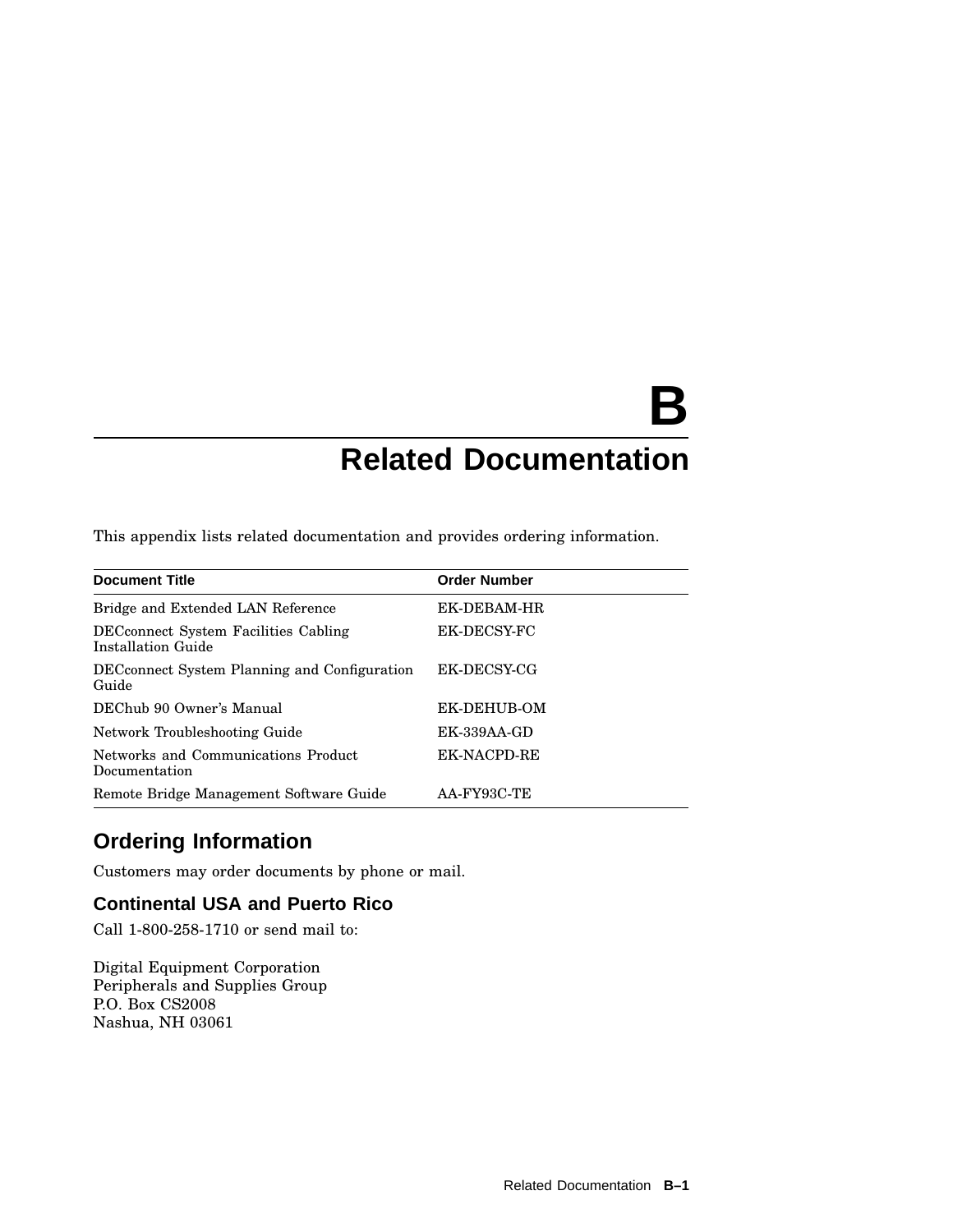## **New Hampshire, Alaska, and Hawaii**

Call 1-603-884-6660.

## **Outside the USA and Puerto Rico**

Send mail to:

Digital Equipment Corporation Attn: Accessories and Supplies Business Manager c/o local subsidiary or Digital-approved distributor

## **Digital Personnel**

Digital personnel may order these documents from:

Digital Equipment Corporation 444 Whitney Street Northboro, MA 01532 Attn: Publishing and Circulation Services (NRO3/W3) Order Processing Section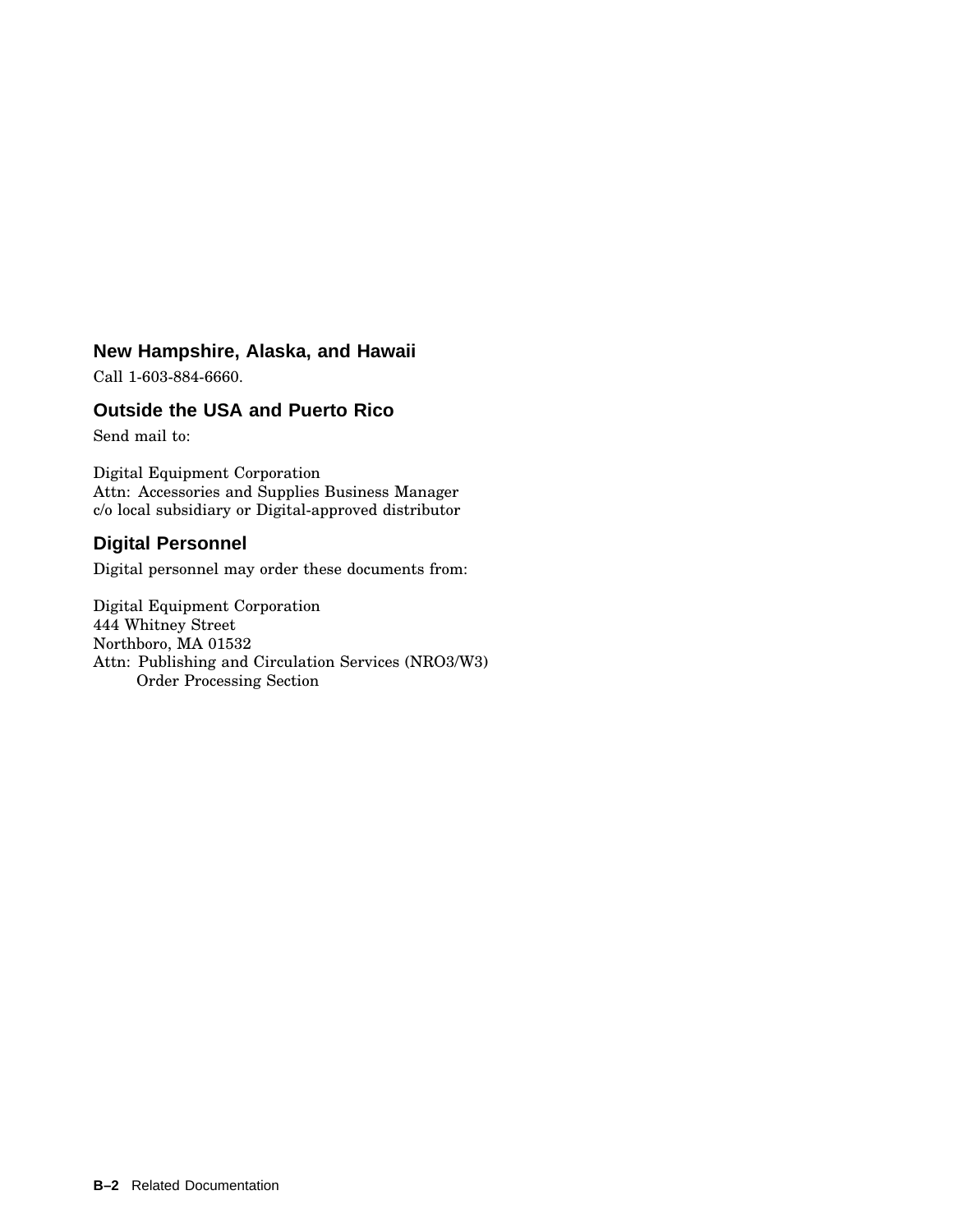# **Index**

# **A**

Accessing MOP from ULTRIX systems, 4–6 from VMS systems, 4–4 Activity indicators, 1–3 to 1–5 after self-test, 3–7 for use in troubleshooting, 5–1 to 5–5 Address number, 4–9 Age in address database, 4–9 Air circulation, A–2 AUI connections 10Base5, 1–2 AUI/ThinWire switch, 1–4

# **B**

Backbone port, 2–1 port connections, 3–9 Backplane installation See Installation, backplane Bridge forwarding state indicator, 3–9 names length, 4–5 states, 4–15

## **C**

Commands abbreviations, 4–7 arguments and parameters, 4–7 console carrier, 4–7 to 4–9

Commands (cont'd) descriptions, 4–9 to 4–17 Configuration rules and guidelines, 2–3 Connections AUI, 1–2, 3–5 backbone port, 2–1 power supply, 3–7 redundant, 2–5 ThinWire, 1–2, 3–5, 3–6 transceiver cable, 3–5 work group port, 2–1 Console carrier, 4–3 commands, 4–7 to 4–9 establishing a session from ULTRIX, 4–6 to 4–7 establishing a session from VMS, 4–4 to 4–5 Cover removal, 3–3

# **D**

Destination address filtering, 4–1 Display output, 4–14

# **E**

Environmental specifications, A–1 Error messages, 4–20 Ethernet addresses, 4–4 in NCP database, 4–5 Ethernet circuit names, 4–4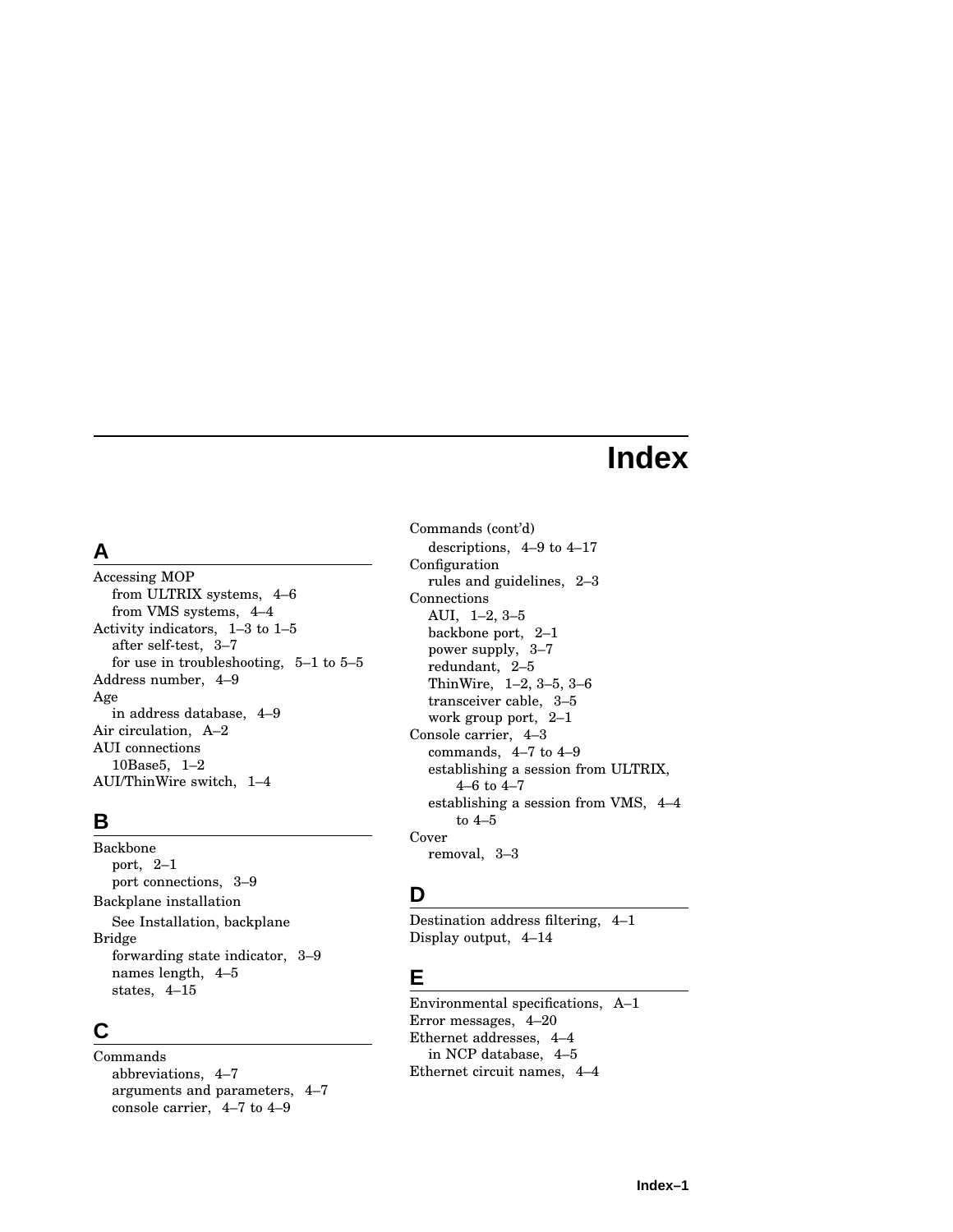## **F**

## Filtering

boot requests, 4–18 commands, 4–13 destination address, 4–1 protocols, 4–1, 4–17 to 4–19 service announcements, 4–19 VAXcluster traffic, 4–18 Flood mode, 1–2, 2–5, 4–1

## **H**

Help command, 4–7 Hub slot number, 4–9

## **I**

Installation backplane, 3–8 to 3–9 environmental requirements, 3–2 requirements, 2–1 standalone, 2–3, 3–2 to 3–7, A–3 tools required, 3–1 Invert protocol filter, 4–13 to 4–16

## **L**

LAN, 1–2 IEEE 802.3 compliant, 2–1 Loop detection, 4–3, 4–12

## **M**

Maintenance Operations Protocol (MOP) access from ULTRIX, 4–6 access from VMS, 4–4 commands, 4–7 console carrier, 4–3 functions, 4–1 Management, 4–1

# **N**

Network Control Program (NCP), 4–4

## **P**

Password defining, 4–6 length, 4–11 logging in, 4–6 reset button, 1–4 Physical dimensions, A–1 Port number, 4–9 Power specifications, A–2 Power supply, 3–1 installation, 3–2 Protocol filtering, 4–1 examples, 4–17 to 4–19 show protocol command, 4–17 Protocol identifier, 4–9 Protocol type codes, 4–17

## **R**

Redundant connections, 2–5 Related documentation, B–1 how to order, B–1 Remote Bridge Management Software (RBMS), 4–1, 4–19 Repeaters disabling ports, 4–15 port numbers, 4–17 show repeater command, 4–17 slot numbers, 4–17

## **S**

Security, 4–6 Self-test, 4–2 Spanning tree algorithm, 2–5, 4–3 disabling, 4–12 port states, 4–16 Specifications, A–1 Switch AUI/ThinWire, 3–5